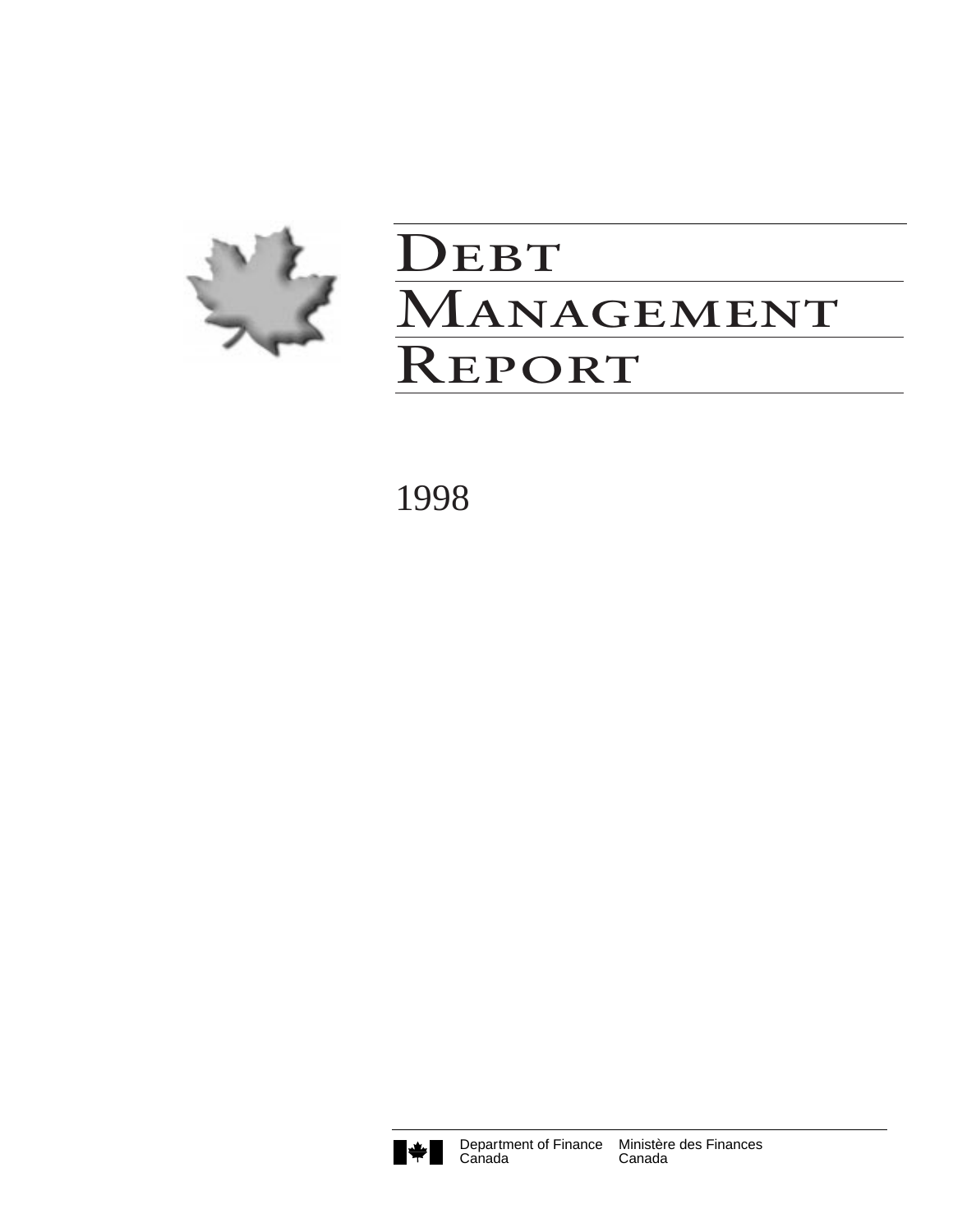© Her Majesty the Queen in Right of Canada (1998) All rights reserved

All requests for permission to produce this work or any part thereof shall be addressed to Public Works and Government Services Canada.

#### **Price: \$10.70**

Available from the Finance Canada Distribution Centre 300 Laurier Avenue West, Ottawa K1A 0G5

> Tel: (613) 943-8665 Fax: (613) 996-0901

*Cette publication est également disponible en français.*

Cat. no.: F2-106/1998E

ISBN: 0-660-17670-X

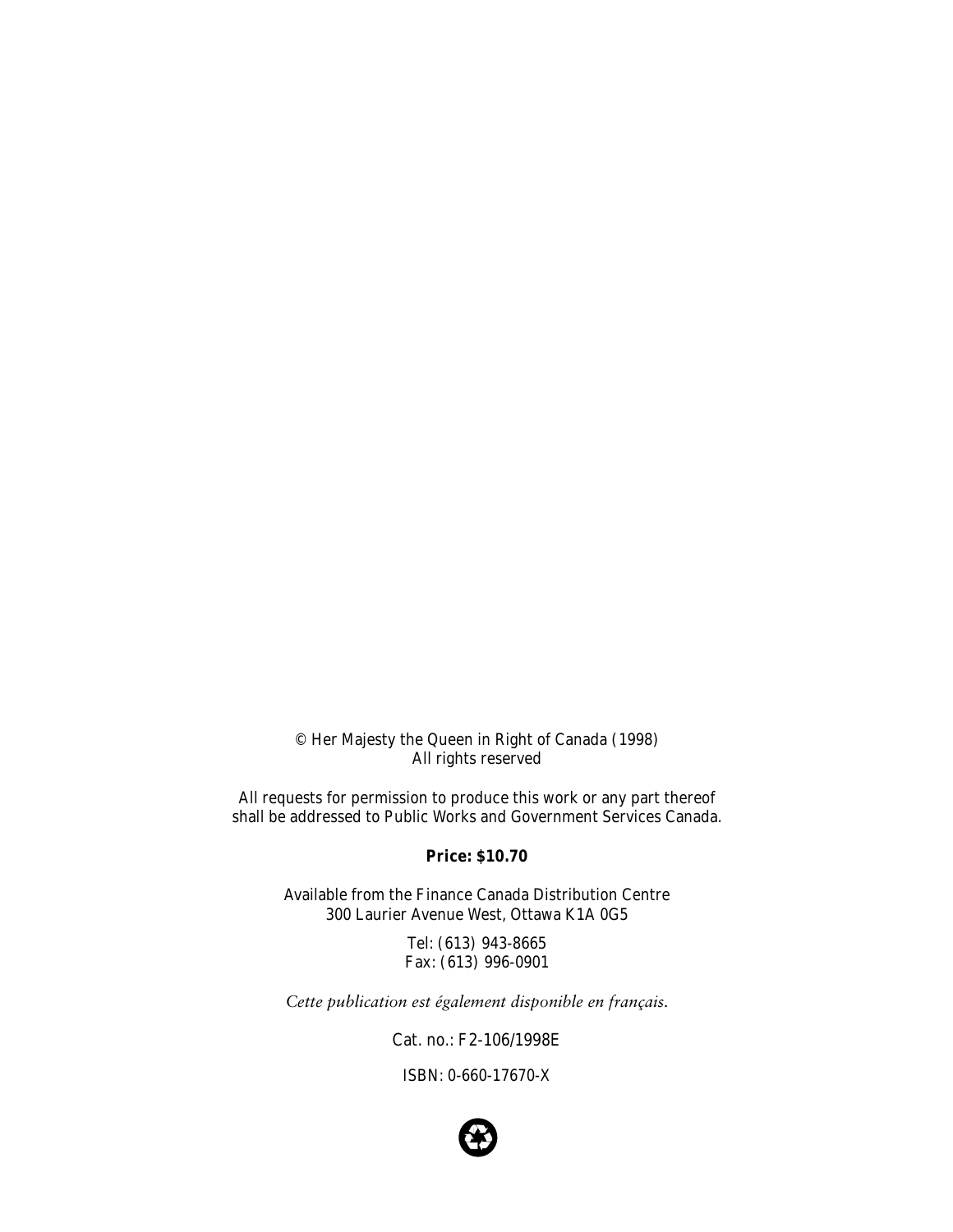# *Table of Contents*

|                                                                                                              | $6\phantom{1}6$ |
|--------------------------------------------------------------------------------------------------------------|-----------------|
|                                                                                                              | $\overline{7}$  |
| Size and Structure of the Federal Debt                                                                       | 8               |
| Overview of the Federal Debt Management Strategy                                                             | 11              |
| <b>Results of 1997-98 Government of Canada Debt</b><br><b>Management Operations and Cash Management</b>      | 16              |
|                                                                                                              | 16              |
|                                                                                                              | 17              |
|                                                                                                              | 19              |
| The Management of the Government's Cash Balances                                                             | 22              |
| Distribution of Holdings of Government of Canada Debt                                                        | 24              |
| Domestic Holdings of Government of Canada Debt                                                               | 24              |
| Non-Resident Holdings of Government of Canada Debt                                                           | 25              |
| Annex 1 - Details on Canada's Foreign-Currency Debt, 1997-98                                                 | 27              |
| <b>Annex 2 - Government of Canada Market Debt Instruments </b>                                               | 28              |
| <b>Annex 3 - New Auction Rules/Terms of Participation </b>                                                   | 32              |
| <b>Annex 4 - Selected News Service Pages of Interest to</b><br>Government of Canada Debt Market Participants | 34              |
|                                                                                                              | 35              |
|                                                                                                              | 37              |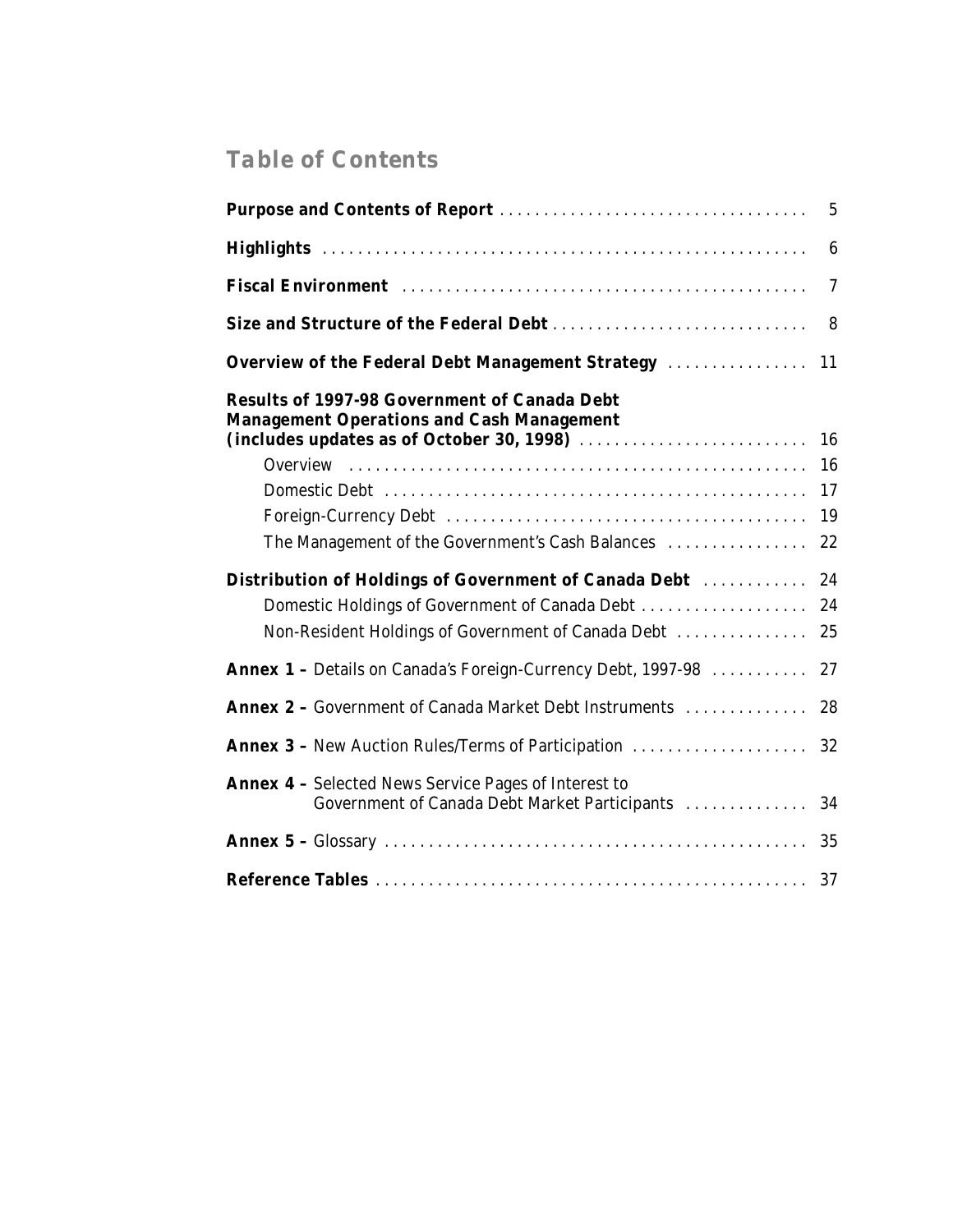## *Purpose and Contents of Report*

The *Debt Management Report* provides a review of federal debt operations for fiscal year 1997-98, as well as an update on federal debt management strategy and on federal debt programs up to October 30, 1998.

The report is divided into the following sections:

- $\Box$  an outline of the federal debt management environment;
- $\Box$  an overview of current federal debt management strategy<sup>1</sup> and the federal debt managers;
- details on the government's domestic and foreign-currency debt operations in 1997-98, including an update of activities up to October 30, 1998;
- the distribution of holdings of Government of Canada market debt; and
- a statistical summary of 1997-98 federal and agency debt operations.

<sup>1</sup> In March, the federal government publishes the *Debt Management Strategy* which provides detailed information on the federal government's debt management strategy for the upcoming fiscal year.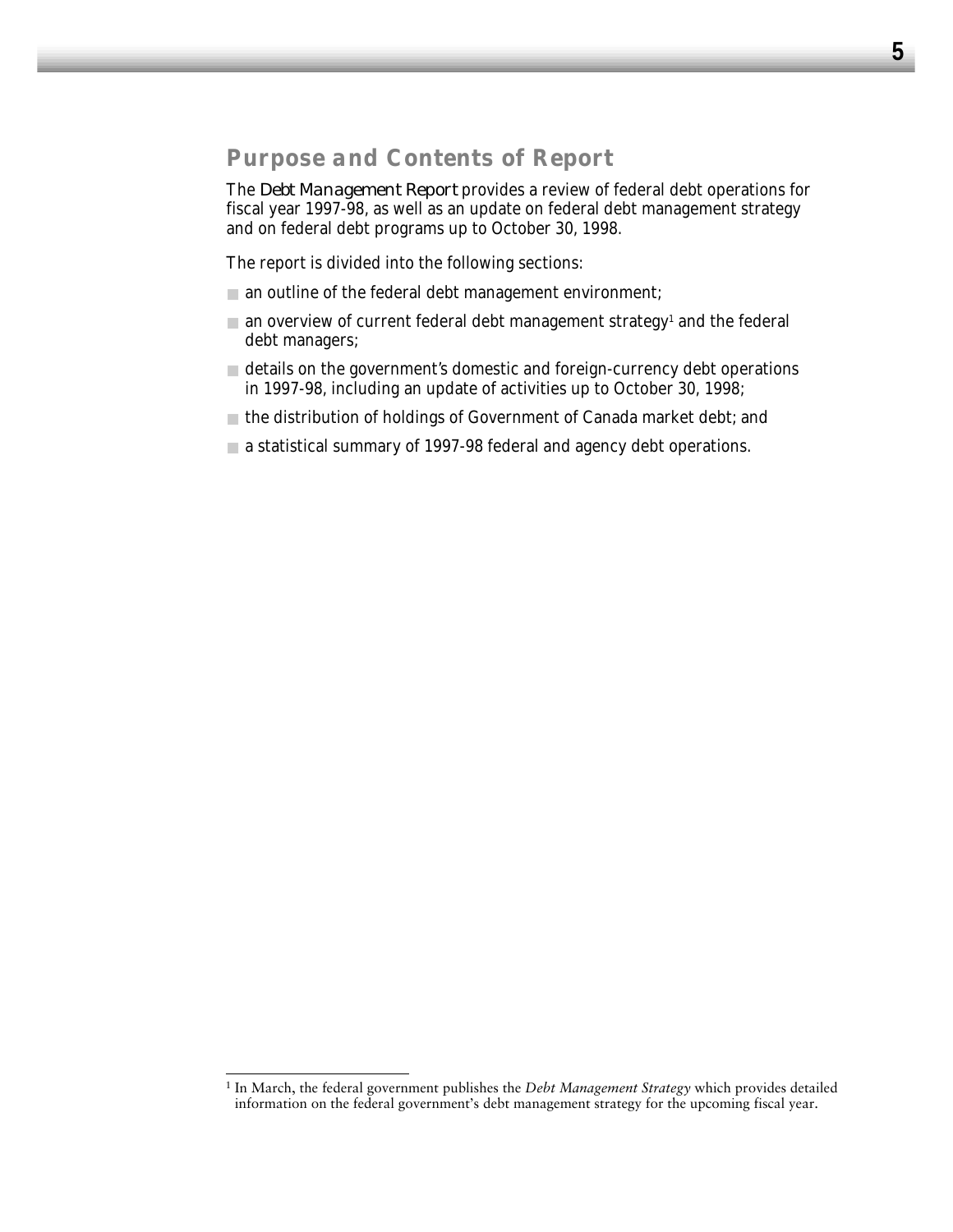*In 1997-98, the federal government achieved a budget surplus for the first time in almost 30 years.*

*As a result, the government has been able to begin paying down its debt.* 

*A prudent debt structure is in place.* 

*To maintain liquidity and market integrity in a declining debt environment, the government has recently taken a number of actions.* 

## *Highlights*

- At the end of March 1998, the federal government's net public debt totalled \$579.7 billion and the budgetary surplus stood at \$3.5 billion. This is the first budgetary surplus since 1969-70.
- As of March 31, 1998, the federal government's market debt<sup>2</sup> was \$463.8 billion. During 1997-98, the federal government retired \$9.6 billion of its market debt.
	- Domestic debt declined by \$13.7 billion in 1997-98, largely through a decline in Treasury bill stock.
	- Foreign debt increased by \$4.2 billion. The increase in foreign borrowing is consistent with the plan announced in recent budgets to bring the level of Canada's international reserves more in line with other sovereigns.
- During the first seven months of the current fiscal year, the government retired an additional \$19.3 billion<sup>2</sup> of market debt. In total, up to October 30, 1998<sup>3</sup>, \$28.9 billion of market debt had been retired.
- Reduced exposure to changes in interest rates has been achieved by increasing the share of the government's gross debt in fixed-rate form to two-thirds at October 30, 1998. The adjustment in debt structure has significantly reduced the government's short-term borrowing needs.
- Canada's capital market remains one of the most efficient capital markets in the world with a high turnover of Government of Canada securities and low bidoffer spreads. The federal government implemented a number of changes in 1997-98 to enhance market integrity and ensure a well-functioning market, including:
	- changing the Treasury bill issuance from a weekly to a two-week cycle;
	- eliminating the issuance of 3-year bonds and reducing the frequency of 30-year bonds;
	- revising the auction rules for Government of Canada securities; and
	- contributing to the development of the Investment Dealers Association (IDA) Code of Conduct governing the trading of debt securities in the secondary market.

|                                | March 31, 1997 | Net new issuance | March 31, 1998 |
|--------------------------------|----------------|------------------|----------------|
| Domestic debt                  | 450.4          | $-13.7$          | 436.7          |
| Foreign debt                   | 23.0           | 4.2              | 27.2           |
| Total market debt <sup>2</sup> | 473.4          | $-9.6$           | 463.8          |

*Fiscal 1997-98 Debt Program (billions of C\$):*

Note: May not add due to rounding.

<sup>2</sup> For debt management purposes, market debt is defined as the portion of debt funded in the public markets and includes marketable bonds, Treasury bills, non-marketable retail debt (primarily Canada Savings Bonds) and foreign-currency-denominated bonds and bills. However, it should be noted that in other Department of Finance publications, market debt also includes bonds issued to the Canada Pension Plan (CPP). During the first seven months of the current fiscal year, \$18.4 billion of market debt was retired when bonds issued to the CPP were included.

<sup>&</sup>lt;sup>3</sup> Caution should be exercised in extrapolating these monthly results to gain an assessment of the possible outcome for the year as a whole. Some of the improvement to date was due to special factors or one-time developments.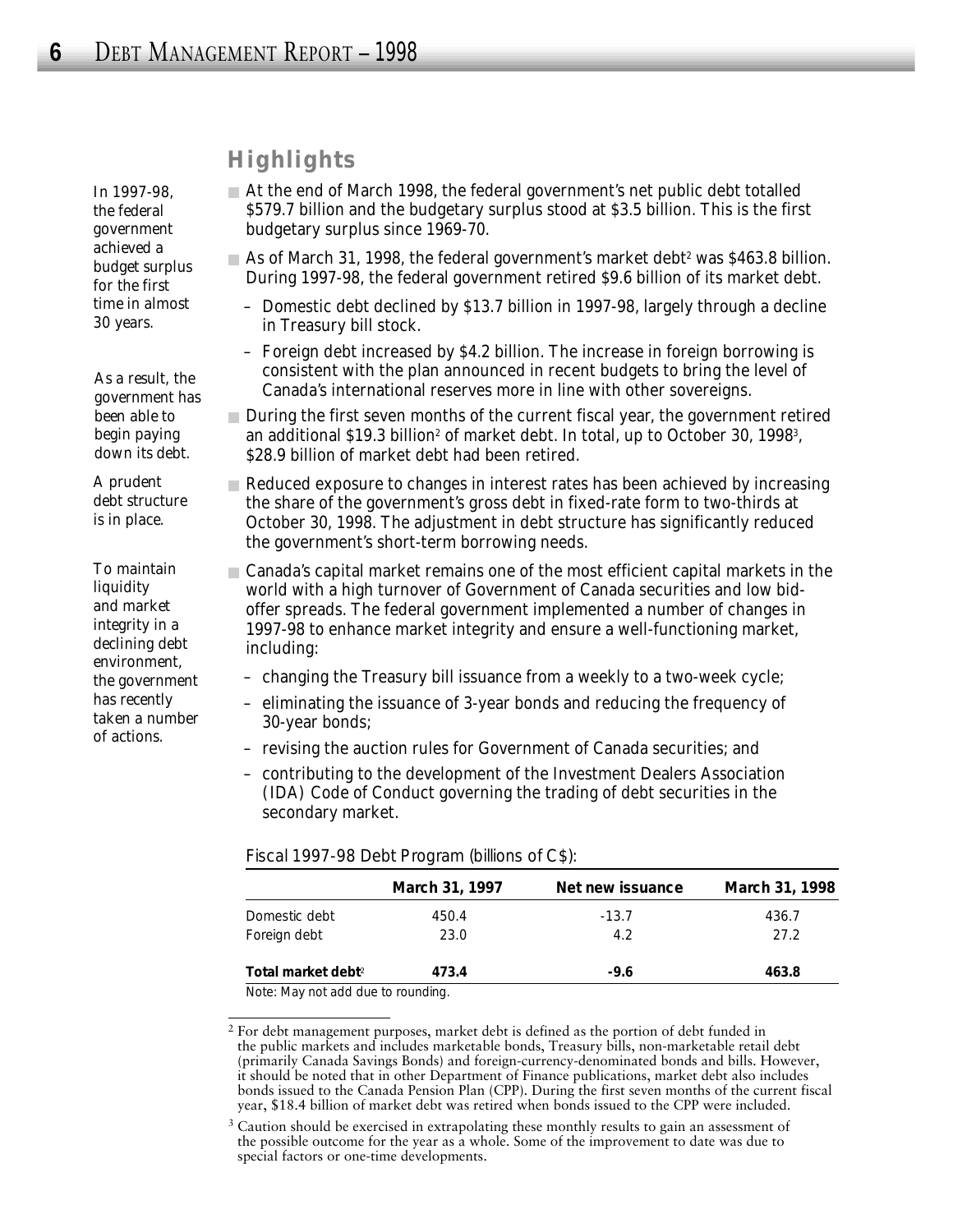## *Fiscal Environment*

*Achievement of a budget surplus means that the government is paying down its debt.* 

In 1997-98, the federal government achieved a budgetary surplus for the first time since 1969-1970. Over the period April 1997 to March 1998, the budgetary surplus totalled \$3.5 billion compared to a budgetary deficit of \$8.9 billion in the same period in 1996-97. In 1997-98, a financial surplus of \$12.7 billion was reported (excluding foreign exchange transactions), up from \$1.3 billion in 1996-97. A financial surplus means that the government did not need to borrow new money from financial markets. Including foreign exchange transactions, the net financial surplus stood at \$10.6 billion. With a commitment to balanced budgets in the next two fiscal years as well, the government will remain in an ongoing net financial surplus position. This will allow the government to steadily pay down its market debt.

The best indicator of the burden of debt on the economy is the debt-to-gross domestic product (GDP) ratio. As a share of Canada's economy (or GDP), the net debt fell to 66.9 per cent in 1997-98 from 70.3 per cent in 1996-97 – a 3.4-percentage-point decline. This decline in the debt-to-GDP ratio is the largest single-year decline since 1956-57. Through its Debt Repayment Plan, the government is committed to ensuring that the debt-to-GDP ratio continues on a permanent downward track.

During the first seven months of the current fiscal year, the federal government achieved a financial surplus (excluding foreign exchange transactions) of \$4.7 billion, up by \$1.2 billion over the same period last year. As a result, market debt had fallen by \$19.3 billion as at October 30, 1998.

Public debt charges as a percentage of budgetary revenues – the interest ratio – declined from 31.9 per cent in 1996-97 to 26.7 per cent in 1997-98. This means that the government spent about 27 cents of every revenue dollar in 1997-98 for interest on the public debt. Due to the size of the debt stock, variations in interest rates can significantly affect total debt costs. The cost of debt service underscores how important the management of the public debt is to all Canadians.

#### *The Debt Repayment Plan*

The Debt Repayment Plan is based on three key elements:

- two-year fiscal plans based on prudent economic planning assumptions; the current plan commits to balanced budgets in 1998-99 and 1999-2000;
- the inclusion in the fiscal plan of a Contingency Reserve of \$3 billion in each year; and
- $\Box$  the use of the Contingency Reserve, when it is not needed, to pay down the public debt.

*The debt-to-GDP ratio is falling. The federal government is committed to continue reducing its market debt.*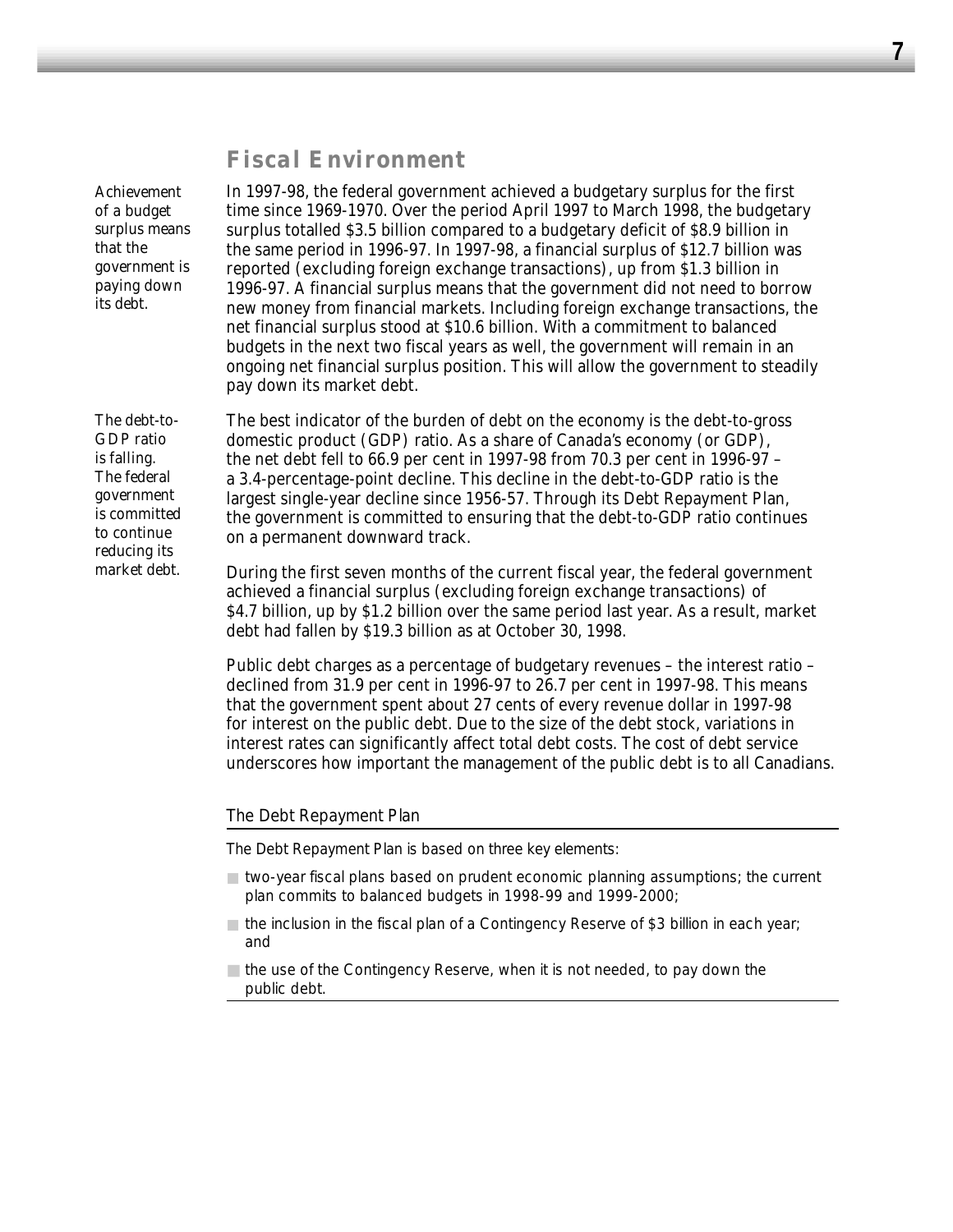## *Size and Structure of the Federal Debt*

*With the achievement of a budgetary surplus, gross debt has stopped growing.*

The 1997-98 budgetary surplus brought the federal government's net public debt – gross federal debt net of the government's financial assets – down to \$579.7 billion from \$583.2 billion in 1996-97. Net public debt is the best measure of the federal government's financial position. Gross public debt at the end of March 1998 totalled \$638.5 billion. With the achievement of a budgetary surplus, gross debt has stopped growing.



#### Chart 1 **Evolution of Net Federal Debt**

*The government has two types of debt: market debt and non-market debt.*

The gross federal debt is made up of two major components: market debt and non-market debt. Market debt is the portion of debt that is funded in the public markets and includes marketable bonds, Treasury bills, non-marketable retail debt (primarily Canada Savings Bonds) and foreign-currency-denominated bonds and bills. At March 31, 1998, market debt outstanding was \$464 billion. Non-market debt includes the government's internal debt which is, for the most part, federal public sector pension liabilities, the government's current liabilities (e.g., accounts payable, accrued liabilities, interest and payment of matured debt), and bonds issued to the Canada Pension Plan. At March 31, 1998, non-market debt totalled \$175 billion.

Source: *Public Accounts of Canada*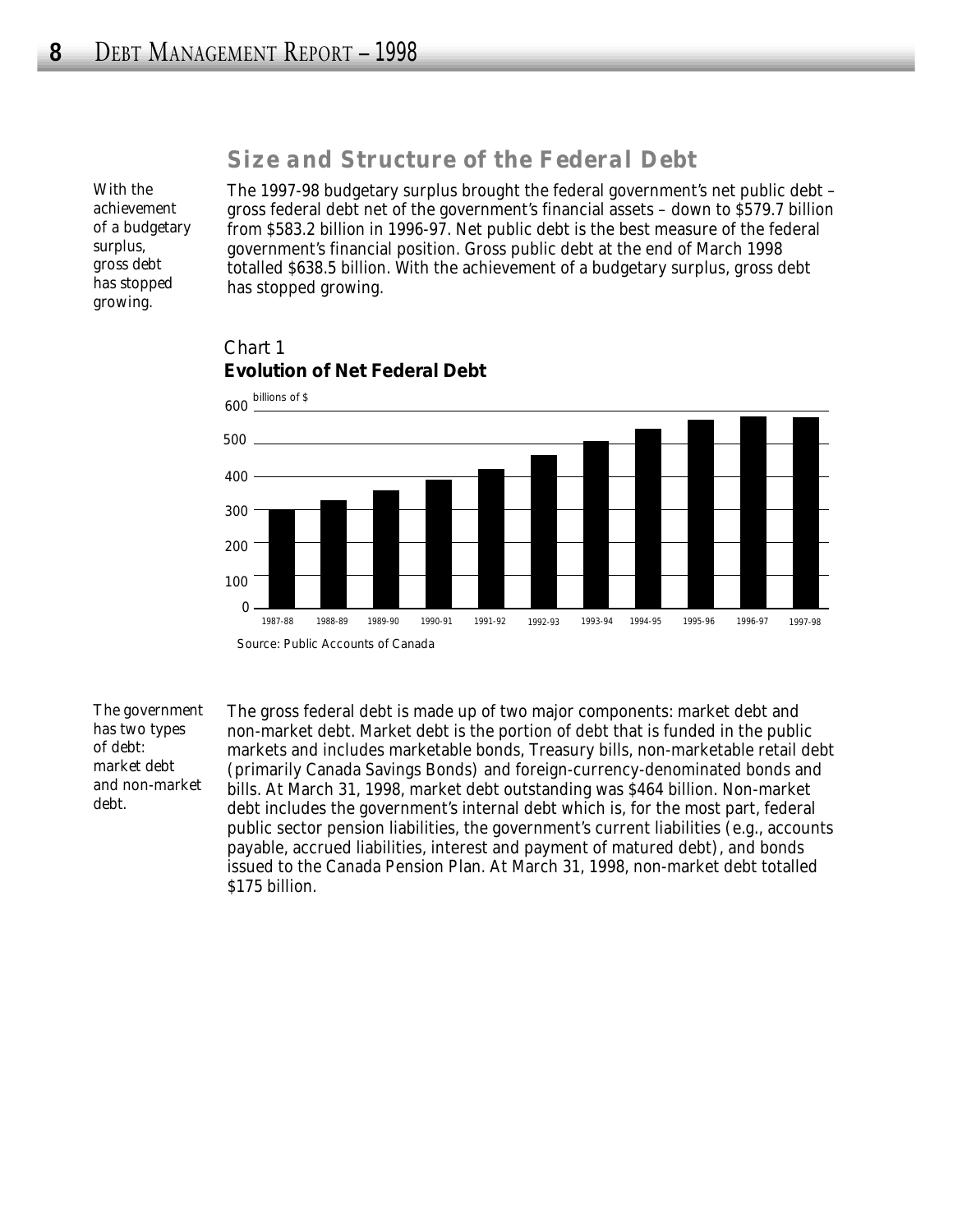## Chart 2 **Gross Federal Debt 1997-98**



Source: *Public Accounts of Canada*

| Sensitivity of                                                         | In 1997-98, the federal government continued to restructure its debt stock to                                                                                          |
|------------------------------------------------------------------------|------------------------------------------------------------------------------------------------------------------------------------------------------------------------|
| debt charges                                                           | ensure that it is less sensitive to unexpected changes in interest rates. It has                                                                                       |
| to interest rate                                                       | achieved this by increasing the fixed-rate share <sup>4</sup> of the government's gross debt                                                                           |
| changes has                                                            | to 65 per cent in 1997-98 from 53 per cent in 1993-94 (Chart 3). As a result, the                                                                                      |
| been cut in                                                            | impact of a 100-basis-point increase in interest rates on the budget balance in the                                                                                    |
| half for the                                                           | first year of the increase is now about \$800 million lower today than at the time of                                                                                  |
| first year.                                                            | the 1995 budget (i.e. \$1 billion compared to \$1.8 billion).                                                                                                          |
| The government<br>plans to<br>maintain a<br>prudent debt<br>structure. | The fixed-rate share target for 1998-99 is set at two-thirds of the debt. Due to the<br>fiscal surplus achieved up to October 30, 1998, this target has been achieved. |

<sup>&</sup>lt;sup>4</sup> The fixed-rate share of the debt is the percentage of the gross debt excluding non-interest-bearing liabilities that matures or is repriced in more than one year.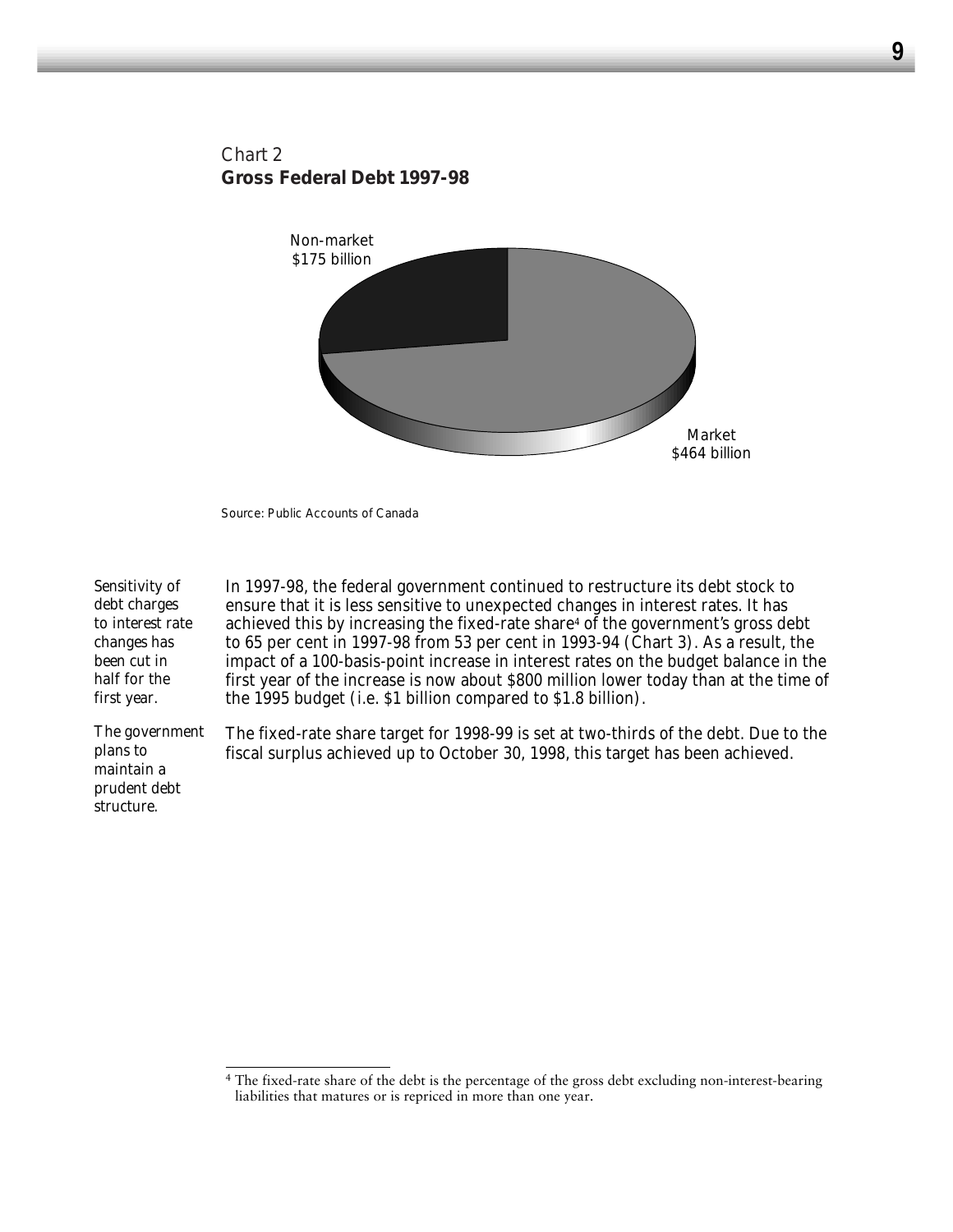

## Chart 3 **Fixed-Rate Share of Gross Debt**

Source: Department of Finance

## *Federal Debt Managers*

The Department of Finance, in conjunction with the Bank of Canada and Canada Investment & Savings (CI&S), the government's retail debt agency, manages the federal market debt. The Financial Markets Division of the Department of Finance provides analysis and develops policies and recommendations for the federal government's borrowing programs, including borrowings for official reserve purposes and the management of financial risks.

The Division works in partnership with the Bank of Canada, the government's fiscal agent, on all aspects of debt management. As fiscal agent, the Bank of Canada is specifically responsible for the operational aspects of debt management – e.g., conducting the auctions of government debt, issuing debt instruments, making interest payments and foreigncurrency borrowing operations. The Bank also has responsibility for monitoring market activities and advising on debt management policy issues, as well as co-ordinating risk management activities.

Primary responsibility for the management of the retail debt portion of the federal market debt is carried out by CI&S. A special operating agency of the Department of Finance, CI&S is responsible for achieving the fundamental debt management objective of stable, low-cost funding by developing and implementing the retail debt program.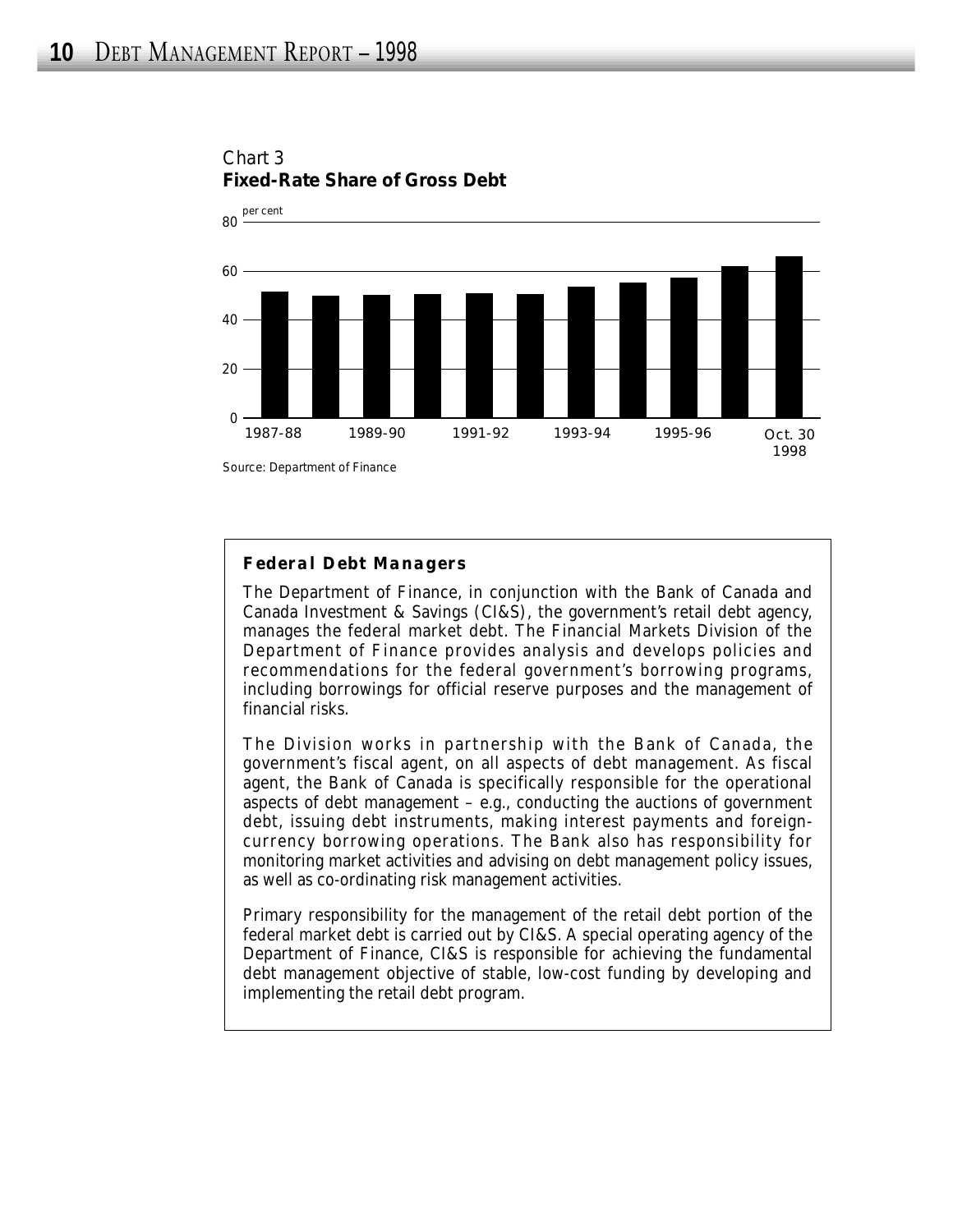## *Overview of the Federal Debt Management Strategy*<sup>5</sup>

#### **Recent Debt Strategy Initiatives**

The fundamental debt management objective is to raise stable, low-cost funding for the government. A key strategic objective is the maintenance of a wellfunctioning domestic capital market. The federal government has taken a series of initiatives in 1997-98 and in the current fiscal year to achieve these objectives (see Table 1 for an overview).

Maintaining a prudent debt structure is essential in protecting the government's fiscal position from unexpected changes in interest rates. A new target for the fixed-rate share of the debt has been set to two-thirds of the debt. As of October 30, 1998, this target was achieved. *Maintaining a prudent debt structure remains a priority.* 

*The government is committed to maintaining and enhancing a well-functioning market.* 

*Auction rules were revised to reinforce the integrity of the primary market.* To enhance the liquidity of Government of Canada securities and ensure a wellfunctioning market, the issuance of 3-year bonds was eliminated and the weekly cycle of Treasury bill auctions was replaced by a biweekly cycle in 1997-98. For the current fiscal year, the frequency of issuance of 30-year bonds was reduced to two times per year and a pilot bond buy-back program was launched. The purpose of the bond buy-back program is to buy back existing, less liquid bonds to maintain liquidity in the primary market.

The federal government has been working closely with market participants on a number of initiatives to enhance market integrity. In August 1998, the Department of Finance and the Bank of Canada released revised rules pertaining to auctions of Government of Canada securities and the Bank of Canada's surveillance of the auction process. These new rules, which became effective in October 1998, are designed to reinforce the integrity of the auction process and encourage broad participation in it. The revisions also include a new classification of government securities distributors, a subgroup of dealers called primary dealers, a definition of a bidding entity, procedures for the submission of bids, new bidding limits for government securities distributors, and bidding limits for customers of government securities distributors. In addition, the Bank of Canada intends to increase its monitoring of Government of Canada securities markets, including ongoing reporting by auction participants and enhanced reporting to help ensure market integrity.6

<sup>5</sup> Further details on the 1998-99 strategy can be found in the *Debt Management Strategy 1998-99*, released in March 1998.

<sup>6</sup> Further details of these changes are available on the web site of the Bank of Canada at: www.bank-banque-canada.ca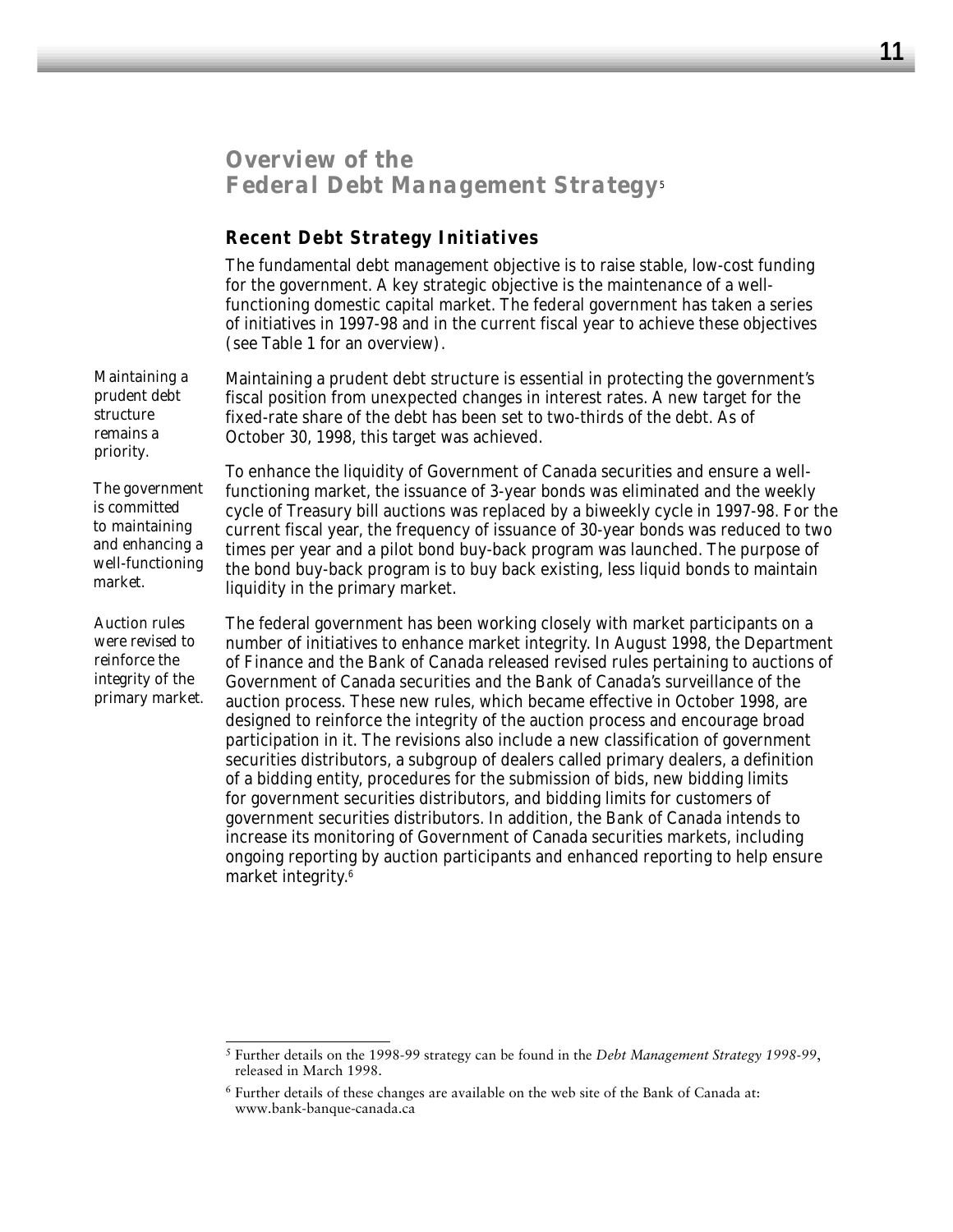**Table 1**

*Overview of Debt Management Strategy for 1997-98 and 1998-99*

|                                                      | 1997-98                                                                                                                                                                      | 1998-99                                                                                                                                                                                                                                                                 |
|------------------------------------------------------|------------------------------------------------------------------------------------------------------------------------------------------------------------------------------|-------------------------------------------------------------------------------------------------------------------------------------------------------------------------------------------------------------------------------------------------------------------------|
| Strategy                                             |                                                                                                                                                                              | Initiatives                                                                                                                                                                                                                                                             |
| Maintain a prudent<br>debt structure                 | • The target for the fixed-rate<br>share of the debt of 65% was<br>achieved in August 1997.                                                                                  | • The fixed-rate target increased to<br>two-thirds of the debt and was<br>achieved by October 30, 1998.                                                                                                                                                                 |
| Maintaining and enhance a<br>well-functioning market | • In September 1997, the weekly<br>cycle of Treasury bill auctions<br>was replaced by a two-week<br>cycle and the maturity of<br>3-month Treasury bills was                  | • The pilot bond buy-back program<br>was launched.<br>In April 1998, the issuance of<br>30-year bonds was reduced                                                                                                                                                       |
|                                                      | lenghtened by seven days                                                                                                                                                     | to a semi-annual frequency.                                                                                                                                                                                                                                             |
|                                                      | to 98 days.<br>• In April 1997, the issuance of<br>3-year bonds was eliminated.                                                                                              | In September 1998, the IDA Code<br>of Conduct (Policy No. 5) was<br>approved by the Ontario Securities<br>Commission and sent to all                                                                                                                                    |
|                                                      | • Consultations took place<br>with market participants                                                                                                                       | member firms.                                                                                                                                                                                                                                                           |
|                                                      | on changes in auction rules<br>to reduce potential for<br>manipulative behaviour prior<br>to and during auctions.                                                            | In October 1998, new rules<br>were implemented for auctions<br>of Government of Canada<br>securities, together with extended                                                                                                                                            |
|                                                      | Discussions were held with<br>$\bullet$<br>the IDA on the IDA Code of<br>Conduct to establish standards<br>for trading debt securities in<br>the secondary market.           | surveillance of the Government<br>of Canada market by the Bank<br>of Canada.                                                                                                                                                                                            |
| Diversify the<br>investor base                       | • In March 1997, a Euro<br>Medium-Term Note program<br>was launched.                                                                                                         | In June 1998, a jumbo DM global<br>bond was issued, and in<br>October 1998 an inaugural FF                                                                                                                                                                              |
|                                                      | • CI&S introduced more savings<br>options for Canadians,<br>including holding bonds<br>in RRSPs and RRIFs and the<br>launching of the new Canada<br>Payroll Savings program. | 4 billion bond was issued.<br>In the fall of 1998, the Canada<br>Premium Bond was introduced<br>and sold concurrently with the<br>CSB, and continuous sales to<br>April 1, 1999 are being piloted.<br>Extension of the new Canada<br>Payroll Savings program continues. |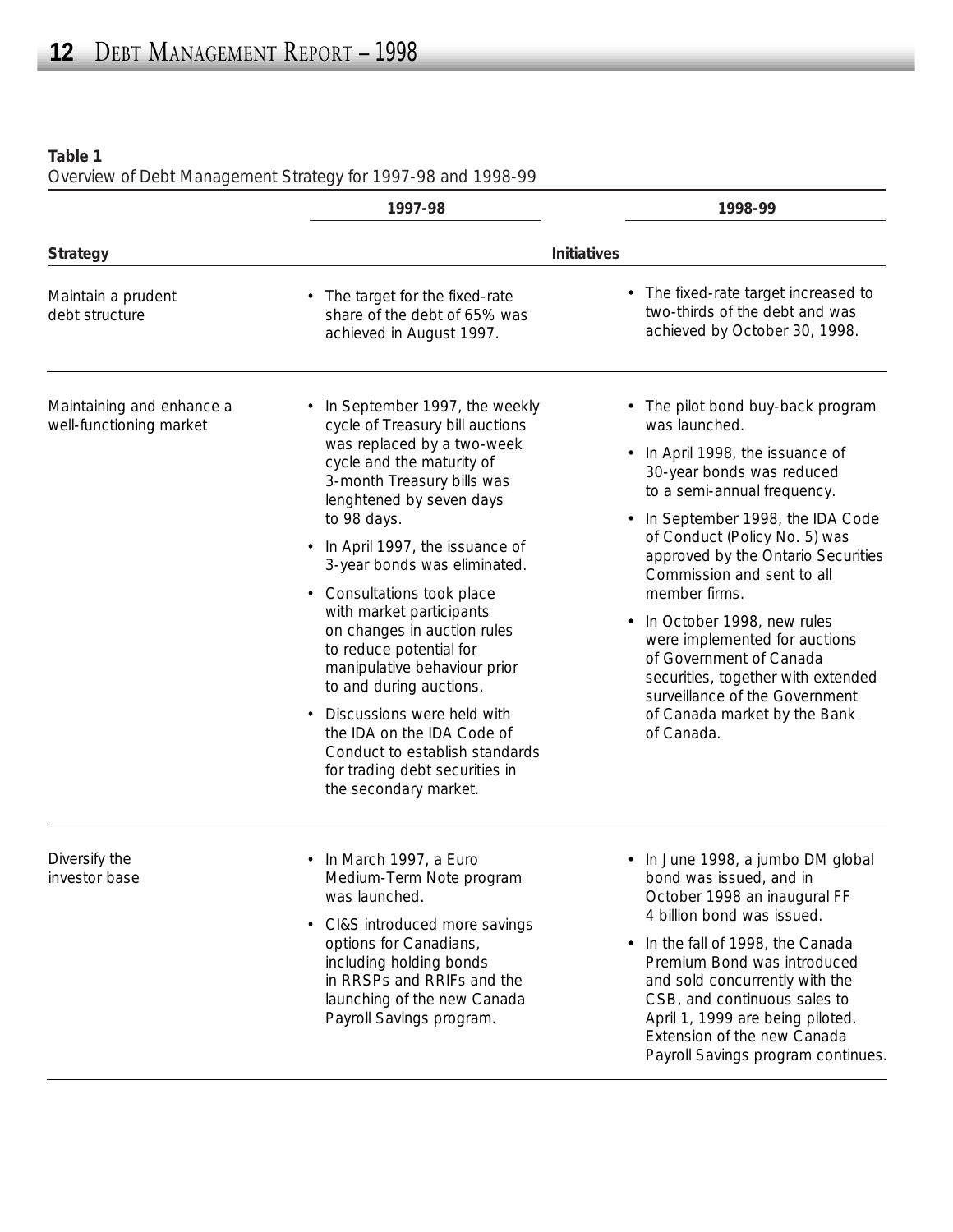*An IDA Code of Conduct was developed to reinforce the integrity of the secondary market.* 

Parallel to the development of the revised rules, the federal government participated in the development of the IDA Code of Conduct, establishing standards for the trading of debt securities in the secondary market. This initiative is linked to Government of Canada securities through the new terms of participation in auctions for government securities distributors and customers.

Diversification of the investor base is being pursued on two fronts through the extension of the federal government's sources of funds in international markets and through Canada Investment and Savings, the government's retail debt agency. On the international front, the Euro Medium-Term Note (EMTN) program was launched in 1997. Notes issued under this program can be denominated in a range of currencies and structured to meet investor demand. Other initiatives undertaken by the federal government to diversify its investor base through international markets were the issue of the jumbo DM global bond in June 1998, and the inaugural FF issue in October 1998. Both issues, which were well received by international investors, also furthered the government's strategy of diversifying the assets held in the Exchange Fund Account as the proceeds were reinvested in DM and FF assets.

## **Continuing Debt Strategy Initiatives**

The government's continuing debt strategy initiatives fall into two categories:

- $\Box$  maintaining a transparent and liquid federal debt program; and
- $\Box$  providing active support for broader market initiatives.

#### *Federal Debt Program Features*

A transparent debt strategy preannouncing auction calendars and building large bond benchmarks are key elements in improving the liquidity, transparency and efficiency of the Canadian bond market.

The annual debt strategy and quarterly bond auction schedule announcements are made to increase the market's knowledge about future debt operations to promote efficiency in the market. The debt strategy announcement includes the target for the fixed-rate share of the debt and the specifics about the major elements of the debt program. The 1998-99 debt strategy press release announced:

- $\blacksquare$  a new target for the fixed-rate share of the debt set at two-thirds of the debt;
- a modestly lower bond program compared to the previous fiscal year and a decrease in Treasury bill stock by about 10 per cent;
- a change in issuance frequency of the 30-year bond from a quarterly to semi-annual basis; and
- continuance of building large benchmark bonds at the 2-, 5-, 10- and 30-year maturities, with target sizes of \$7 billion to \$10 billion.

*The federal government will continue to maintain the principles of liquidity, transparency and regularity in its debt management program.*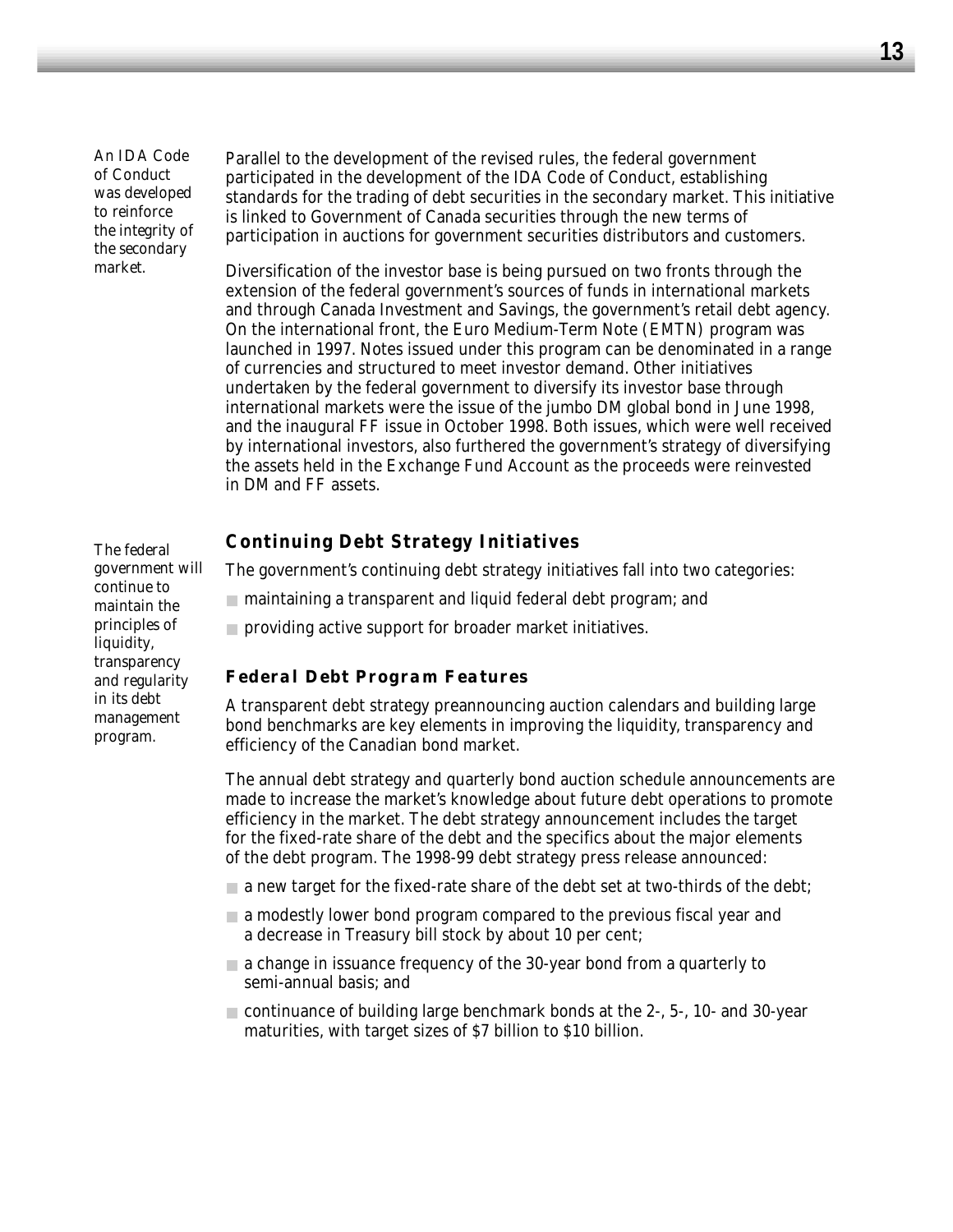#### **Table 2**

*Ongoing Federal Debt Initiatives Promoting Efficient Canadian Capital Markets* 

- Building large benchmarks
- Publishing a quarterly bond auction calendar
- Making debt strategy and operations transparent
- Using common coupon dates
- Book-based electronic clearing and settlement

#### *Domestic Market Initiatives*

Beyond the design and implementation of the federal debt program, the government pursues greater liquidity and efficiency through support for private sector initiatives in the domestic fixed-income market.

In particular, the Department of Finance and the Bank of Canada have worked with the Montreal Exchange and the investment community in developing a liquid domestic Government of Canada futures market. There is a highly successful futures contract based on 3-month bankers' acceptance rates (the BAX contract) and active 10- and 5-year Government of Canada bond futures contracts (the CGB and CGF contracts).

The government has also provided active support for improved market price transparency by supporting the development of a screen-based information system on prices and trades in the secondary market in Government of Canada securities.

The efficiency of the Canadian market is facilitated through the placement of all Government of Canada Treasury bills and bonds on an electronic clearing and settling system. Federal government bonds were placed on the Debt Clearing System (DCS) of the Canadian Depository for Securities (CDS) in 1994, and Treasury bills were put on the DCS in November 1995.

The government also assists the Government of Canada strip bond market by letting the DCS provide separate CUSIP (Committee on Uniform Security Identification Procedures) numbers for each cash flow and allowing the reconstitution of cash flows back into conventional bonds.

Ongoing support for initiatives that help promote the strip, swap and repo markets is also provided by the federal government.

*The federal government continues to provide support to initiatives aimed at promoting the Government of Canada futures market.*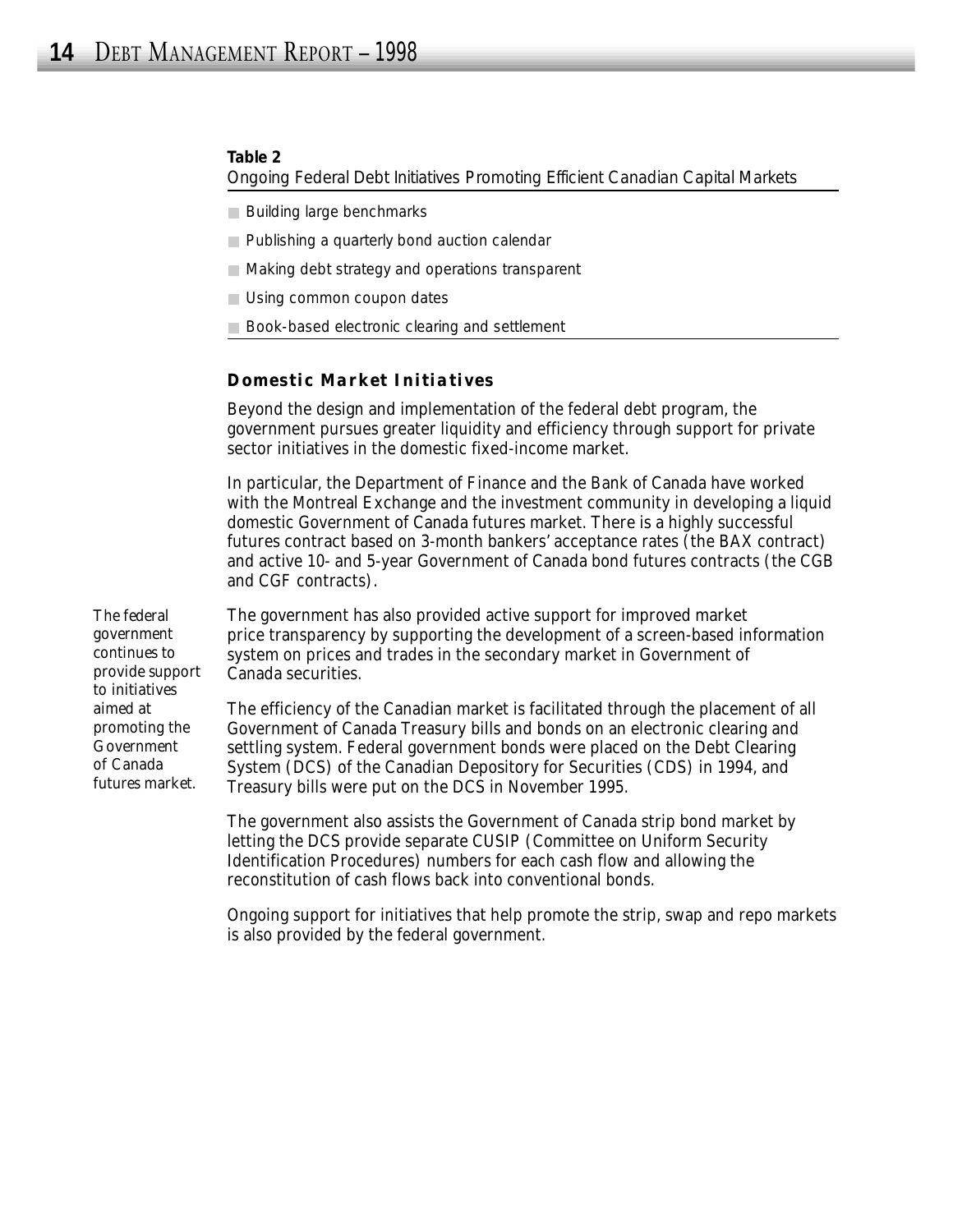#### *Government of Canada Securities Market*

Canada's fixed-income market has become one of the most efficient in the world. Indicators of the efficiency, liquidity and depth of the market include tight bid-offer spreads for the various fixedincome instruments, the large volume of transactions and high turnover ratios.

The volume of transactions in the Government of Canada bond market has grown significantly over the last eight years. The volume of transactions in the Treasury bill market had increased sharply from 1990 to 1995, but has since declined as the stock of Treasury bills outstanding has fallen. In the second quarter of 1998, total Treasury bill turnover was \$392 billion. The quarterly turnover ratio was 4.1 in 1998Q2 (see Chart 4). Total marketable bond turnover was \$1,121 billion in the second quarter of 1998, a 240-per-cent increase from the first quarter of 1990. The quarterly turnover ratio was 3.7 in 1998Q2 compared to 2.6 in the first quarter of 1990 (see Chart 5).



The significant growth in the trading volume and turnover ratios in the repo market over the past two years provides further evidence of an extremely efficient Canadian government securities market. Since the first quarter of 1994, the total quarterly turnover for Government of Canada bond repos has increased from \$2,194 billion to \$6,904 billion in the second quarter of 1998. Furthermore, the quarterly turnover ratio for bond repos in 1998Q2 was 23, up from about 11 in early 1994 (see Chart 6). The Treasury bill repo market is less active than the bond repo market; nevertheless, it is quite efficient with total quarterly turnover in 1998Q2 at \$521 billion and a quarterly turnover ratio of 5.5 (see Chart 7).

#### **Government of Canada Bond Repos Trading Volume and Turnover Ratio**



Tratio is total trading volume in each quarter/stock. Source: Bank of Canada

**Government of Canada Treasury Bill Repos Trading Volume and Turnover Ratio**



Trading volume is total trading volume in each qu Turnover ratio is total trading volume in each quarter/stock. Source: Bank of Canada

 $\Omega$ 1

 $-2$ - 3  $-4$  $-5$ 6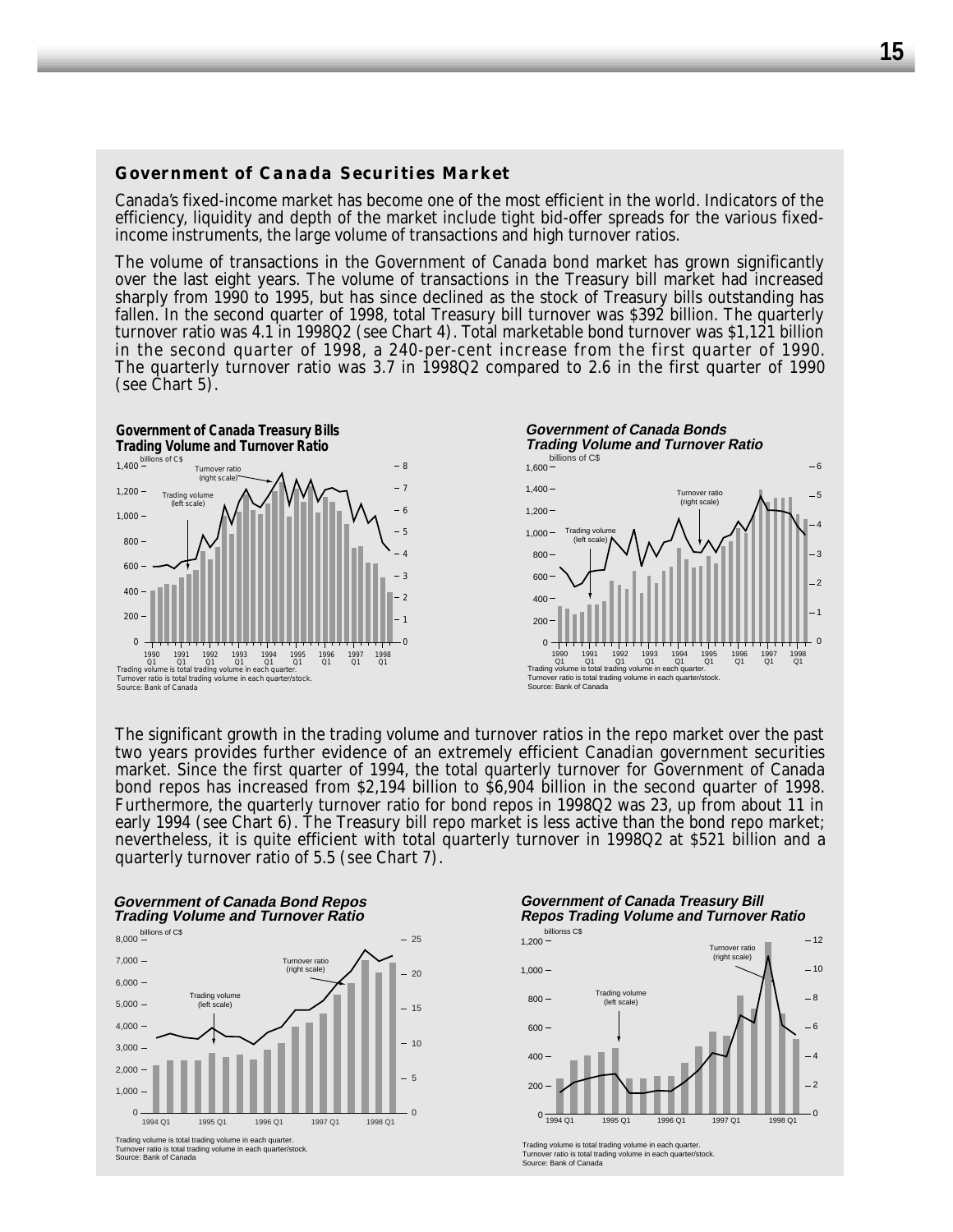# *Results of 1997-98 Government of Canada Debt Management Operations and Cash Management*

*(includes updates as of October 30, 1998)*

## **Overview**

As a result of the budgetary surplus achieved in 1997-98, the federal government retired \$9.6 billion of its market debt during this period. Total domestic debt alone declined by \$13.7 billion. The share of market debt held in short-term instruments, primarily Treasury bills, decreased while the share held in longer-term instruments increased.

#### **Table 3**

*Composition of Federal Market Debt (billions of C\$)*

|                                   | March 31, 1997 | March 31, 1998 | October 30, 1998 |
|-----------------------------------|----------------|----------------|------------------|
| C\$-Denominated                   |                |                |                  |
| Fixed-coupon bonds<br><b>RRBS</b> | 274.5<br>8.0   | 284.7<br>9.9   | 286.8<br>$10.7*$ |
| Treasury bills                    | 135.4          | 112.3          | 86.7             |
| Non-marketable retail debt        | 32.5           | 29.8           | 27.8             |
| Foreign-Currency-<br>Denominated  |                |                |                  |
| Canada Bills                      | 8.4            | 9.4            | 11.2             |
| Foreign bonds                     | 12.5           | 14.7           | 17.9             |
| Canada Notes                      | 2.1            | 1.7            | 0.7              |
| Euro Medium-Term Notes            | 0.0            | 1.5            | 2.7              |
| Total                             | 473.4          | 463.8          | 444.5            |

Note: May not add due to rounding.

\* RRB numbers for October 1998 do not include CPI adjustment so far this year.

Foreign reserves increased in 1997-98, consistent with the government's announcement in the 1996 and 1998 budgets to bring the level of Canada's international reserves more in line with other sovereigns.

Up to October 30, 1998, domestic debt declined by \$24.6 billion while foreign-currency-denominated debt increased by \$5.2 billion. As a result, total market debt declined to \$444.5 billion.

The gradual change in the composition of the debt has led to an increase in the average term to maturity (ATM) of the federal market debt, from 4.0 years in January 1990 to 6.1 years in October 1998 (Chart 8).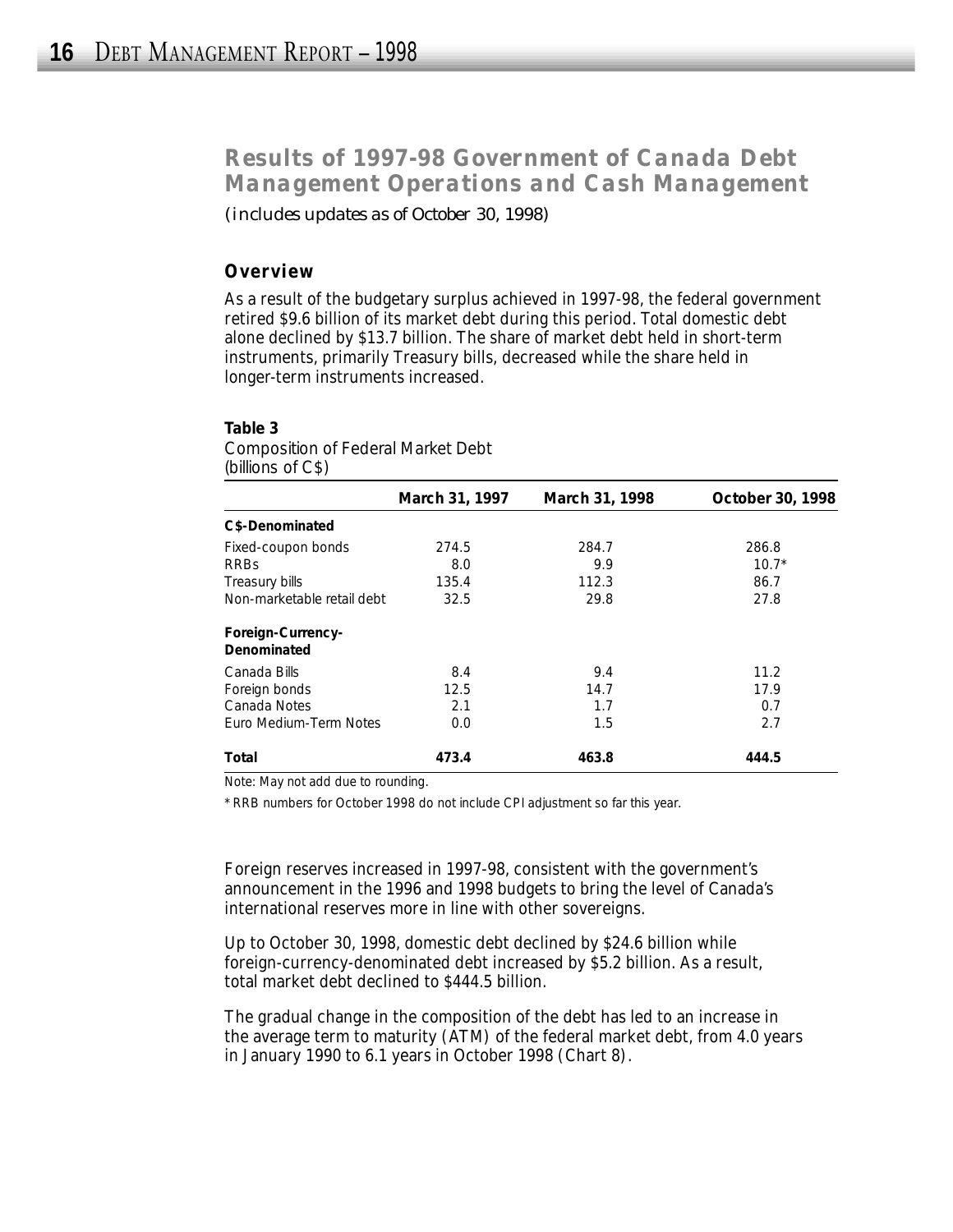



## **Domestic Debt**

Source: Bank of Canada

#### *Fixed-Coupon Marketable Bonds*

Fixed-coupon marketable Government of Canada bonds are issued in Canadian dollars and pay interest semi-annually.

Net new issuance of fixed-coupon marketable bonds during the year totalled \$10.2 billion (gross issuance less maturing issues), bringing the stock outstanding of marketable bonds to \$284.7 billion as at March 31, 1998. In comparison, net new issuance was \$27.9 billion in the previous fiscal year and outstanding fixed-coupon marketable bonds stood at \$274.5 billion at the end of March 1997.

In 1997-98, gross issuance of fixed-coupon marketable bonds consisted of \$14.0 billion of 2-year bonds, \$9.9 billion of 5-year bonds, \$9.3 billion of 10-year bonds and \$5.0 billion of 30-year bonds (issuance of 3-year bonds ceased in 1997-98). Fixed-coupon marketable bonds represent the largest component of the federal government's outstanding market debt.

The distribution of the outstanding stock of fixed-coupon marketable bonds at the end of 1997-98 and as of October 30, 1998 is shown in Table 4.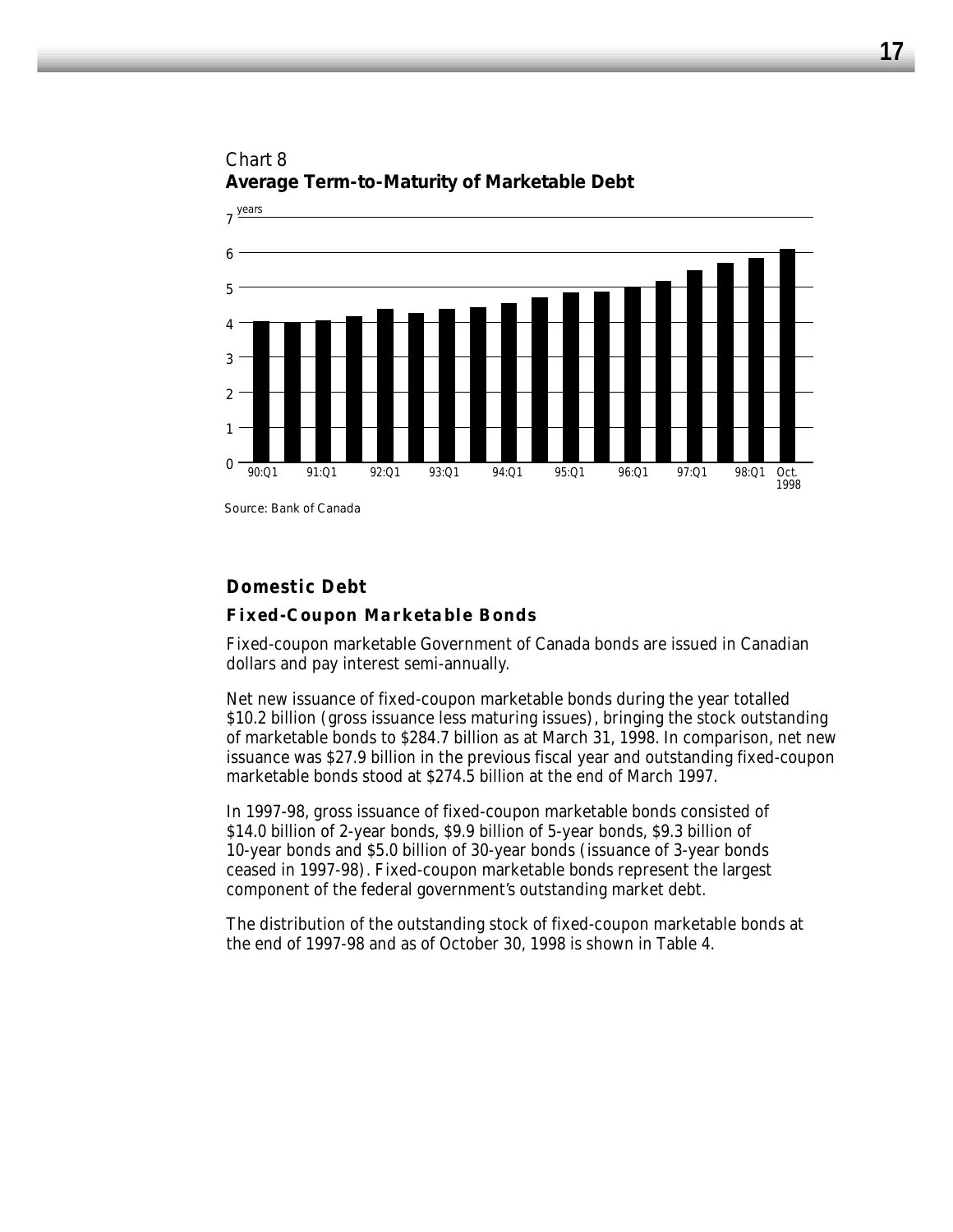|             | March 31, 1998 | October 30, 1998 |
|-------------|----------------|------------------|
| 0-2 years   | 80.9           | 78.4             |
| 2-5 years   | 69.9           | 78.2             |
| 5-10 years  | 71.5           | 74.9             |
| 10-30 years | 62.5           | 55.3             |
| Total       | 284.7          | 286.8            |

| Table 4                                                     |  |  |
|-------------------------------------------------------------|--|--|
| Outstanding Fixed-Coupon Marketable Bonds (billions of C\$) |  |  |

Note: May not add due to rounding.

#### **Status as of October 30, 1998**

*The outstanding stock of fixed-coupon marketable bonds was \$286.8 billion at the end of October 30, 1998.*

#### *Real Return Bonds (RRBs)*

Real Return Bonds, introduced in 1991, provide cost-effective diversification of the marketable bond program for the government as the implied real rates on comparable nominal bonds generally exceed the real rate offered on RRBs. RRBs serve the needs of real return investors such as indexed pension funds.

Issuance of RRBs in 1997-98 totalled \$1.7 billion through four issues, bringing the level outstanding of RRBs to \$9.9 billion as at March 31, 1998 (including \$0.7 billion in Consumer Price Index (CPI) adjustment). RRBs are issued via quarterly single-price auctions.

#### **Status as of October 30, 1998**

*At October 30, 1998, the outstanding stock of RRBs was \$10.7 billion including one issue of RRBs in the April to October 1998 period. The program for 1998-99 incorporates four RRB issues having a total issuance target of up to \$2 billion.*

#### *Treasury Bills*

Treasury bills with terms to maturity of approximately three, six and 12 months are offered on a biweekly basis. Cash management bills of shorter maturity than regular Treasury bills are issued from time to time to facilitate the management of the government's cash balances.

The stock of outstanding Treasury bills decreased by \$23.1 billion during the 1997-98 fiscal year to a level outstanding of \$112.3 billion at March 31, 1998. To maintain the liquidity of this market given reduced issuance, Treasury bill auctions changed from a weekly to a two-week cycle in September 1997, and the maturity of 3-month Treasury bills was lengthened by seven days to 98 days, to make it fungible with longer-dated Treasury bills.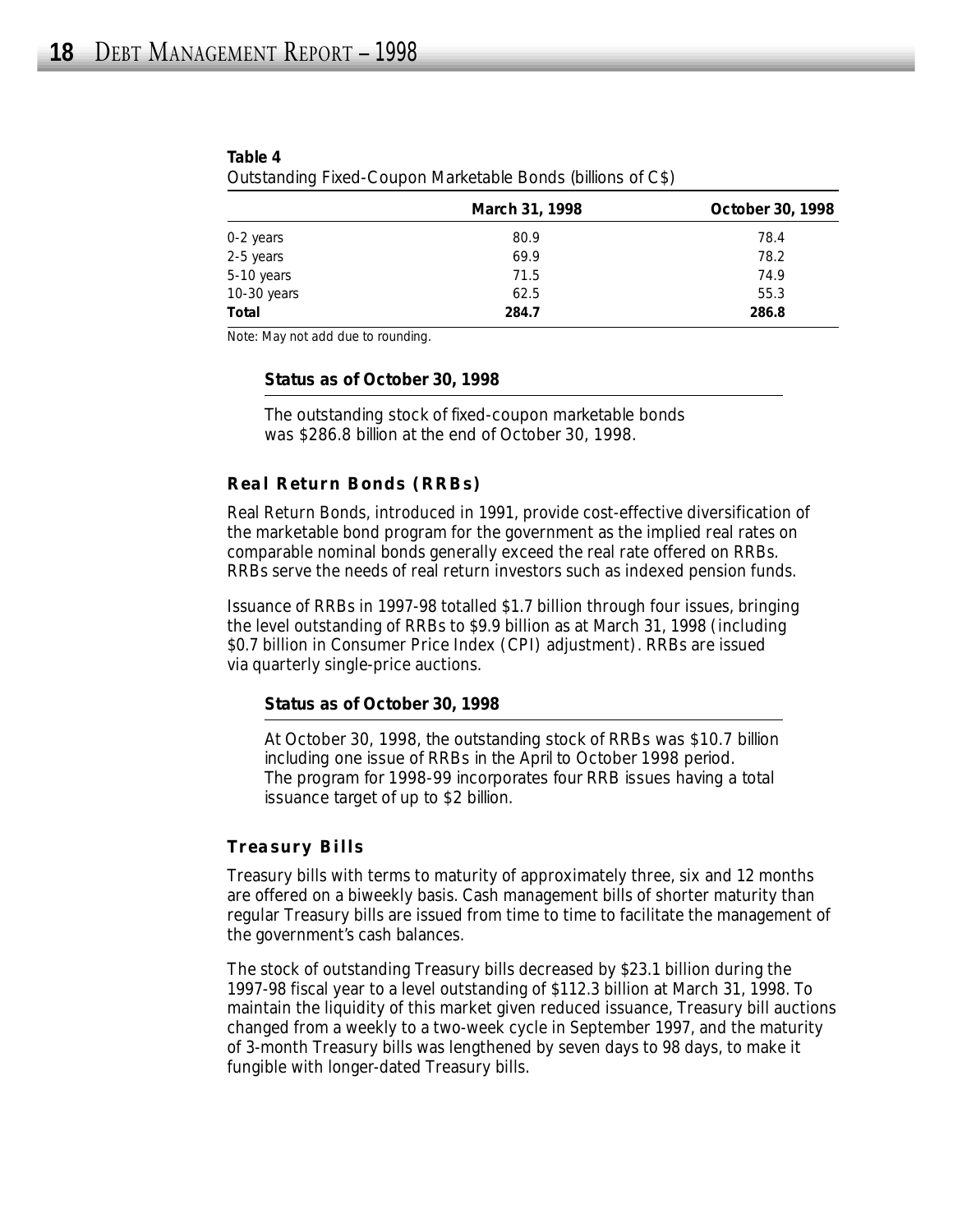#### **Status as of October 30, 1998**

*The Treasury bill stock has continued to decline significantly over the first seven months of the current fiscal year as the financial surplus continues to increase. Treasury bills outstanding at October 30, 1998 totalled \$86.7 billion.*

#### *Canadian Dollar Interest Rate Swaps*

There were no new domestic interest rate swaps to raise floating rate funding in 1997-98.

#### *Retail Debt*

Retail debt is broadly defined as Government of Canada securities held by individual Canadians, and includes both non-marketable and marketable debt.

In 1997-98, there were two investment products within the retail non-marketable debt program: the Canada Savings Bond (CSB) and the Canada RRSP Bond, now renamed the Canada Premium Bond. The Canada Premium Bond features longerterm pricing but with less liquidity. Both bonds can now be held within or outside registered retirement savings plans (RRSPs) and registered retirement income funds (RRIFs).

The retail debt share, including both non-marketable and marketable debt, of the Government of Canada total market debt remained stable in the last year. This stopped the decline of the last decade, thereby contributing to the government's objective of maintaining a diversified investor base. The non-marketable component of retail debt decreased by \$2.7 billion in 1997-98, largely offset by an increase in the individual holdings of marketable debt.

#### **Status as of October 30, 1998**

*In 1998-99, two products will be offered at the same time: the Canada Savings Bond and the new Canada Premium Bond (formerly known as the Canada RRSP Bond). Both bonds will also be on sale for six continuous months from early October until April 1, providing Canadians with more convenient access to these products than the single threeweek period in past years. In addition, the new Canada Payroll Savings program has been rolled out to about 300,000 Canadians.* 

#### **Foreign-Currency Debt**

Foreign borrowing is becoming a much more significant element of debt operations. Canada borrows in foreign currencies to raise foreign exchange reserves for the Exchange Fund Account (EFA). The EFA is a pool of assets used to promote the order and stability of the Canadian dollar in the foreign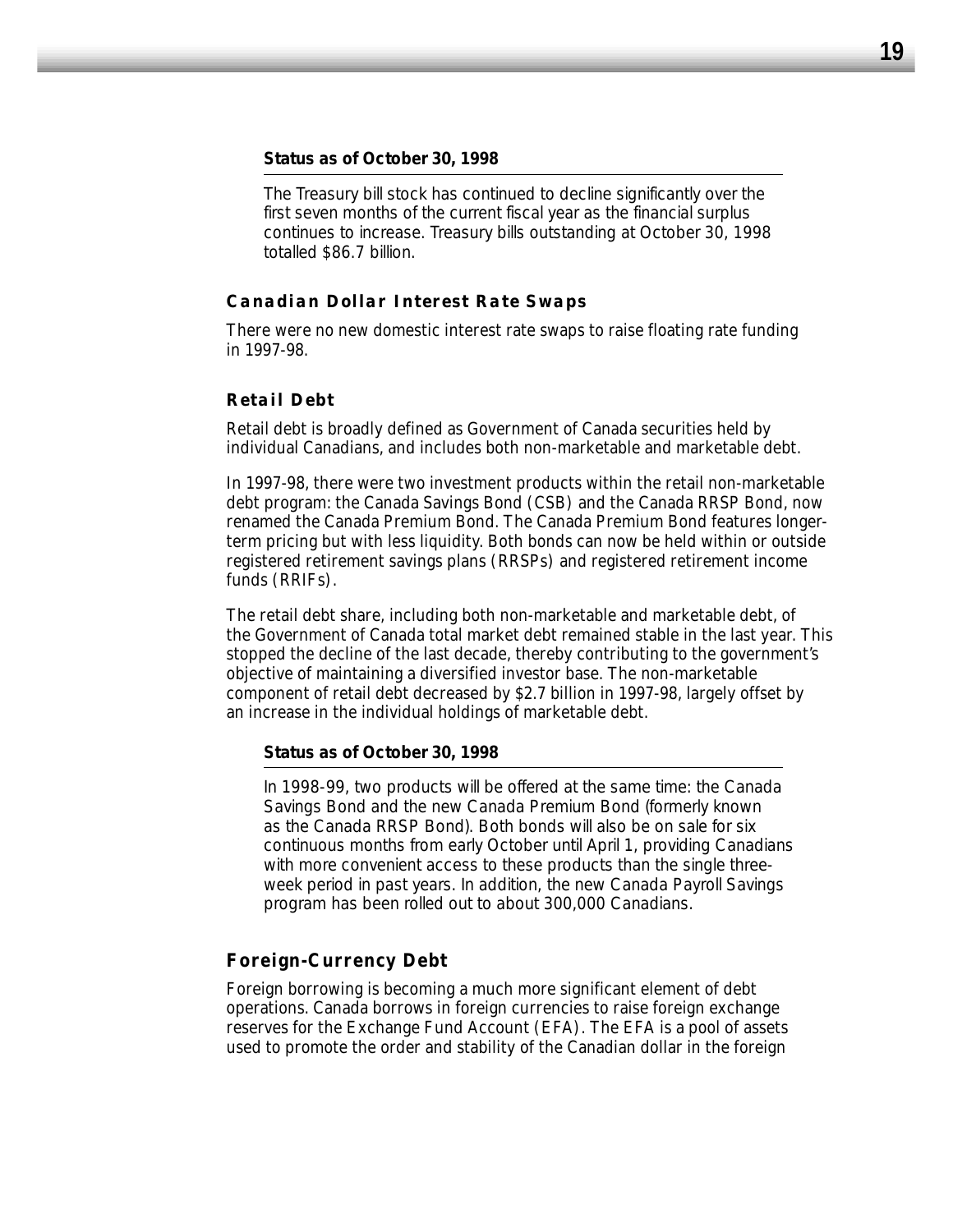exchange market. Foreign exchange reserves are also held for general liquidity purposes. The major objectives of Canada's reserve program are to raise adequate reserves, minimize the cost of carrying reserves, immunize foreign exchange and interest rate risk, and prudently manage refinancing risk.

Foreign reserves increased in 1997-98, which is consistent with the government's announcement in the 1996 and 1998 budgets to raise the level of reserves in order to bring Canada in line with other sovereigns.

As of March 31, 1998, foreign-currency liabilities stood at US\$24.4 billion – (US\$19.1 billion in foreign-currency debt and US\$5.3 billion in cross-currency swaps).

Canada's foreign currency debt amounts to less than 6 per cent of its outstanding market debt.

Foreign-currency debt outstanding consists of Canada Bills, Canada Notes, Euro Medium-Term Notes and marketable bonds. Canada also obtains foreign-denominated funding through cross-currency swaps on domestic bonds. Annex 1 provides further details on Canada's foreign-currency debt.

|                                     | billions of US\$ |
|-------------------------------------|------------------|
| Canada Bills                        | 6.6              |
| Canada Notes                        | 1.2              |
| <b>Floating Rate Notes</b>          | 2.0              |
| LIBOR-25bps, due 15 February 1999   |                  |
| Euro-Medium Term Notes              | 1.1              |
| Global Bonds                        |                  |
| 6½% US\$ bonds due 30 May 2000      | 1.5              |
| 6½% US\$ bonds due 30 May 2001      | 1.0              |
| 6%% US\$ bonds due 15 July 2002     | 1.0              |
| 5%% US\$ bonds due 19 February 2003 | 2.0              |
| 6%% US\$ bonds due 21 July 2005     | 1.5              |
| 634% US\$ bonds due 28 August 2006  | 1.0              |
| 6%% NZ\$ bonds due 3 October 2007   | 0.3              |
| Total foreign-currency debt         | 19.1             |
| Cross-currency swaps                | 5.3              |
| Total foreign-currency liabilities  | 24.4             |

#### **Table 5**

*Foreign-Currency Liabilities (as of March 31, 1998)*

Note: May not add due to rounding.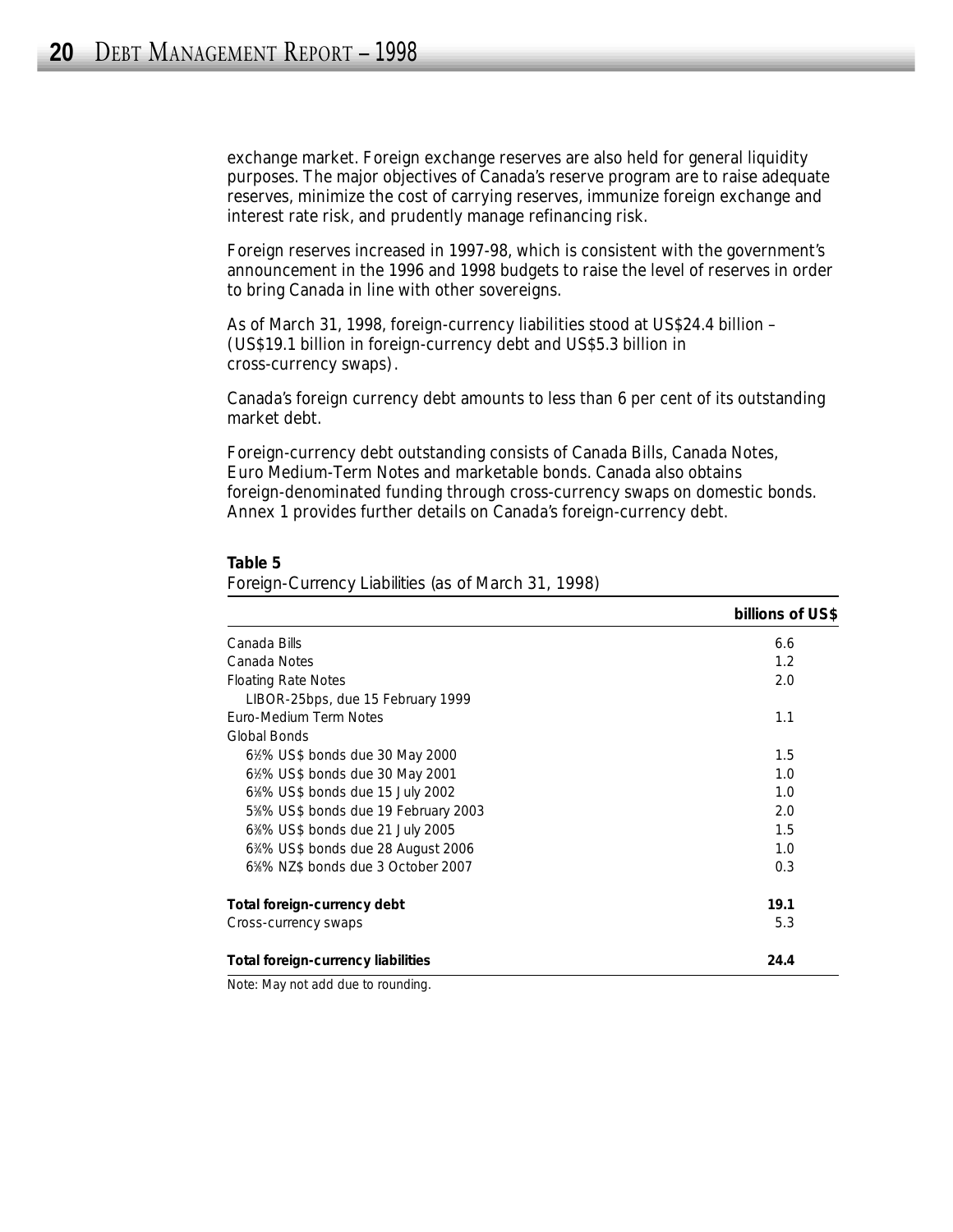#### *Canada Bills and Canada Notes*

Canada Bills, which are short-term promissory notes denominated in U.S. dollars, are issued in the U.S. market as a source of low-cost U.S. dollar funding. The level of outstanding Canada Bills increased from US\$6.1 billion to US\$6.6 billion during 1997-98. Net issuance decreased compared to 1996-97 levels.

Canada Notes are used as required to raise fixed and floating rate funding for terms longer than nine months. The stock of outstanding U.S. medium-term notes, which the government began to issue in March 1996, decreased from US\$1.5 billion to US\$1.2 billion during 1997-98.

#### **Status as of October 30, 1998**

*In the first seven months of the current fiscal year, the outstanding amount of Canada Bills increased by US\$0.7 billion. The outstanding stock of Canada Notes stood at US\$0.5 billion as of October 30, 1998.*

#### *Euro Medium-Term Notes*

The EMTN program, introduced in March 1997, diversifies the sources of costeffective funding for Canada's foreign exchange reserves. Notes issued under the new program can be denominated in a range of currencies and structured to meet investor demand. Obligations are swapped to U.S. dollars, the primary currency held in the foreign exchange reserves. In 1997-98, the federal government executed six transactions under the EMTN program (see Annex 1 for details).

#### **Status as of October 30, 1998**

*Six other issues were done under the EMTN program this fiscal year: Hong Kong dollar 200 million three-year notes, Greek drachma 20.0 billion five-year notes, US\$75 million one-year notes, US\$200 million one-year notes, British pound 200 million six-year notes, and a FF 4 billion issue.*

#### *Foreign-Currency-Denominated Bonds*

At the end of 1997-98, Canada had US\$8.3 billion in fixed-rate bonds (of which US\$3.3 billion were issued in 1997-98) and US\$2.0 billion Floating Rate Notes (issued in 1993-94) were outstanding. The US\$3.3 billion of fixed-rate bonds issued in 1997-98 consisted of three global bonds (see Annex 1 for details).

#### **Status as of October 30, 1998**

*Since March 31, 1998, the federal government has issued a Deutsche mark US\$4.0 billion 47 ⁄8-per-cent global bond due July 7, 2008. The transaction was well received by investors and has further reinforced Canada's reputation in the international capital markets. Proceeds were invested in DM assets as an initial step to diversify the government's reserve assets in major reserve currencies. In October 1998, the federal government also issued a US\$2.5 billion 51 ⁄4-per-cent global bond due November 5, 2008.*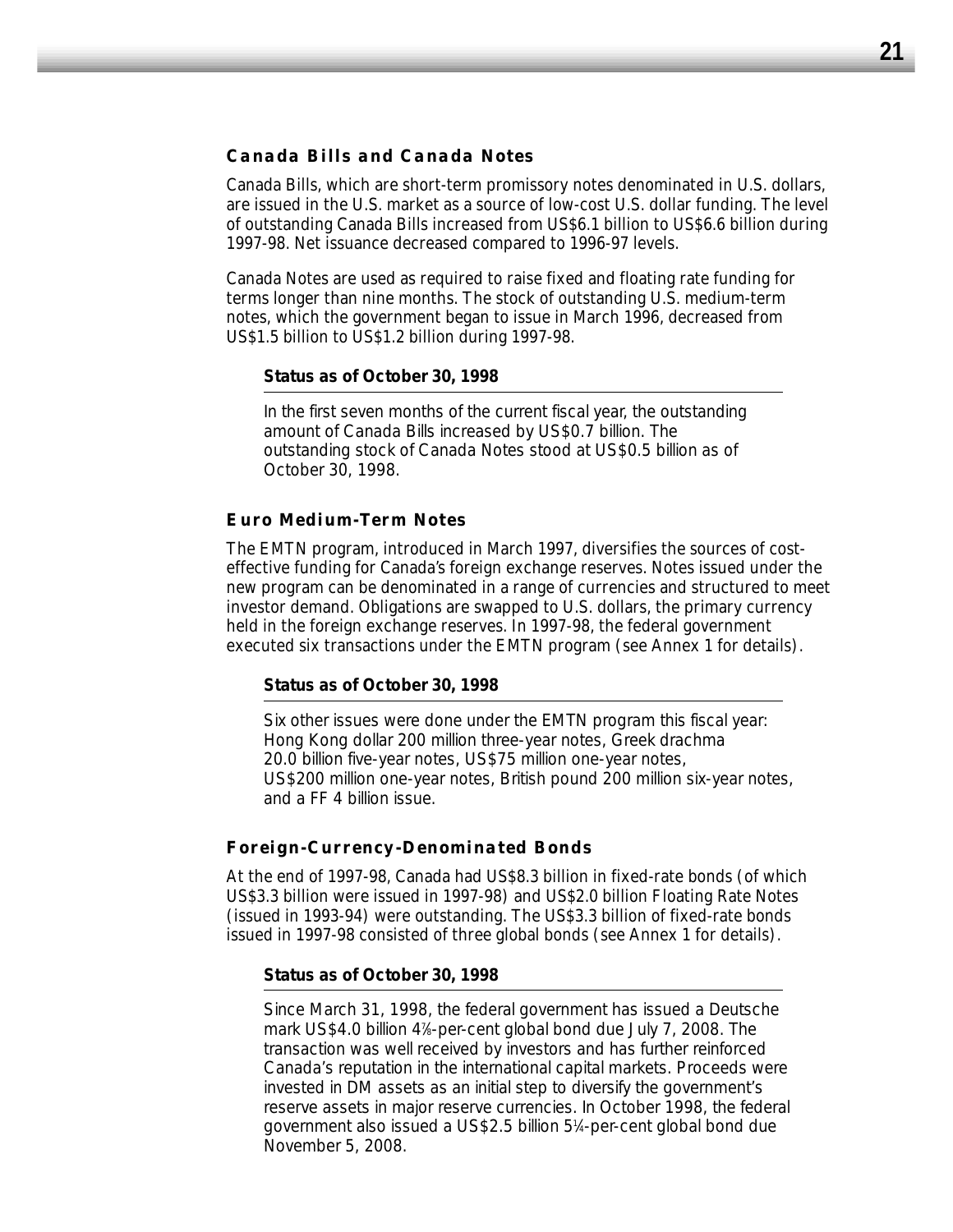#### *Cross-Currency Swaps*

Cross-currency swaps of domestic obligations are an alternative to bond issues as a means of meeting the government's targets for longer-term foreign-currency funding. In 1997-98, the federal government raised US\$3.6 billion in foreign exchange reserves at attractive funding levels by entering into 13 cross-currency swaps. This is a significant increase from the previous fiscal year when the government entered into only two cross-currency swaps to raise US\$1 billion in foreign exchange reserves. The total amount of cross-currency swaps outstanding as of March 31, 1998 stood at US\$5.3 billion.

#### **Status as of October 30, 1998**

*In the first seven months of the current fiscal year, the federal government entered into 22 cross-currency swaps, raising an additional US\$2.0 billion and bringing the total amount of cross-currency swaps to US\$7.3 billion.* 

#### **The Management of the Government's Cash Balances**

The main priorities in managing cash balances are to ensure that the government has sufficient cash to meet its operating requirements. This requires careful forecasting and monitoring of the daily flows, as well as an ongoing borrowing program to refinance maturing debt and maintain the balances at the targeted level. There is inherent uncertainty in forecasting daily changes in cash balances, owing to the scope of the government's financial operations, the operations of the Bank of Canada and the volatility of markets. An adequate level of cash balances must be maintained at all times to meet operational requirements, including adjustment to changes in market conditions.

All cash balances are invested with direct clearing members of the Canadian Payments Association (CPA) as either term or demand deposits through an auction process. In order to earn competitive market rates of return, balances in excess of daily operating requirements have been auctioned to direct clearers as term deposits since 1986. In 1989, the auction format was extended to demand deposits.

The level of the government's daily cash balances (term and demand) averaged \$8.1 billion in fiscal 1997-98, higher than the average daily cash balance of \$5.7 billion in 1996-97.

As previously mentioned, cash balances are invested in the market. Term deposits, typically for terms ranging between one and seven days, averaged \$7.8 billion, \$2.5 billion higher than the previous fiscal year. Earnings on term balances averaged 3.96 per cent, slightly higher than the average of 3.89 per cent in the prior year. Average demand balances, at \$353 million, were \$12 million lower than in 1996-97 and earned 2.81 per cent (compared to 2.99 per cent the previous year).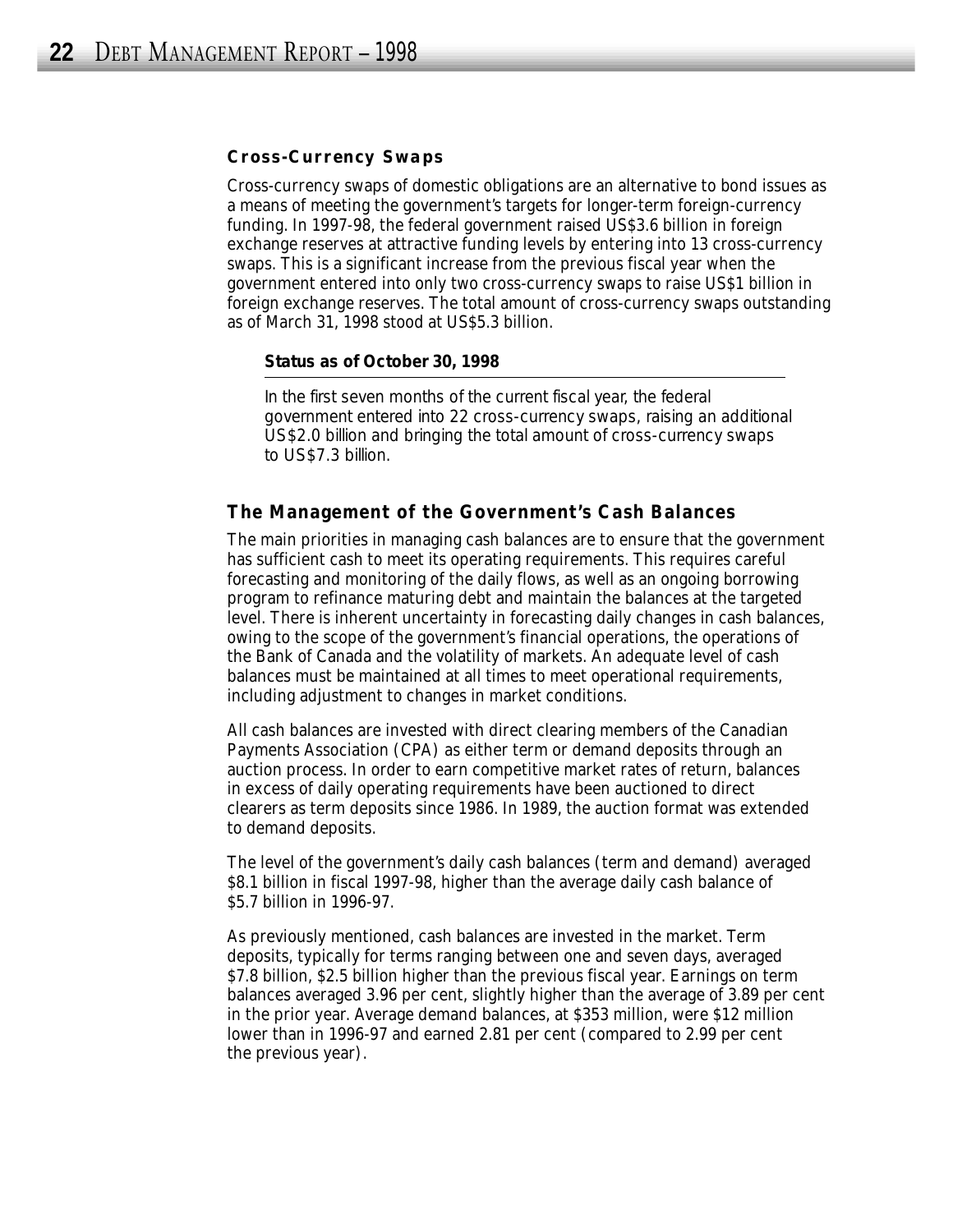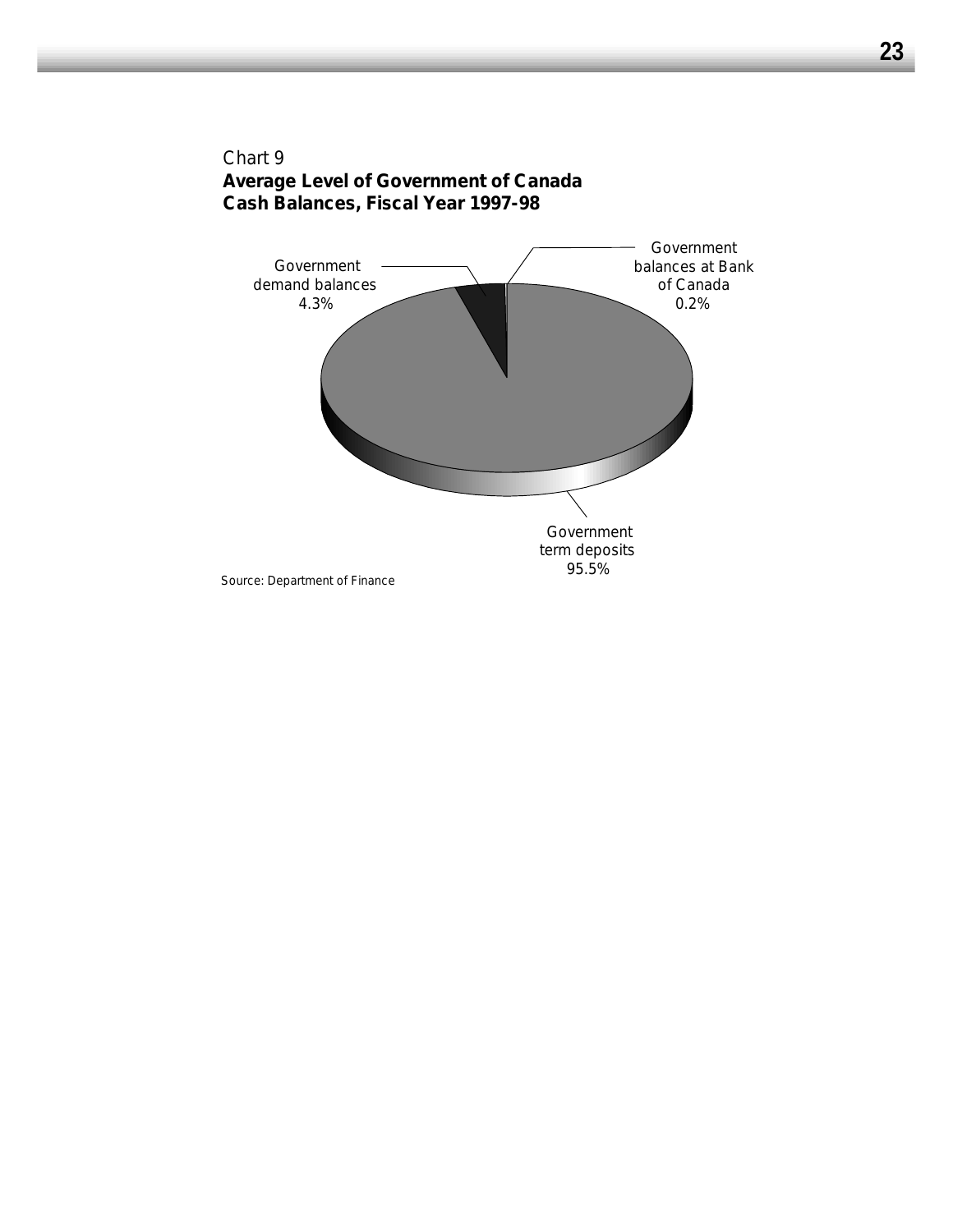## *Distribution of Holdings of Government of Canada Debt*

## **Domestic Holdings of Government of Canada Debt**

In 1997, life insurance companies and pension funds accounted for the largest share of domestic holdings of Government of Canada market debt (27 per cent), closely followed by public and other financial institutions.<sup>7</sup> Taken together, they accounted for 50 per cent of domestic holdings.

Persons and unincorporated businesses accounted for 10 per cent of domestic holdings, down almost 25 percentage points since 1990. The chartered banks' share of holdings of market debt has more than doubled since 1990, from 9 per cent to 19 per cent in 1997.

Bonds and bills held by public and other financial institutions also increased sharply over the 1990-1997 period – from 8 per cent in 1990 to 23 per cent in 1997. Much of the increase in the share of market debt held by public and other financial institutions can be attributed to a significant increase in mutual fund holdings.

Reference Table IV shows the evolution of the distribution of domestic holdings of Government of Canada debt since 1976.

#### Persons, unincorporated businesses 10% Non-financial corporations 3% Bank of Canada 8% Chartered banks 19% Quasi-banks 2% Life insurance, pension funds 27% Public and other financial institutions\* 23% All levels of government 7%

## Chart 10 **Distribution of Domestic Holdings of Government of Canada Market Debt, 1997**

\*Source: Statistics Canada, *The National Balance Sheet Accounts*  Total: \$350.8 billion at December 31, 1997

<sup>7</sup> Includes investment dealers, mutual funds, fire and casualty insurance companies, sales, finance and consumer loan companies, accident and sickness branches of life insurance companies, other private financial institutions (not elsewhere included), federal public financial institutions, and provincial financial institutions.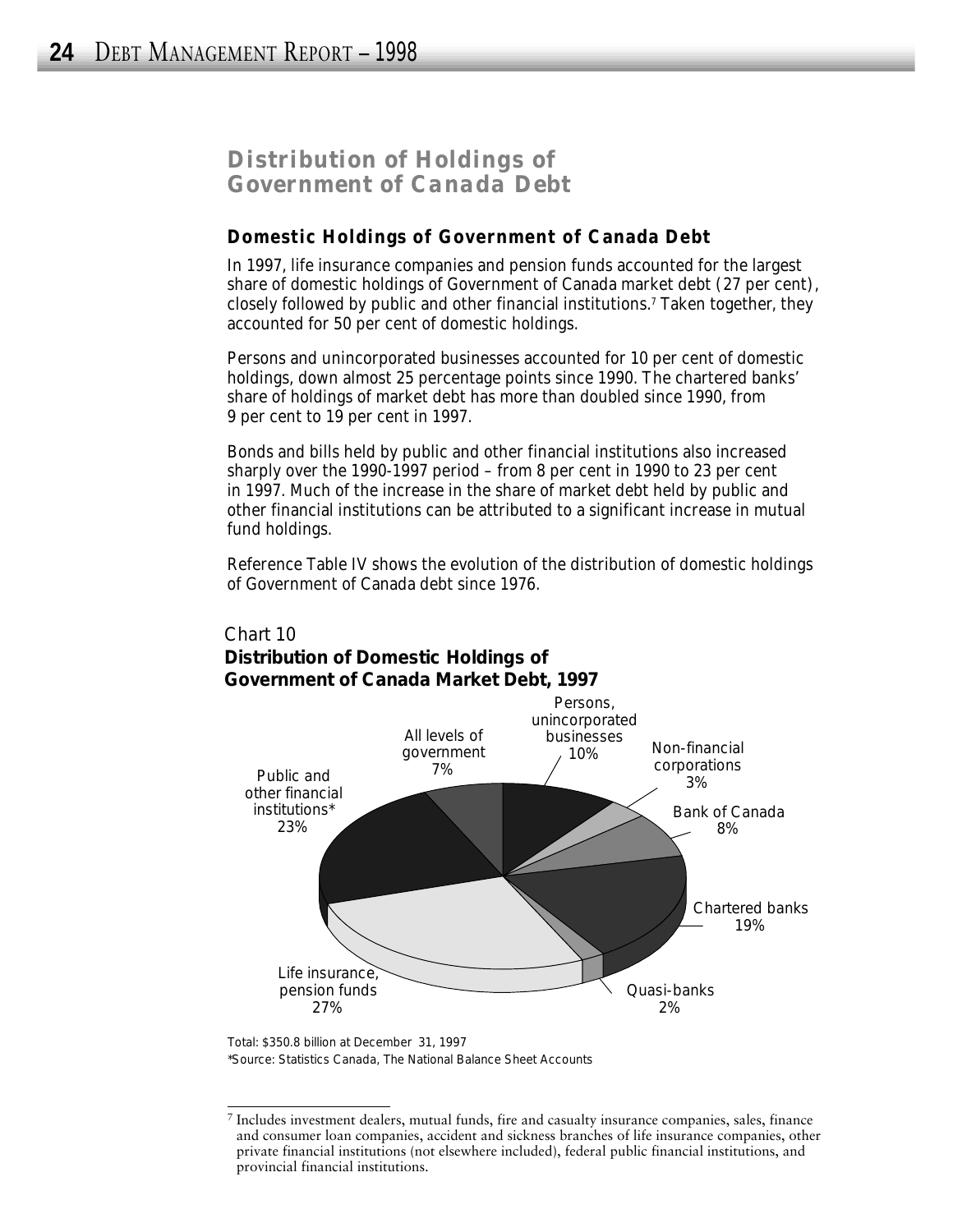## **Non-Resident Holdings of Government of Canada Debt**

Non-resident holdings of the Government of Canada's market debt decreased by \$6.0 billion in fiscal year 1997-98. Total non-resident holdings were estimated to be \$114.4 billion at the end of March 1998, representing about 24.7 per cent of the Government of Canada's total market debt. Since 1992-93, the share of market debt held by non-residents has been steadily declining.

Non-residents held \$92.3 billion in government bonds in 1997-98, an increase of \$1.0 billion from the previous year. Non-resident holdings of bills amounted to 4.8 per cent of total market debt at March 31, 1998, down more than 1 percentage point from 1996-97. Non-resident holdings of bills (Treasury bills and Canada Bills) declined by \$7.0 billion over the fiscal year (see Reference Table V).

## Chart 11 **Non-Resident Holdings of Government of Canada Debt**



Source: Statistics Canada, *Canada's International Transactions in Securities*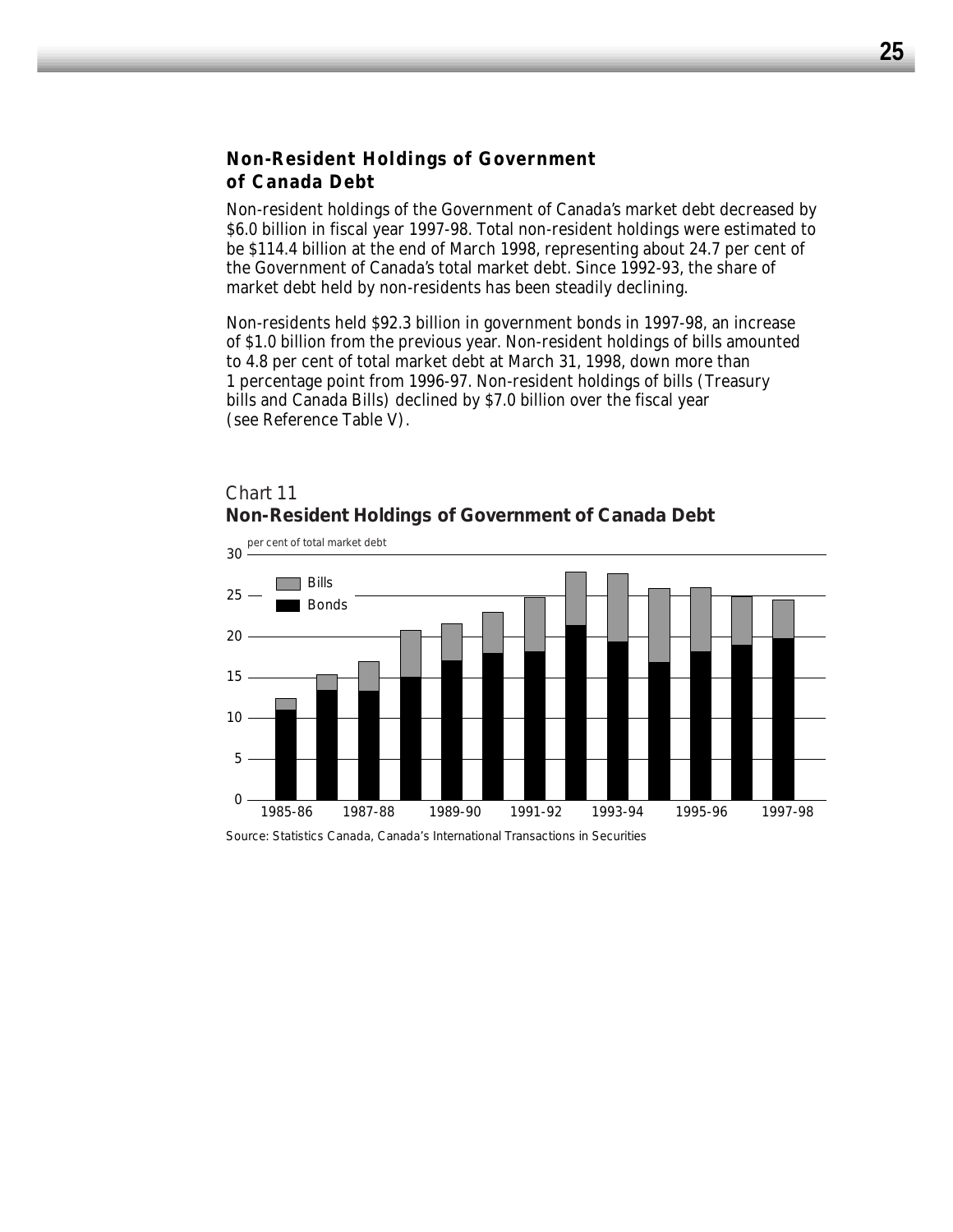## *Annex 1*

## **Details on Canada's Foreign-Currency Debt, 1997-98**

#### *Foreign-Currency-Denominated Bonds*

At the end of 1997-98, Canada had US\$8.3 billion in fixed-rate bonds (of which US\$3.3 billion was issued in 1997-98) and US\$2.0 billion in Floating Rate Notes outstanding (issued in 1993-94).

The US\$3.3 billion in fixed-rate bonds issued in 1997-98 consisted of three global bonds:

- in July 1997, a US\$1.0 billion 6%-per-cent 5-year global bond due July 15, 2002;
- in October 1997, a New Zealand dollar 500 million (US\$319 million equivalent) 65 ⁄8-per-cent 10-year global bond due October 3, 2007; and
- in February 1998, a US\$2.0 billion 5%-per-cent 5-year global bond due February 19, 2003.

## *Cross-Currency Swaps*

In 1997-98, the federal government raised US\$3.6 billion in foreign exchange reserves at attractive funding levels by entering into 13 cross-currency swaps, bringing the total cross-currency swaps to US\$5.3 billion.<sup>8</sup>

#### *Euro Medium-Term Notes (EMTNs)*

In 1997-98, the federal government executed six transactions under the EMTN program:

- in July 1997, US\$450 million 5½-per-cent 5-year notes due January 30, 2001 sold to Japanese retail investors (US\$50 million was retired in September 1997);
- in July 1997, Japanese yen 5 billion Australian dollar 3.30-per-cent reverse dual currency notes (payment of principal is made in Japanese yen while interest payments are made in Australian dollars) due January 31, 2008 sold to Japanese institutions;
- in November 1997, Danish kroner 500 million 5¾-per-cent notes due December 22, 2004 sold to European retail investors;
- in November 1997, US\$30 million deep discount 4.0-per-cent notes due November 19, 2007 sold to Japanese institutional investors;
- in February 1998, a series of Japanese yen notes totalling 2.4 billion with coupon rates from 0.01 per cent to 0.06 per cent due October 2, 2000; and
- in March 1998, British pound 300 million 61 ⁄4-per-cent notes due November 26, 2004.

<sup>8</sup> Further details are available in Reference Table IX.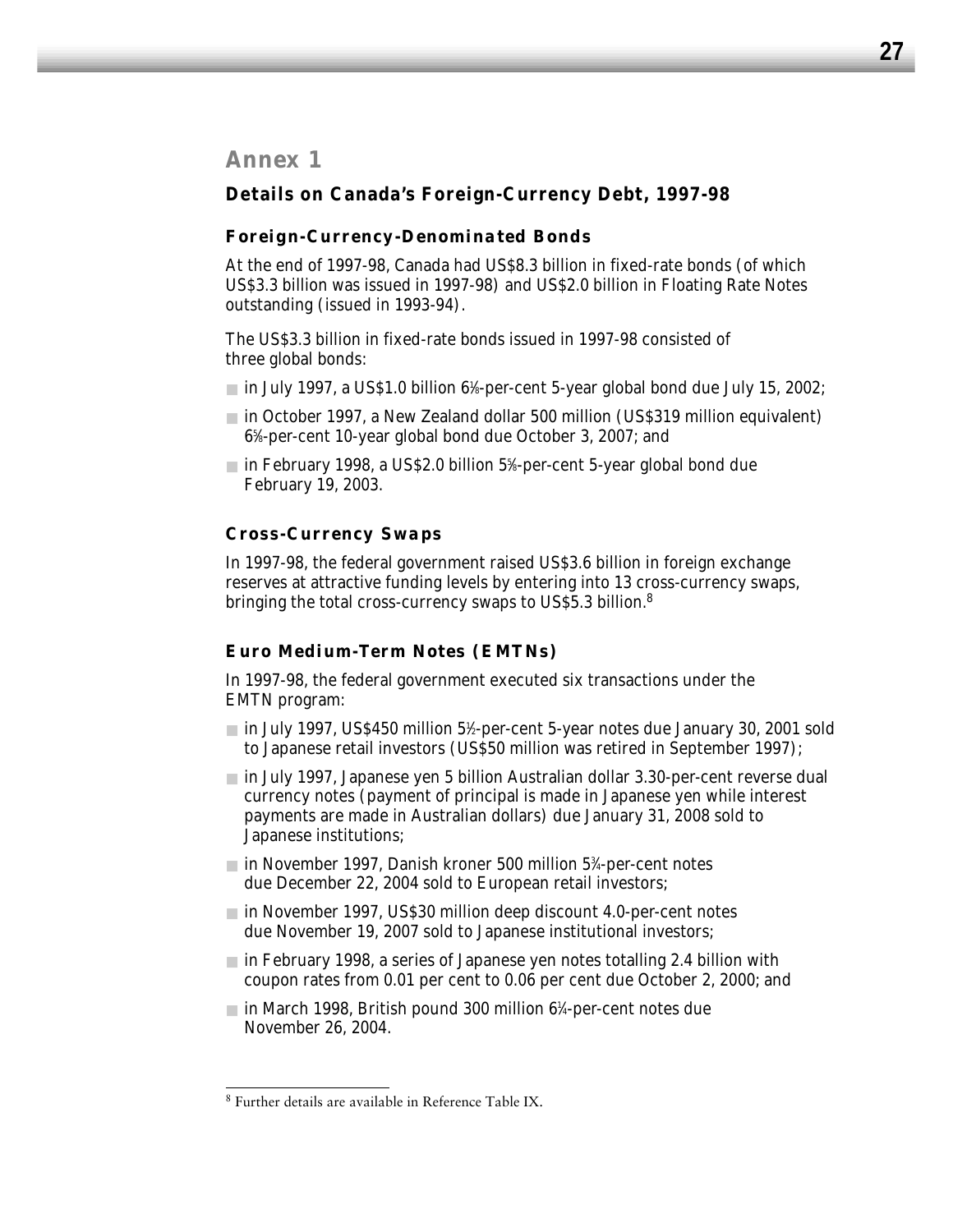## *Annex 2*

#### **Government of Canada Market Debt Instruments**

#### *Fixed-Coupon Marketable Bonds*

Effective October 1995, Government of Canada marketable bonds are issued in global certificate form only whereby a global certificate for the full amount of the bonds is issued in fully registered form in the name of CDS & Co., a nominee of the Canadian Depository for Securities Limited (CDS). The bonds must be purchased, transferred or sold, directly or indirectly, through a participant of the Debt Clearing System (DCS) operated by the CDS and only in integral multiples of \$1,000 (face value). Prior to December 1993, Government of Canada bonds were issued in coupon-bearer and fully registered form, and were available in denominations ranging from \$1,000 to \$1,000,000. Between December 1993 and September 1995, Government of Canada bonds were only issued in fully registered form. All Canadian dollar marketable bonds are non-callable. All Canadian dollar marketable bonds pay a fixed rate of interest semi-annually.

Issues of fixed-coupon marketable bonds are sold via public tender, with the Bank of Canada acting as the government's fiscal agent, to primary distributors made up of securities dealers that operate in Canada and who are members of the Investment Dealers Association of Canada, and a small number of Canadian chartered banks. These sales are via multiple-price auction.

#### *Government of Canada Real Return Bonds (RRBs)*

Government of Canada Real Return Bonds pay semi-annual interest based upon a real interest rate. Unlike standard fixed-coupon marketable bonds, interest payments on Real Return Bonds are adjusted for changes in the Consumer Price Index (CPI). The CPI, for the purposes of RRBs, is the all-items CPI for Canada, not seasonally adjusted, published monthly by Statistics Canada. The semi-annual nominal coupon payments are calculated as follows:

coupon payment<sub>i</sub> = real coupon rate/2  $*$  (principal + inflation compensation<sub>i</sub>) where inflation compensation<sub>i</sub> = ((principal \* reference CPI<sub>i</sub>/reference CPI<sub>base</sub>) principal).

The reference CPI for the first day of any calendar month is the CPI for the third preceding calendar month. The reference CPI for any other day in a month is calculated by linear interpolation between the reference CPI applicable to the first day of the month in which such day falls and the reference CPI applicable to the first day of the month immediately following. The reference  $\text{CPI}_{\text{base}}$  for a series of bonds is the reference CPI<sub>i</sub> applicable to the original issue date for the series.

At maturity, bondholders will receive, in addition to a coupon interest payment, a final payment equal to the sum of the principal amount and the inflation compensation accrued from the original issue date – i.e. final payment = principal + ((principal \* reference  $\text{CPI}_{\text{matrix}}/\text{reference } \text{CPI}_{\text{base}}$ ) - principal).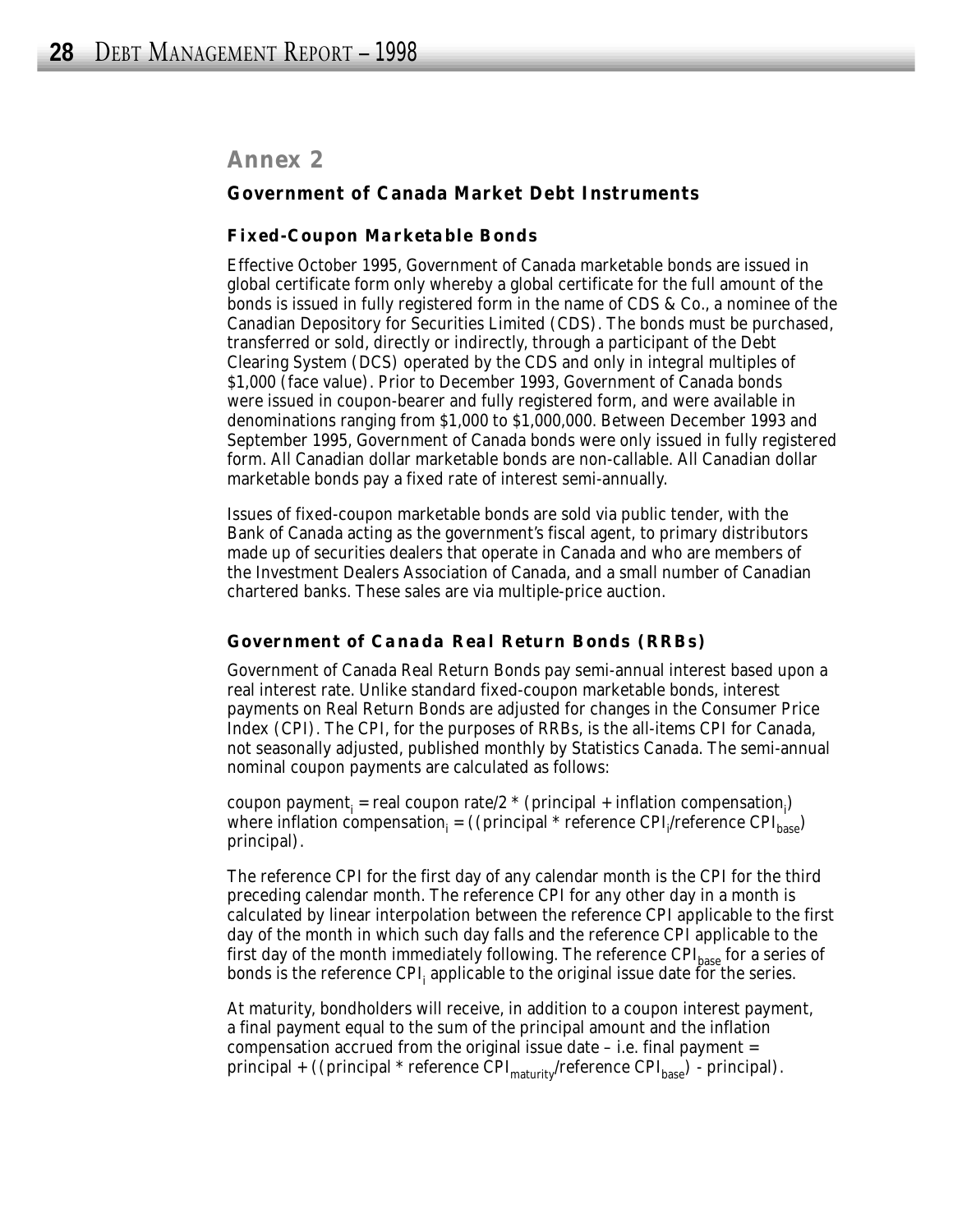These bonds must be purchased, transferred, or sold, directly or indirectly, through a participant of the DCS and only in integral multiples of \$1000 (face value). New issue distribution is through single-price auction to primary distributors.

#### *Canada Savings Bonds (CSBs)*

CSBs are currently offered for sale by most Canadian financial institutions. To facilitate their purchase, many Canadians elect to purchase CSBs through payroll deductions.

Except in certain specific circumstances, Canada Savings Bonds can only be registered in the name of residents of Canada and are available in both regular interest and compound interest forms. Denominations range from \$100 to \$10,000. All CSBs are non-callable and, except in certain limited circumstances, non-transferable.

CSBs pay a competitive rate of interest which is guaranteed for one or more years. They may be cashed at any time and, after the first three months, pay interest up to the end of the month prior to encashment.

#### *Canada Premium Bonds (CPBs)*

The Canada Premium Bond is a new retail investment and savings product introduced by the Government of Canada in 1998 and replaces the Canada RRSP Bond. Like the CSB, it is available in most Canadian financial institutions.

The Canada Premium Bond offers a higher interest rate compared to the CSB and is only redeemable once a year on the anniversary of the issue date and during the 30 days thereafter without penalty.

#### *Treasury Bills*

Effective November 1995, all new issues of Treasury bills are issued is global certificate form only whereby a global certificate for the full amount of the Treasury bills is issued in fully registered form in the name of CDS & Co., a nominee of the Canadian Depository for Securities Limited (CDS). Treasury bills must be purchased, transferred, or sold, directly or indirectly, through a participant of the DCS operated by the CDS and only in integral multiples of \$1,000 (face value). Prior to November 1995, Treasury bills were issued in bearer form and were available in denominations ranging from \$1,000 to \$1,000,000.

Treasury bills are sold by public tender on a discount basis to primary distributors of Government of Canada securities. Treasury bills with terms to maturity of approximately three, six, or 12 months are currently auctioned on a biweekly basis, generally on Tuesday for delivery Thursday. Under the biweekly issuance pattern, new 3-month (98 days) Treasury bills are issued at each biweekly auction. New 6- and 12-month Treasury bills are offered in the same week and then reopened once at the next regular auction two weeks later.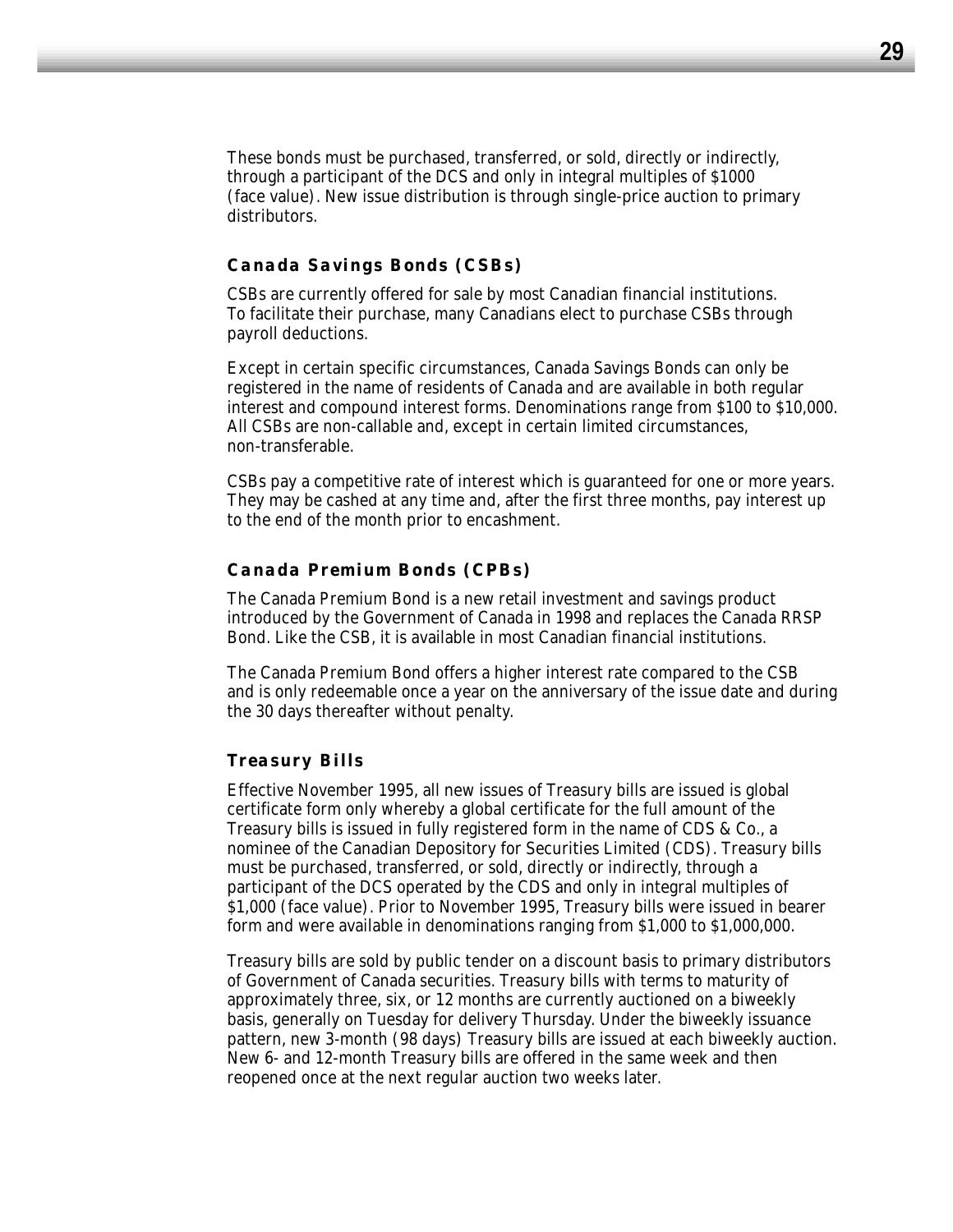Cash Management Bills (CMBs) are also periodically issued by the Government of Canada. CMBs are Treasury bills with maturities of less than three months (they can be as short as one day) used as a source of short-term financing for the government. CMB auctions can take place on any business day, typically for next-day delivery, but on some occasions for same-day delivery.

#### *Canada Bills*

Canada Bills are promissory notes denominated in U.S. dollars and issued only in book-entry form. They mature not more than 270 days from their date of issue and are discount obligations with a minimum order size of US\$1,000,000 and a minimum denomination of US\$1,000. Delivery and payment for Canada Bills occur in same-day funds through Chase Manhattan Bank in New York City.

Primary distribution of Canada Bills occurs through five dealers in New York: CIBC Wood Gundy Inc., CS First Boston, Goldman, Sachs & Co., Lehman Brothers and RBC Dominion Securities Inc. Rates on Canada Bills are posted daily for terms of one to six months.

Canada Bills are issued for foreign exchange reserve funding purposes only.

#### *Canada Notes*

Canada Notes are promissory notes usually denominated in U.S. dollars and available in book-entry form. Canada Notes are issued in denominations of US\$1,000 and integral multiples thereof. At present, the aggregate principal amount outstanding issued under the program is limited to US\$10.0 billion. Notes can be issued for terms of nine months or longer, and can be issued at a fixed or a floating rate.

The interest rate or interest rate formula, the issue price, stated maturity, redemption or repayment provisions, and any other terms are established by Canada at the time of issuance of the notes and will be indicated in the Pricing Supplement. Delivery and payment for Canada Notes occur through the Bank of Montreal Trust Company in New York City.

The notes are offered on a continuous basis by Canada through five dealers: CS First Boston, Goldman, Sachs & Co., Lehman Brothers, Nesbitt Burns Inc. and Scotia Capital Markets USA Inc. Canada may also sell notes to other dealers or directly to investors.

Canada Notes are issued for foreign exchange reserve funding purposes only.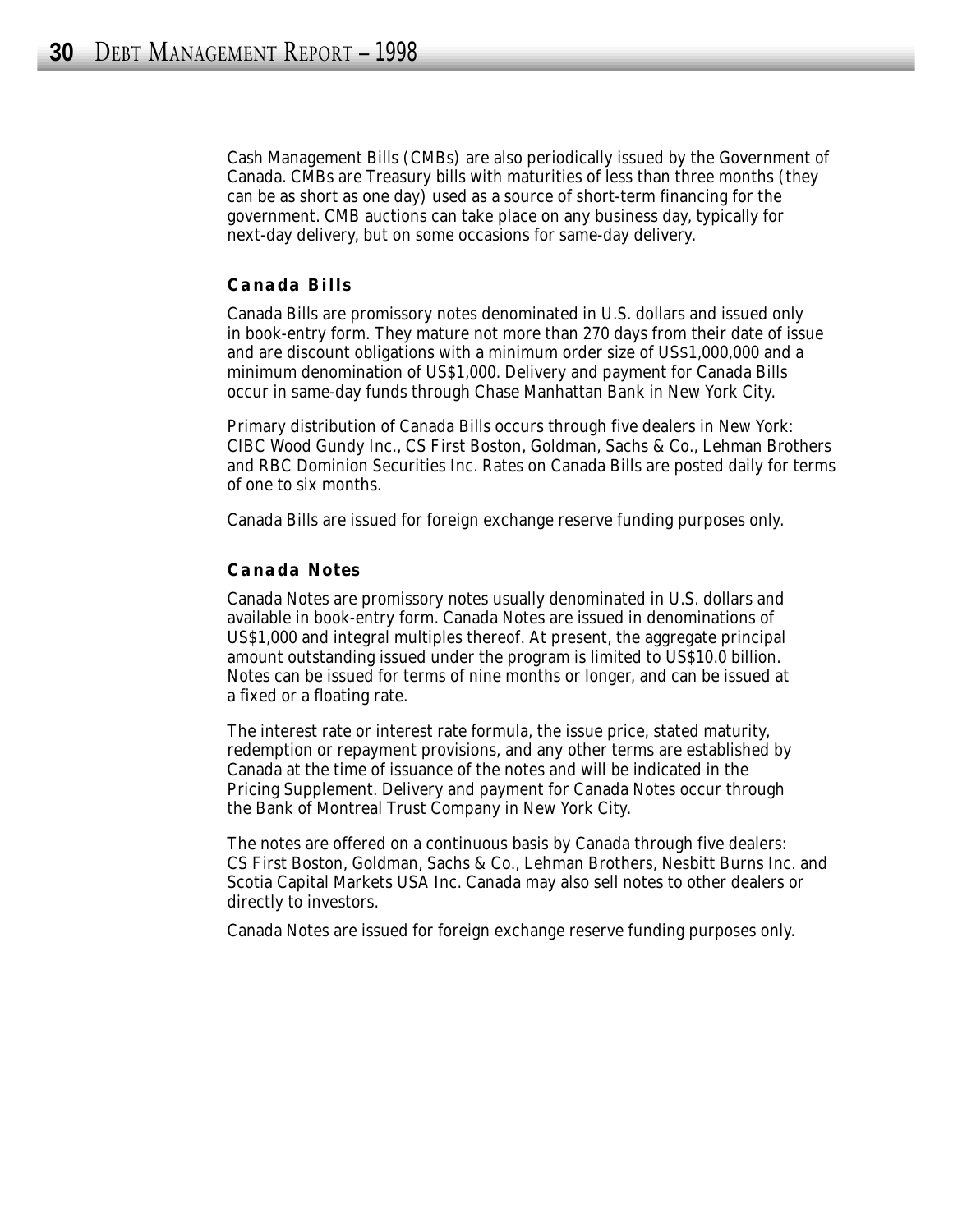#### *Euro Medium-Term Notes (EMTNs)*

EMTNs are medium-term notes issued outside the United States and Canada. EMTNs are issued with fixed or floating interest rates, include embedded options, make coupon payments in one currency and the principal payment in another currency, and maturities can range from short-term to long-term. Canada EMTNs are sold either by dealers in the dealer group, or by dealers who are not in the dealer group but who are acting as Canada's agent for the particular transaction (called reverse inquiry). Canada EMTNs are sold on a bought-deal basis (i.e. the dealer purchasing EMTNs from Canada is responsible for the sale of the notes), and are sold on an intermittent basis.

The Arranger for Canada's EMTN program is Morgan Stanley & Co. International. The London-based dealer group includes CIBC Wood Gundy plc, Daiwa Europe Limited, Deutsche Morgan Grenfell, Goldman Sachs International, J.P. Morgan Securities Ltd., Merrill Lynch International, Morgan Stanley & Co. International, Nomura International, RBC Dominion Securities Inc., and UBS Limited.

The EMTN program further diversifies the sources of cost-effective funding for Canada's foreign exchange reserves. Notes issued under this program can be denominated in a range of currencies and structured to meet investor demand.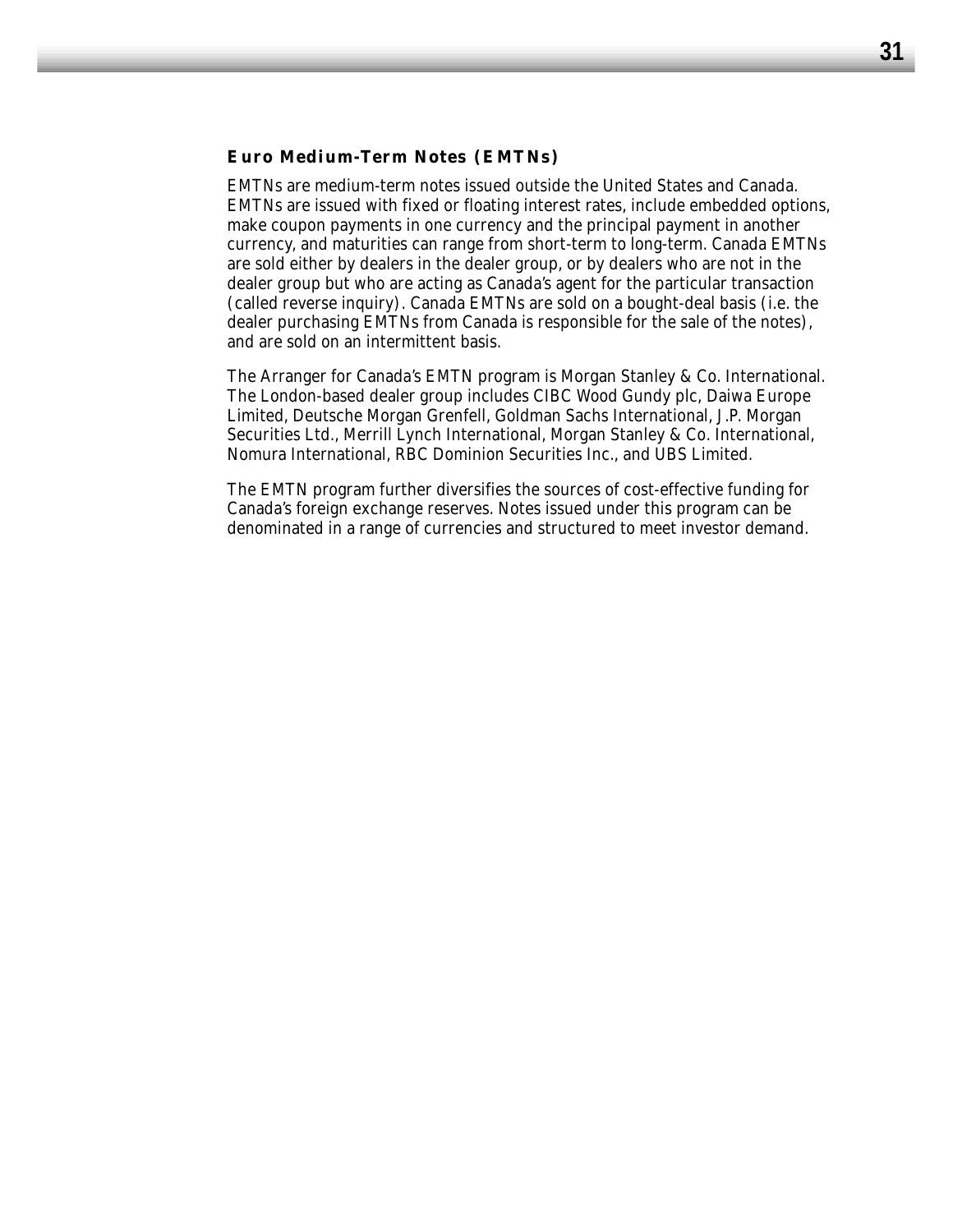## *Annex 3*

#### **New Auction Rules/Terms of Participation**

Following extensive consultation with market participants, new auction rules and terms of participation relating to the primary distribution of Government of Canada securities were introduced on October 14, 1998. The new rules, which govern the participation of financial intermediaries and end-investors eligible to bid at auctions of Government of Canada securities, were designed to reinforce the integrity of the auction process and to encourage broad participation in it.

Under the new rules and terms of participation, there are 25 government securities distributors that participate in the primary distribution of bonds and Treasury bills. All government securities distributors must: (i) be members, or affiliates of members, of the Investment Dealers Association of Canada, and (ii) have their core trading and sales operations for Government of Canada securities resident in Canada.

Those government securities distributors which reach a specific threshold level of primary and secondary market activity in Government of Canada securities become a primary dealer, with commensurate responsibilities, and form part of the core group of distributors of Government of Canada securities. There are, at present, 15 primary dealers. The primary dealer designation can be attained for either Treasury bills or bonds, or both.

Primary dealers assume a number of responsibilities with respect to Government of Canada securities. They must comply with minimum bidding requirements for every Treasury bill and bond auction so as to provide coverage of auctions as a group, and consistently make two-sided markets in Treasury bills and bonds to a broad customer base. All government securities dealers have ongoing reporting requirements and special requirements to provide the Bank of Canada, on request, with market information (including trade activity and position reports) involving Government of Canada securities. In addition, all bidders at auctions of Government of Canada securities (including customers) must abide by the Investment Dealers Association Policy No. 5 governing standards for trading of debt securities in Canada.

There are bidding limits for government securities distributors and end-investors (or customers) at Treasury bill and bond auctions. For Treasury bill auctions, a primary dealer has a bidding limit for its own account of 25 per cent of each tranche being auctioned, while a government securities distributor has a limit of 10 per cent. The bidding limits for Government of Canada bond auctions vary by distributor depending on the firm's relative activity in the primary and secondary markets for these securities. Primary dealers have bond-bidding limits for their own account of between 10 per cent and 25 per cent of the amount of bonds being tendered, while government securities distributors have bond-bidding limits of between 1 per cent and 9 per cent.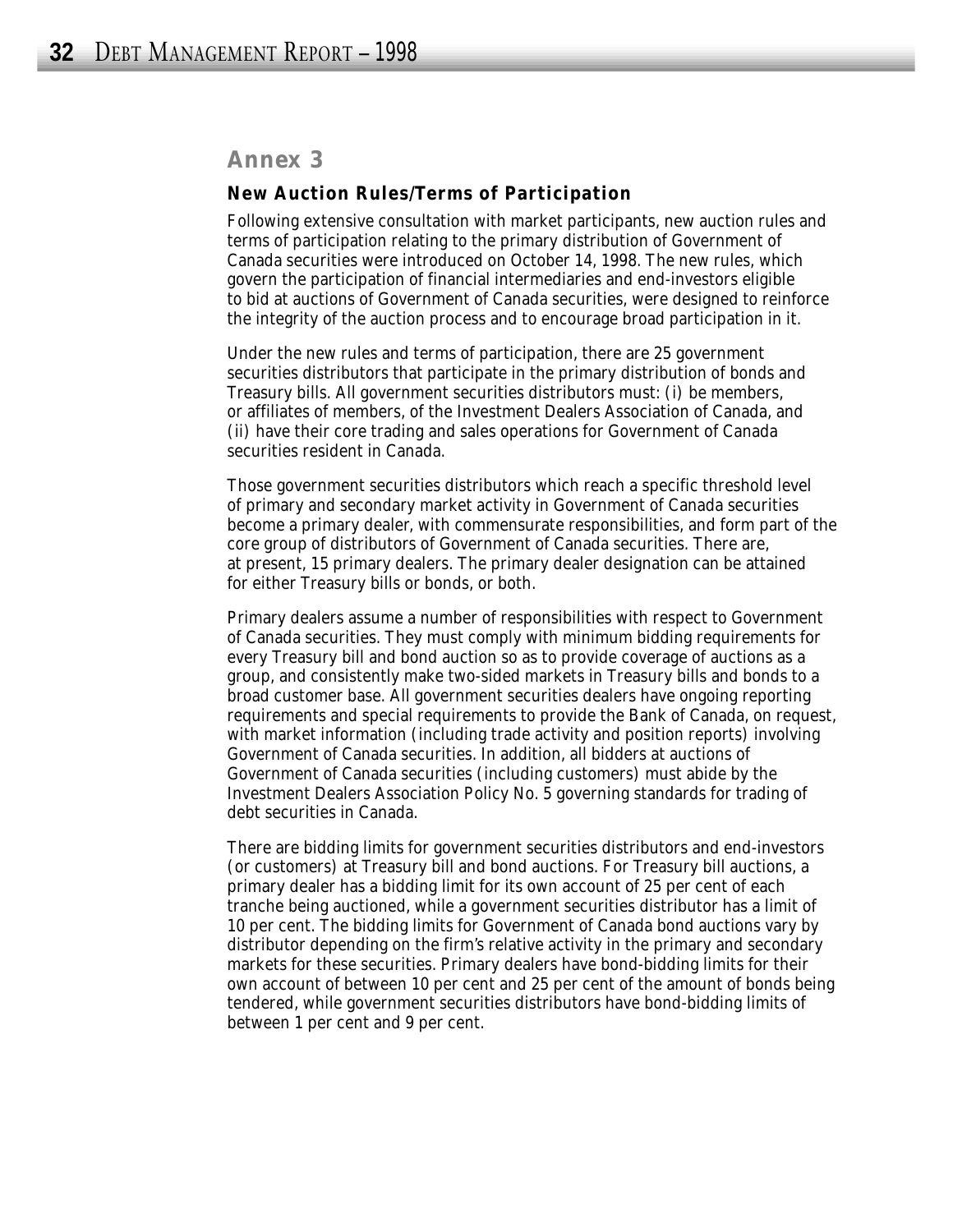The bidding limits for a customer for both Treasury bill and bond auctions are 25 per cent of the amount auctioned. Customer bids are submitted through government securities distributors.

The new rules feature several measures to ensure that the auction process cannot be used to help accumulate a controlling position in a Government of Canada security: each auction participant's bidding limit is reduced by the bidder's excess net long position (i.e. its net long position in excess of the product of its bidding limit and the par value of the outstanding stock of the security being auctioned); and the aggregate limit for the sum of bids submitted by a primary dealer for its own account and on behalf of its customers cannot exceed 40 per cent of the tender less the dealer's excess net long position.

More information on the new auction rules and terms of participation is available at the Bank of Canada's web site : www.bank-banque-canada.ca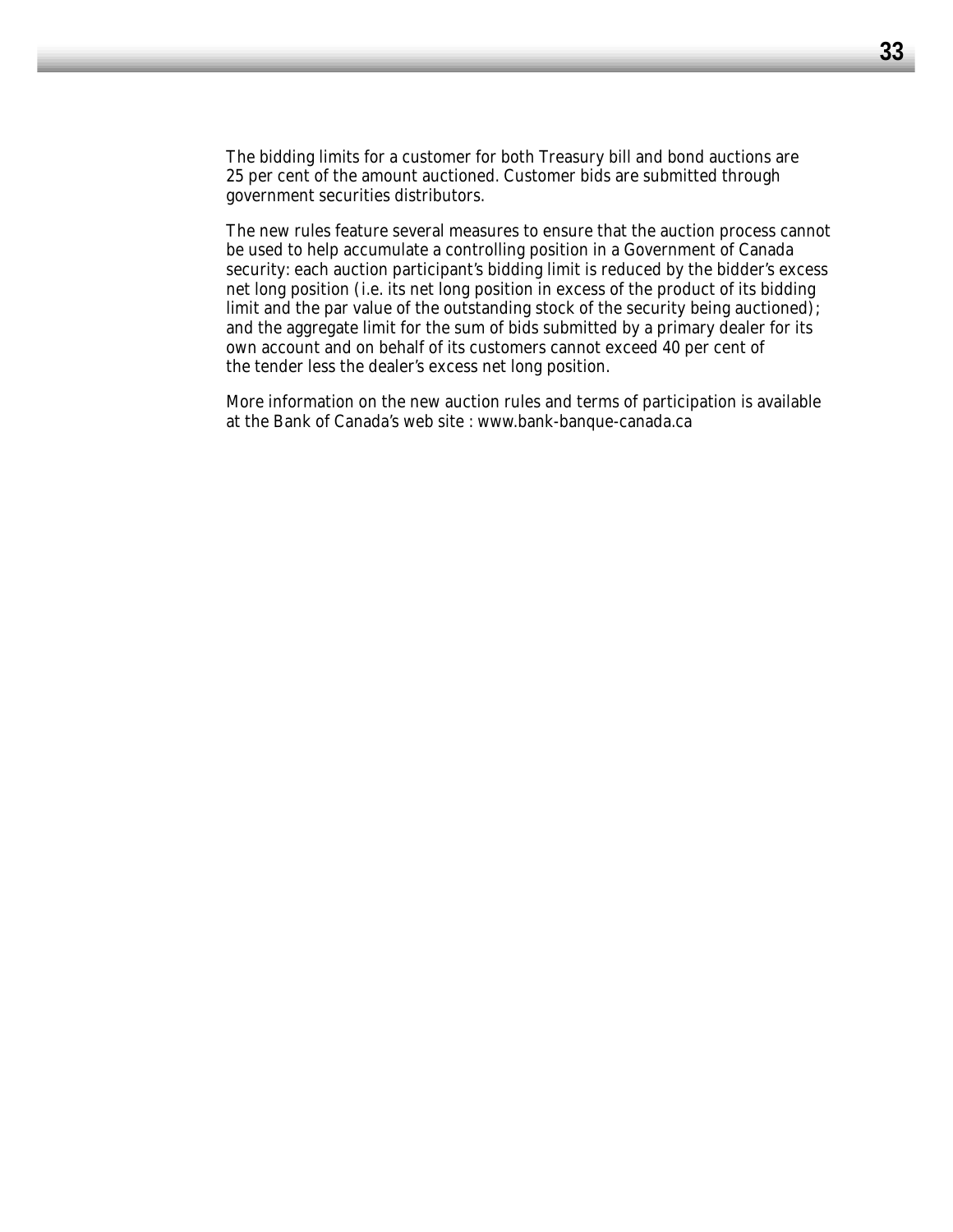## *Annex 4*

## **Selected News Service Pages of Interest to Government of Canada Debt Market Participants**

#### *Bloomberg*

| <b>WCR</b>  | - Exchange rates                                |
|-------------|-------------------------------------------------|
| <b>PXCA</b> | - Government of Canada benchmark bonds          |
| <b>PXCB</b> | - Government of Canada bonds                    |
| CND.        | - Summary page of benchmark Canadian securities |

## *Dow Jones Telerate*

| 261   | - Exchange rates                                                       |
|-------|------------------------------------------------------------------------|
| 3105  | - U.S./Canada capital markets                                          |
| 3109  | - Quarterly bond auction schedule                                      |
| 3110  | - Latest marketable bond auction results                               |
| 3111  | - Treasury bill auction results                                        |
| 3112  | - Cumulative excess settlement balances/overnight rate                 |
| 3143  | - Multicontributor page - Government of Canada bonds                   |
| 3144  | - Multicontributor page – Canadian money markets                       |
| 3159  | - Canadian yield curve/spread differentials to U.S.                    |
| 3190  | - Canadian money markets                                               |
| 3193  | - Cash management bill auction results                                 |
| 3195  | - Latest RRB auction results                                           |
| 3196  | - Government of Canada and provincial government bonds                 |
| 3197  | - 10:00 a.m. fixing - Canadian BA rates                                |
| 3198  | - 10:00 a.m. fixing - Government of Canada Treasury bills              |
| 9728  | - 10:30 a.m. Bank of Canada jobber averages - money market instruments |
| 27455 | 10-year CGB futures (Montreal Exchange)<br>$\overline{\phantom{a}}$    |
| 27456 | - BAX futures (Montreal Exchange)                                      |
| 27458 | 10-year bond cheapest-to-deliver (CGB futures) implied repo rate       |

#### *Reuters*

| WRLD             | - Exchange rates                                         |
|------------------|----------------------------------------------------------|
| <b>BOFC</b>      | - Canadian dollar exchange rates                         |
| <b>CRRBONDS</b>  | - Benchmark Government of Canada bonds and money markets |
| $CAACTIVE = $    | - Government of Canada bonds and Treasury bills          |
| <b>CDMM</b>      | - Canadian money markets                                 |
| <b>CDBN</b>      | - Canadian bonds                                         |
| CABONDT          | - U.S./Canada capital markets                            |
| <b>CDOR</b>      | - 10:00 a.m. fixing - Canadian BA rates                  |
| <b>CDOS</b>      | - 10:00 a.m. fixing - Canadian Treasury bill rates       |
| <b>FPRH</b>      | - Swap quotes                                            |
| BAX < F3         | - BAX futures (Montreal Exchange)                        |
| BAR < F3         | - BAR futures (Montreal Exchange)                        |
| <b>BOC WATCH</b> | - Bank of Canada auction information and history         |

#### **Department of Finance – Government of Canada Securities Internet Address**

http://www.fin.gc.ca/secur/gocsec\_e.html **Bank of Canada Home Page Internet Address** http://www.bank-banque-canada.ca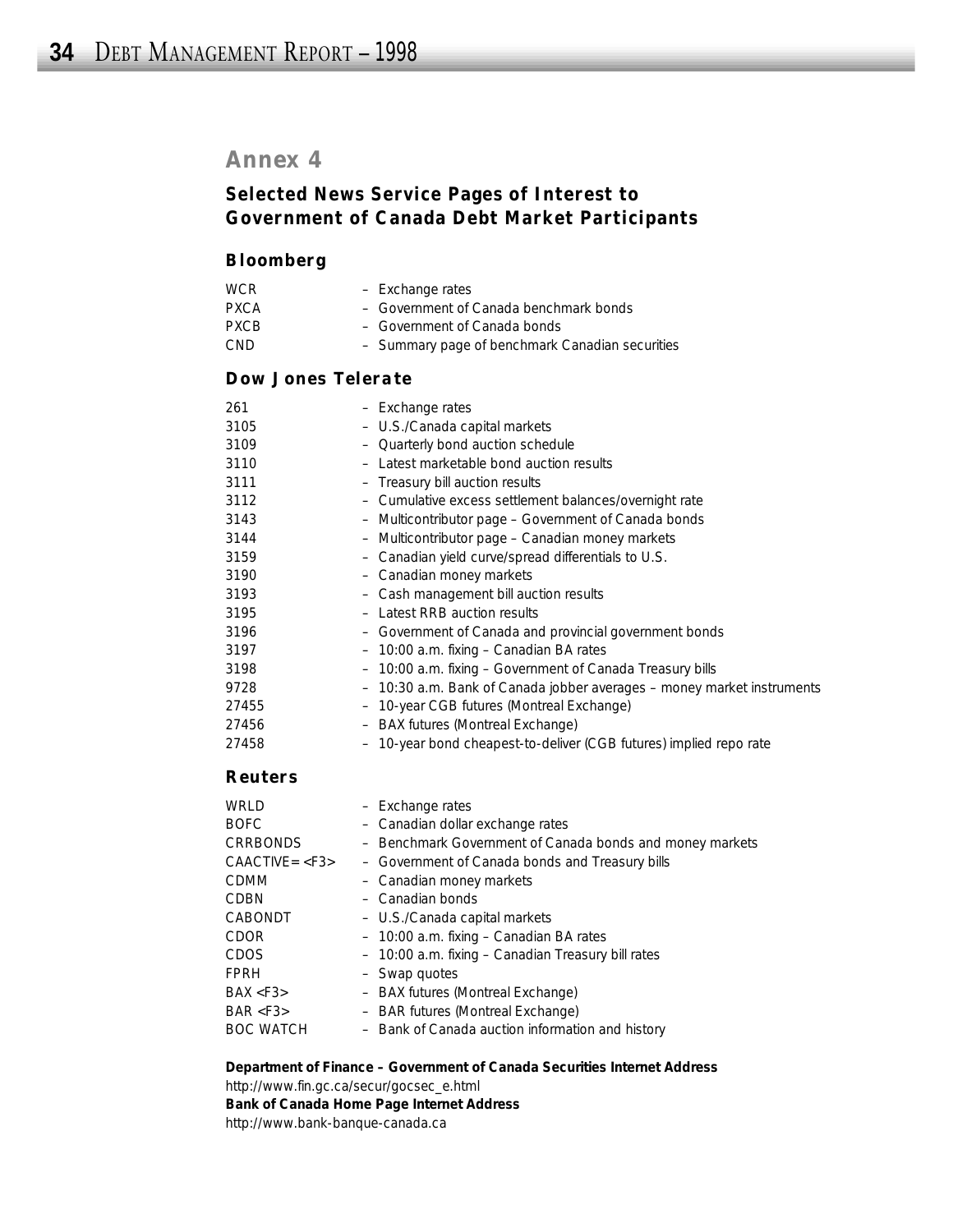## *Annex 5*

#### **Glossary**

**Budgetary Surplus:** Occurs when government annual revenues exceed budgetary expenditures. A deficit is the shortfall between government revenues and budgetary spending.

**Contingency Reserve:** Funds set aside in the fiscal projections to provide a cushion against adverse changes in the economy. When the funds are not needed, the Contingency Reserve is used to pay down the public debt.

**Exchange Fund Account:** A fund maintained by the Government of Canada for the purpose of promoting order and stability of the Canadian dollar on the foreign exchange market. This function is fulfilled by purchasing foreign exchange (selling Canadian dollars) when there is upward pressure on the value of the Canadian dollar and selling foreign exchange (buying Canadian dollars) when there is downward pressure on the currency.

**Financial Requirements/Surplus:** Measure the difference between the cash coming in to the government and the cash going out. In the case of a financial requirement, it is therefore the amount of new borrowing required from outside lenders to meet the government's financing needs in any given year.

**Foreign Exchange Reserves:** Stocks of foreign exchange assets (e.g., interest earning bonds) held by sovereign states to support the value of the domestic currency. Canada's foreign exchange reserves are held in a special account called the Exchange Fund Account.

**Gross Public Debt**: Total amount the government owes. It consists both of market debt in the form of outstanding securities such as Treasury bills and Canada Savings Bonds, and internal debt owed mainly to the superannuation fund for government employees and other current liabilities.

**Interest-Bearing Debt:** Consists of unmatured debt, or market debt, and the government's liabilities to internally held accounts such as federal employees' pension plans.

**Market Debt:** For debt management purposes, market debt is defined as the portion of debt that is funded in the public markets and includes marketable bonds, Treasury bills, retail debt (primarily Canada Savings Bonds) and foreigncurrency-denominated bonds and bills.

**Net Public Debt:** Consists of interest-bearing debt and other liabilities, net of financial assets.

**Non-Market Debt:** Includes the government's internal debt which is, for the most part, federal public sector pension liabilities, the government's current liabilities (e.g., accounts payable, accrued liabilities, interest and payment of matured debt), and bonds issued to the Canada Pension Plan.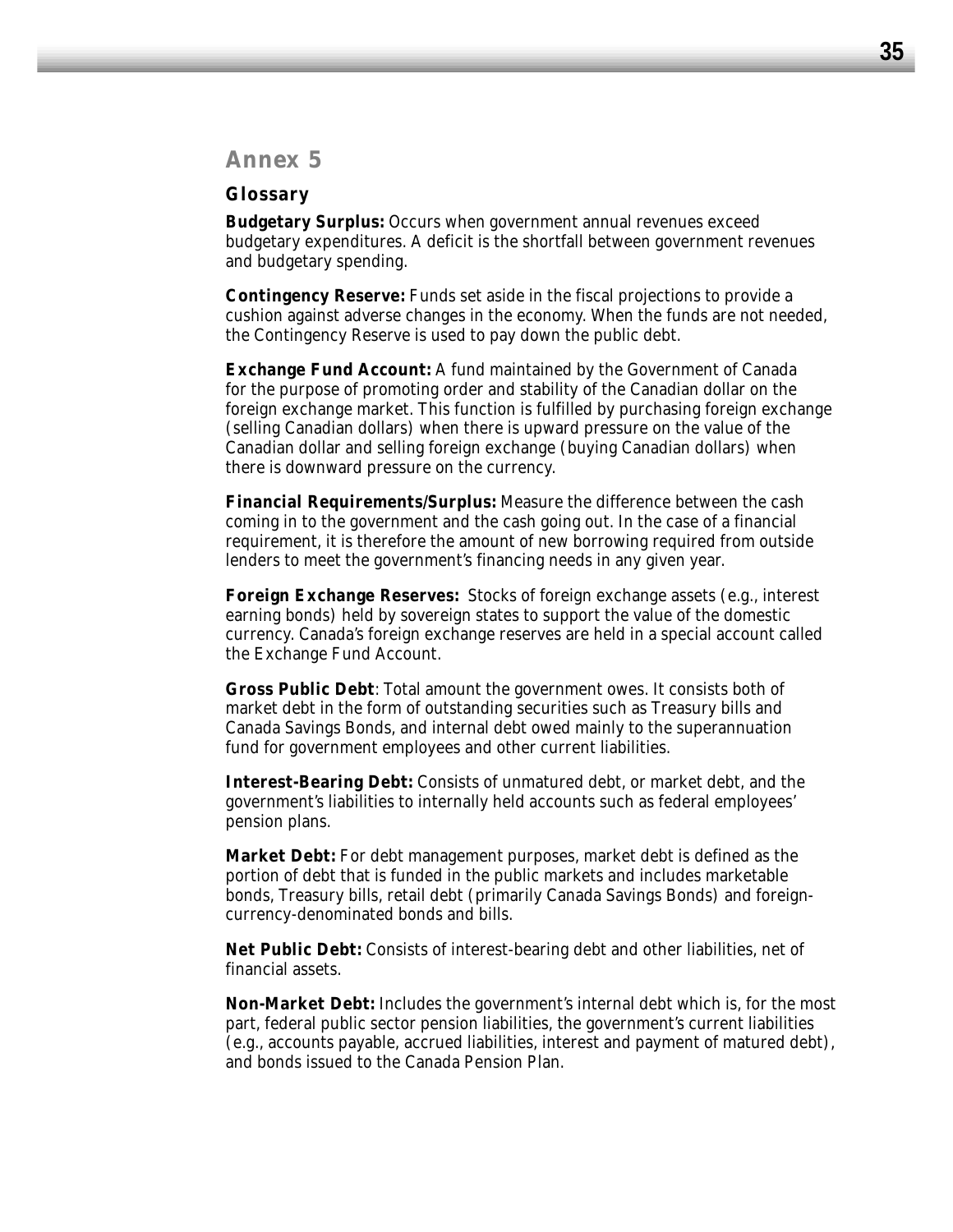# *Reference Tables*

| I Gross public debt, outstanding market debt and debt charges                                                         | 39 |
|-----------------------------------------------------------------------------------------------------------------------|----|
|                                                                                                                       |    |
| <b>III</b> Average weekly domestic market trading in Government<br>of Canada securities, April 1997 to March 1998  41 |    |
| <b>IV</b> Distribution of domestic holdings of Government                                                             |    |
| V Non-resident holdings of Government of Canada debt  48                                                              |    |
|                                                                                                                       |    |
| VII Fiscal 1997-98 Canadian dollar marketable bond program 51                                                         |    |
| <b>VIII</b> Outstanding Government of Canada<br>Canadian dollar marketable bonds as at March 31, 1998  52             |    |
| <b>IX</b> Government of Canada swaps outstanding as at March 31, 1998 54                                              |    |
|                                                                                                                       |    |
|                                                                                                                       |    |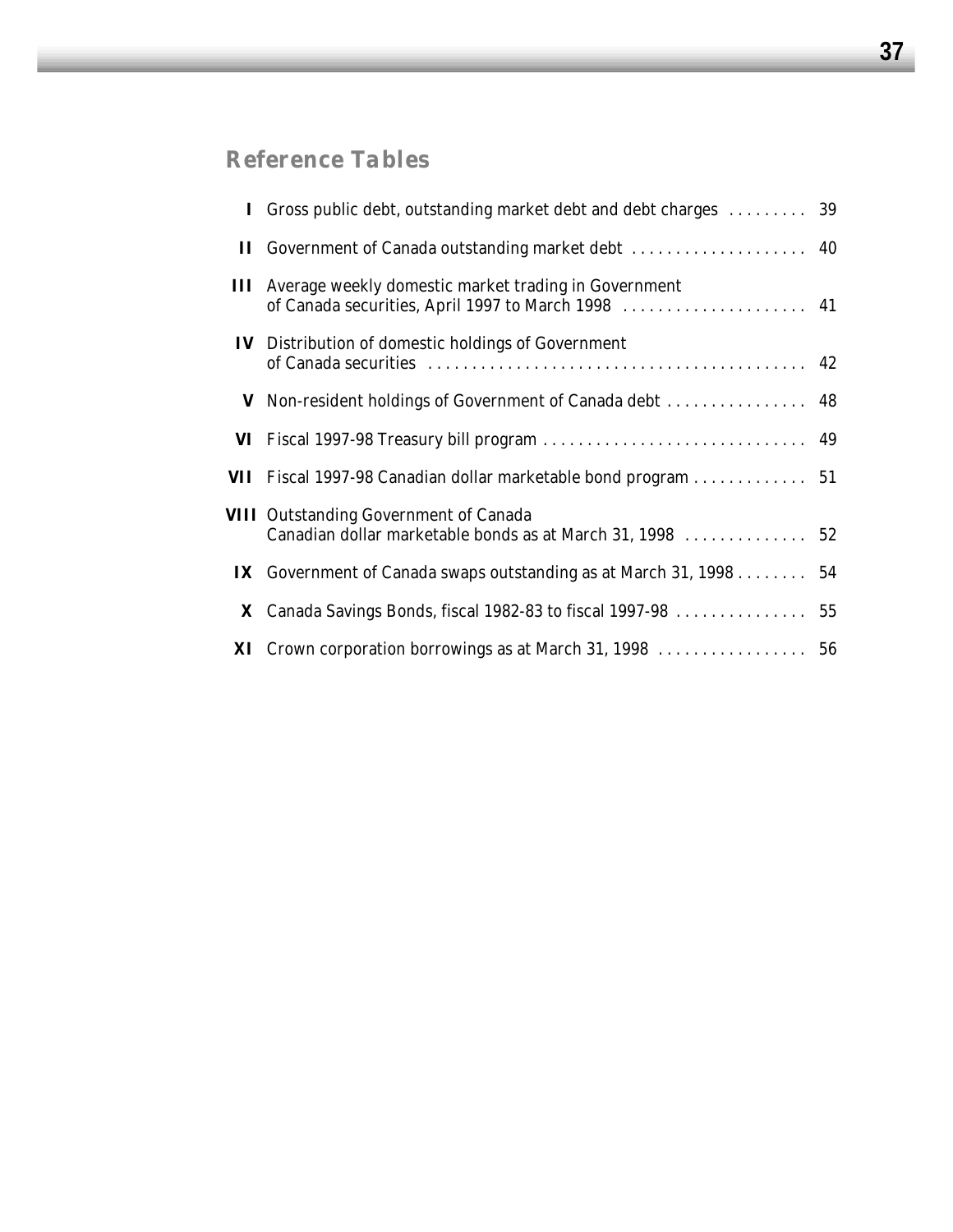| Total debt<br>charges<br>$($ \$ billions)<br>20.7<br>21.5<br>26.5<br>31.4<br>34.3<br>29.4<br>28.0<br>31.4<br>35.3<br>33.0<br>32.4<br>23.1<br>Outstanding market debt <sup>2</sup><br>Fixed-rate<br>(per cent)<br>Portion<br>36.8<br>44.8<br>37.2<br>38.6<br>37.6<br>38.5<br>38.9<br>39.3<br>39.4<br>48.3<br>54.2<br>43.1<br>Outstanding<br>(\$ billions)<br>410.5<br>200.8<br>226.8<br>248.3<br>273.3<br>379.2<br>437.5<br>291.5<br>320.4<br>348.4<br>473.4<br>466.1<br>Total debt<br>(\$ billions)<br>charges<br>38.8<br>25.4<br>38.8<br>42.6<br>41.2<br>38.0<br>42.0<br>46.9<br>26.7<br>33.2<br>45.0<br>29.0<br>Gross public debt<br>Fixed-rate<br>(per cent)<br>portion<br>51.9<br>50.9<br>51.2<br>49.6<br>49.9<br>53.3<br>50.4<br>56.9<br>50.4<br>50.7<br>55.1<br>61.7<br>Outstanding<br>(\$ billions)<br>274.8<br>584.8<br>340.1<br>371.5<br>397.2<br>503.9<br>546.4<br>308.9<br>433.3<br>467.4<br>624.7<br>640.7<br>ending March 31<br>Fiscal year<br>1985-86<br>1987-88<br>1991-92<br>1992-93<br>1994-95<br>1995-96<br>1988-89<br>1989-90<br>1993-94<br>1986-87<br>1996-97<br>1990-91 | Gross public debt, outstanding market<br>Reference Table |       | debt and debt charges |      |       |      |      |                             |
|----------------------------------------------------------------------------------------------------------------------------------------------------------------------------------------------------------------------------------------------------------------------------------------------------------------------------------------------------------------------------------------------------------------------------------------------------------------------------------------------------------------------------------------------------------------------------------------------------------------------------------------------------------------------------------------------------------------------------------------------------------------------------------------------------------------------------------------------------------------------------------------------------------------------------------------------------------------------------------------------------------------------------------------------------------------------------------------------|----------------------------------------------------------|-------|-----------------------|------|-------|------|------|-----------------------------|
|                                                                                                                                                                                                                                                                                                                                                                                                                                                                                                                                                                                                                                                                                                                                                                                                                                                                                                                                                                                                                                                                                              |                                                          |       |                       |      |       |      |      |                             |
|                                                                                                                                                                                                                                                                                                                                                                                                                                                                                                                                                                                                                                                                                                                                                                                                                                                                                                                                                                                                                                                                                              |                                                          |       |                       |      |       |      |      | Average<br>interest<br>rate |
|                                                                                                                                                                                                                                                                                                                                                                                                                                                                                                                                                                                                                                                                                                                                                                                                                                                                                                                                                                                                                                                                                              |                                                          |       |                       |      |       |      |      | (per cent)                  |
|                                                                                                                                                                                                                                                                                                                                                                                                                                                                                                                                                                                                                                                                                                                                                                                                                                                                                                                                                                                                                                                                                              |                                                          |       |                       |      |       |      |      | 10.68                       |
|                                                                                                                                                                                                                                                                                                                                                                                                                                                                                                                                                                                                                                                                                                                                                                                                                                                                                                                                                                                                                                                                                              |                                                          |       |                       |      |       |      |      | 9.37                        |
|                                                                                                                                                                                                                                                                                                                                                                                                                                                                                                                                                                                                                                                                                                                                                                                                                                                                                                                                                                                                                                                                                              |                                                          |       |                       |      |       |      |      | 9.62                        |
|                                                                                                                                                                                                                                                                                                                                                                                                                                                                                                                                                                                                                                                                                                                                                                                                                                                                                                                                                                                                                                                                                              |                                                          |       |                       |      |       |      |      | 10.83                       |
|                                                                                                                                                                                                                                                                                                                                                                                                                                                                                                                                                                                                                                                                                                                                                                                                                                                                                                                                                                                                                                                                                              |                                                          |       |                       |      |       |      |      | 11.22                       |
|                                                                                                                                                                                                                                                                                                                                                                                                                                                                                                                                                                                                                                                                                                                                                                                                                                                                                                                                                                                                                                                                                              |                                                          |       |                       |      |       |      |      | 10.73                       |
|                                                                                                                                                                                                                                                                                                                                                                                                                                                                                                                                                                                                                                                                                                                                                                                                                                                                                                                                                                                                                                                                                              |                                                          |       |                       |      |       |      |      | 8.85                        |
|                                                                                                                                                                                                                                                                                                                                                                                                                                                                                                                                                                                                                                                                                                                                                                                                                                                                                                                                                                                                                                                                                              |                                                          |       |                       |      |       |      |      | 7.86                        |
|                                                                                                                                                                                                                                                                                                                                                                                                                                                                                                                                                                                                                                                                                                                                                                                                                                                                                                                                                                                                                                                                                              |                                                          |       |                       |      |       |      |      | 6.73                        |
|                                                                                                                                                                                                                                                                                                                                                                                                                                                                                                                                                                                                                                                                                                                                                                                                                                                                                                                                                                                                                                                                                              |                                                          |       |                       |      |       |      |      | 7.96                        |
|                                                                                                                                                                                                                                                                                                                                                                                                                                                                                                                                                                                                                                                                                                                                                                                                                                                                                                                                                                                                                                                                                              |                                                          |       |                       |      |       |      |      | 7.33                        |
|                                                                                                                                                                                                                                                                                                                                                                                                                                                                                                                                                                                                                                                                                                                                                                                                                                                                                                                                                                                                                                                                                              |                                                          |       |                       |      |       |      |      | 6.63                        |
|                                                                                                                                                                                                                                                                                                                                                                                                                                                                                                                                                                                                                                                                                                                                                                                                                                                                                                                                                                                                                                                                                              | 1997-98                                                  | 638.5 | 63.7                  | 40.9 | 463.8 | 57.3 | 31.0 | 6.80                        |

1After adjusting for non-interest-bearing liabilities. Definition of fixed debt may vary slightly from year to year to accommodate changes in the debt structure. llainge 5 "After adjusting for non-interest-bearing liabilities. Definition of tixed debt may varience in the rest-bearing for non-year to aver to average

<sup>2</sup> Outstanding market debt equals unmatured debt minus bonds for the Canada Pension Plan. Outstanding market debt equals unmatured debt minus bonds for the Canada Pension Plan.

Sources: Public Accounts of Canada, Bank of Canada Review, Department of Finance estimates Sources: *Public Accounts of Canada, Bank of Canada Review*, Department of Finance estimates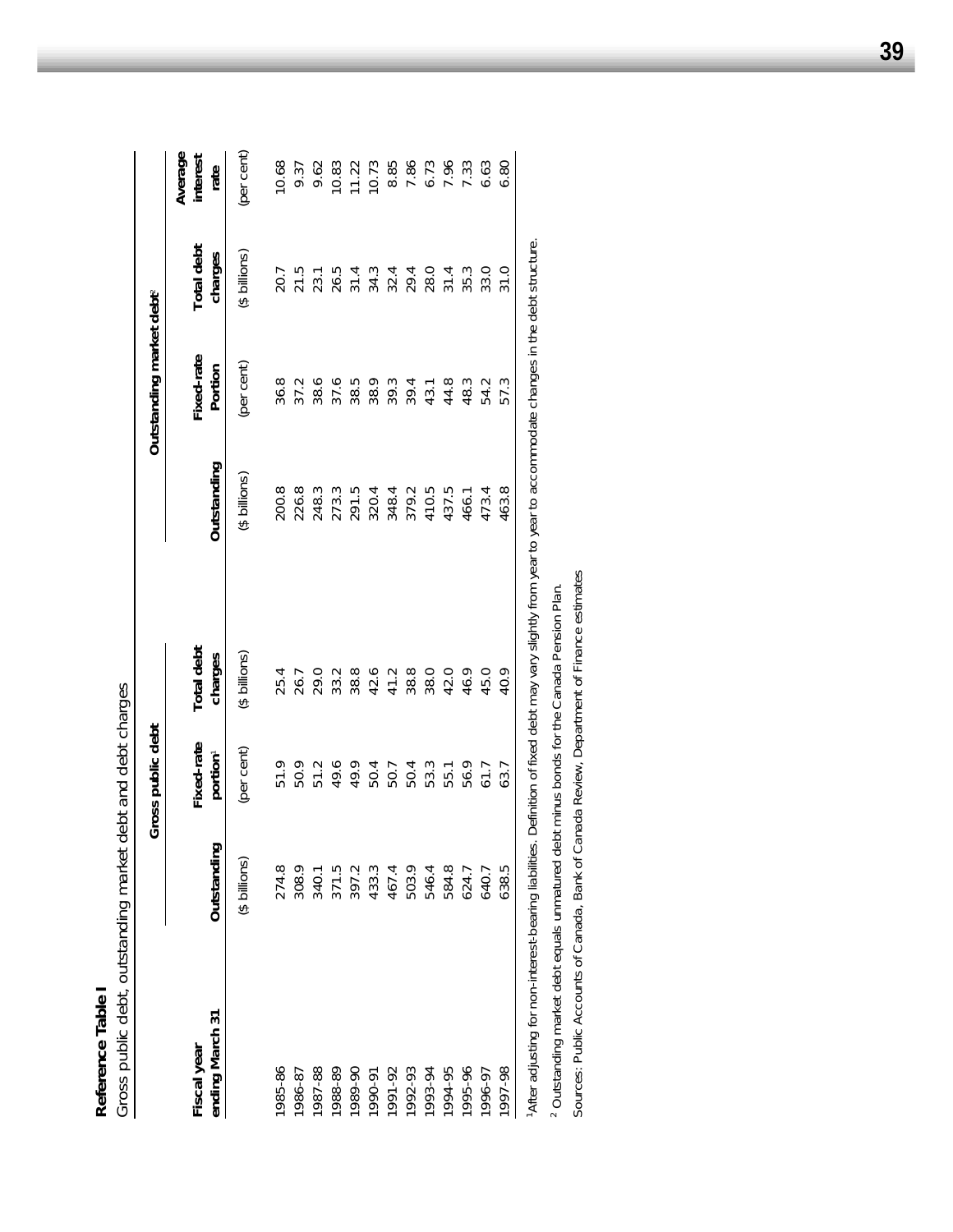|                | Ò<br>$\vec{\zeta}$<br>anada outrandino marko: |
|----------------|-----------------------------------------------|
| Doforonco<br>ſ | )<br>J<br>$\bar{5}$<br>Conceptor of<br>ľ      |

|         |                              | Payable in Canadian dollars |                |         |                                |                 |                        | Payable in foreign currencies |                |                  |                 |
|---------|------------------------------|-----------------------------|----------------|---------|--------------------------------|-----------------|------------------------|-------------------------------|----------------|------------------|-----------------|
|         | Treasury<br>bills            | Marketable<br>bonds         | Retail<br>debt | Total   | Marketable<br>bonds            | Canada<br>Bills | Canada<br><b>Notes</b> | drawings<br>Standby           | Terms<br>loans | Total            | market<br>Total |
|         |                              |                             |                |         | (millions of Canadian dollars) |                 |                        |                               |                |                  |                 |
|         | Fiscal years ending March 31 |                             |                |         |                                |                 |                        |                               |                |                  |                 |
| 977-78  | 11,295                       | 21,645                      | 18,036         | 50,47   | 181                            |                 |                        | 850                           |                | 1,031            | 51,580          |
| 1978-79 | 13,535                       | 26,988                      | 19,443         | 59,474  | 3,319                          |                 |                        | 2,782                         | 1,115          | 7,216            | 66,544          |
| 1979-80 | 16,325                       | 33,387                      | 18,182         | 67,407  | 3,312                          |                 |                        | 359                           | 1,030          | 4,701            | 72,908          |
| 1980-81 | 21,770                       | 40,976                      | 15,966         | 78,531  | 236                            |                 |                        | 355                           | 1,046          | 4,63             | 83,002          |
| 1981-82 | 19,375                       | 43,605                      | 25,108         | 87,912  | 3,867                          |                 |                        |                               | 550            | 4,41             | 93,013          |
| 1982-83 | 29,125                       | 48,473                      | 32,753         | 10,182  | 4,872                          |                 |                        |                               | 362            | 5,234            | 116,397         |
| 1983-84 | 41,700                       | 56,976                      | 38,403         | 136,914 | 4,306                          |                 |                        | 510                           | 398            | 5,214            | 142,712         |
| 1984-85 | 52,300                       | 69,354                      | 42,167         | 63,723  | 4,972                          |                 |                        | 1,909                         | 1,172          | 8,053            | 172,514         |
| 1985-86 | 61,950                       | 81,163                      | 44,607         | 87,624  | 9,331                          |                 |                        | 2,233                         | 2,247          |                  | 200,784         |
| 1986-87 | 76,950                       | 94,520                      | 43,854         | 215,230 | 9,120                          | ,045            |                        |                               | 2,047          | 13,811<br>12,212 | 226,815         |
| 1987-88 | 81,050                       | 103,899                     | 52,558         | 237,507 | ,438<br>$\infty$               | 1,045           |                        |                               | 2,257          | 11,740           | 248,317         |
| 1988-89 | 102,700                      | 115,748                     | 47,048         | 265,496 | 6,672                          | 1,131           |                        |                               | 934            | 8,737            | 273,296         |
| 06-6861 | 118,550                      | 127,681                     | 40,207         | 286,439 | 4,364                          | 1,446<br>1,008  |                        |                               |                | 5,810            | 291,490         |
| 1990-91 | 139,150                      | 143,601                     | 33,782         | 316,532 | 3,555                          |                 |                        |                               | $\circ$        | 4,563            | 320,411         |
| 1991-92 | 152,300                      | 58,059                      | 35,031         | 345,389 | 3,535                          |                 |                        |                               | O              | 3,535            | 348,384         |
| 1992-93 | 162,050                      | 178,436                     | 33,884         | 374,370 | 2,926                          | 2,552           |                        |                               |                | 5,478            | 379,236         |
| 1993-94 | 166,000                      | 203,373                     | 30,866         | 400,238 | 5,019                          | 5,649           |                        |                               |                | 10,668           | 410,478         |
| 1994-95 | 164,450                      | 225,513<br>252,411          | 30,756         | 420,719 | 7,875                          | 9,046           |                        |                               | O              | 16,921           | 437,510         |
| 1995-96 | 166,100                      |                             | 30,801         | 449,313 | 9,514                          | 6,986           | $\frac{310}{5}$        |                               | ○              | 16,810           | 466,069         |
| 1996-97 | 135,400                      | 282,059                     | 32,911         | 150,370 | 12,460                         | 8,436           | 2,121                  |                               | ○              | 23,017           | 473,387         |
| 1997-98 | 112,300                      | 294,028                     | 30,302         | 436,630 | 16,101                         | 9,356           | 1,624                  |                               | ⊂              | 27,081           | 463,835         |
|         |                              |                             |                |         |                                |                 |                        |                               |                |                  |                 |

1 Subcategorization of Government of Canada debt is in accordance with Bank of Canada reports, which may vary slightly from public accounts categories<br>due to differences in classification methods. The total outstanding mar Subcategorization of Government of Canada debt is in accordance with Bank of Canada reports, which may vary slightly from public accounts categories due to differences in classification methods. The total outstanding market debt may not equal the sum of the parts due to slight differences between the Bank of Canada's and Department of Finance's numbers.

Source: Bank of Canada Review, Department of Finance Source: *Bank of Canada Review,* Department of Finance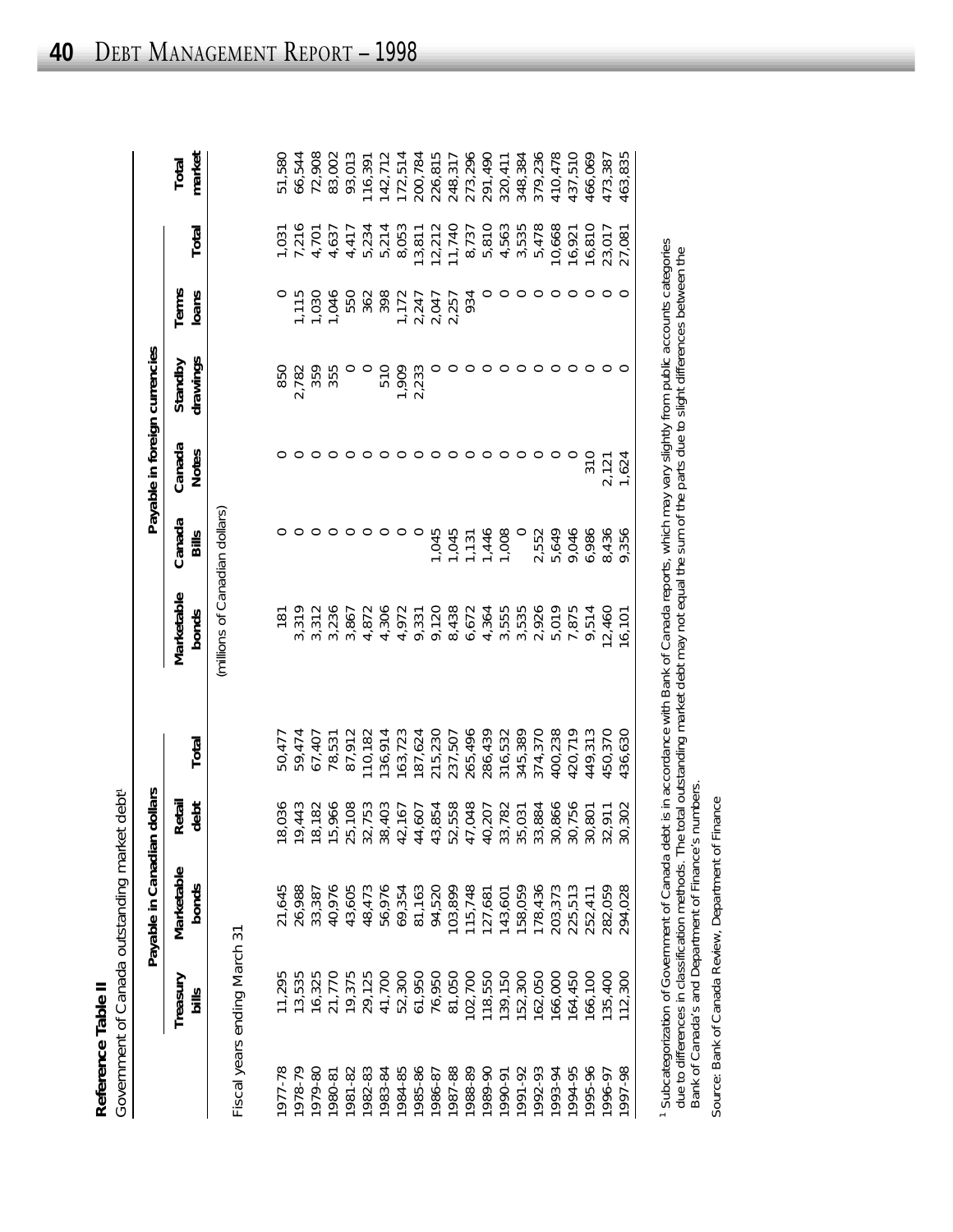| ٠           |  |
|-------------|--|
| I<br>l      |  |
| č           |  |
| è<br>ı<br>ĵ |  |
| ı           |  |

Reference Table III<br>Average weekly domestic market trading in Government of Canada securities, April 1997 to March 1998 *Average weekly domestic market trading in Government of Canada securities, April 1997 to March 1998*

|                |                |                      |                  | Marketable bonds      |                         |                              |         |
|----------------|----------------|----------------------|------------------|-----------------------|-------------------------|------------------------------|---------|
|                | Treasury bills | and under<br>3 years | 3 to 10<br>years | 10 years<br>Over      | bonds<br>return<br>Real | marketable<br>bonds<br>Total | Total   |
|                |                |                      |                  | (millions of dollars) |                         |                              |         |
| April 1997     | 64,372         | 44,967               | 40,024           | 15,970                | 201                     | 101,163                      | 165,535 |
| Vay 1997       | 53,979         | 40,392               | 38,903           | 14,920                | 189                     | 94,403                       | 148,382 |
| June 1997      | 53,875         | 50,664               | 45,065           | 13,337                | 610                     | 109,675                      | 163,550 |
| L661 Ann       | 49,248         | 41,173               | 41,323           | 10,511                | 321                     | 93,328                       | 142,576 |
| August 1997    | 45,685         | 53,507               | 48,639           | 14,410                | 309                     | 116,865                      | 162,550 |
| September 1997 | 48,600         | 41,433               | 40,543           | 13,101                | 396                     | 95,473                       | 144,073 |
| October 1997   | 44,736         | 39,232               | 45,678           | 16,343                | 522                     | 101,775                      | 146,511 |
| November 1997  | 47,447         | 32,224               | 40,809           | 15,569                | 222                     | 88,824                       | 136,271 |
| December 1997  | 41,680         | 40,959               | 38,501           | 11,993                | 379                     | 91,832                       | 133,512 |
| January 1998   | 45,814         | 41,336               | 41,436           | 15,455                | 187                     | 98,414                       | 144,228 |
| February 1998  | 45,061         | 38,716               | 42,546           | 15,047                | 121                     | 96,430                       | 141,491 |
| March 1998     | 35,865         | 47,129               | 37,914           | 15,447                | 359                     | 100,850                      | 136,715 |
|                |                |                      |                  |                       |                         |                              |         |

Source: Bank of Canada Review Source: *Bank of Canada Review*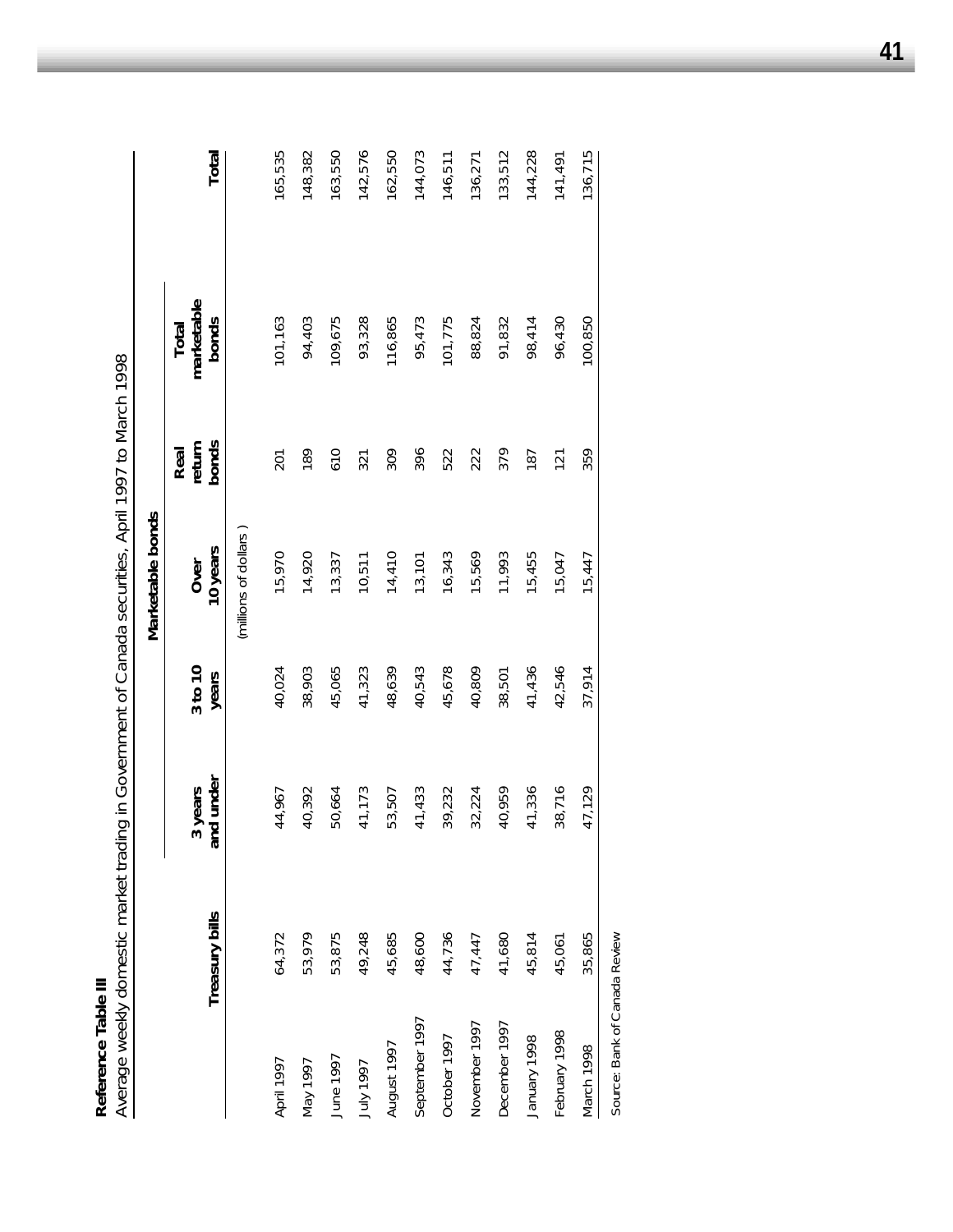| Table     | Dirtribution of domocris and |
|-----------|------------------------------|
| Reference |                              |

| Reference Table IV                                                     |
|------------------------------------------------------------------------|
| Distribution of domestic holdings of Government of Canada securities   |
| PART A - Treasury bills, Canada Bills, bonds, and Canada Savings Bonds |

| Year end     | unincorporated<br>Persons and<br>business                | Non-financial<br>corporations    | Bank of<br>Canada | Chartered<br>banks | banks <sup>2</sup><br>Quasi- | Life insurance<br>and pension<br>funds | institutions <sup>3</sup><br>and other<br>financial<br>Public | government <sup>4</sup><br>levels of<br>₹ | Total   |
|--------------|----------------------------------------------------------|----------------------------------|-------------------|--------------------|------------------------------|----------------------------------------|---------------------------------------------------------------|-------------------------------------------|---------|
|              |                                                          |                                  |                   |                    | (millions of dollars)        |                                        |                                                               |                                           |         |
|              | 17,944                                                   | 395                              | 8,242             | 8,666              | 716                          | 1,436                                  | 2,261                                                         | 730                                       | 40,390  |
|              |                                                          | 306                              | 10,268            | 9,601              | 1,048                        |                                        | 3,104                                                         | 1014                                      | 47,914  |
|              | 20,302<br>22,736<br>22,140<br>23,125<br>30,306<br>50,306 | 418                              | 12,001            | 9,896              | 1,537                        | 2,271<br>3,738                         | 4,006                                                         | 1,721                                     | 56,053  |
|              |                                                          | 372                              | 13,656            | 10,156             | 1,684                        | 6,716                                  | 4,108                                                         | 2,878                                     | 62,710  |
|              |                                                          | 555                              | 15,858            | 10,002             | 2,771                        | 9,274                                  | 5,561                                                         | 4,248                                     | 72,522  |
|              |                                                          | 520                              | 17,100            | 10,003             | 2,452                        | 10,569                                 | 5,342                                                         | 4,194                                     | 83,305  |
|              |                                                          | 267                              | 15,428            | 11,233             | 3,288                        | 13,151                                 | 9,177                                                         | 4,654                                     | 101,518 |
|              |                                                          | 502<br>5                         | 16,859            | 15,107             | 5,529                        | 17,816                                 | 9,984                                                         | 5,321                                     | 126,424 |
|              | 60,748<br>74,332<br>71,073<br>83,711<br>86,539           | 783<br>$\mathbf{\hat{o}}$        | 17,184            | 15,164             | 4,887                        | 24,039                                 | 11,978                                                        | 7,166                                     | 147,949 |
|              |                                                          | 387                              | 5,668             | 15,198             | 5,706                        | 31,068                                 | 15,086                                                        | 10,106                                    | 174,551 |
|              |                                                          | 259<br>∾                         | 8,374             | 17,779             | 7,277                        | 34,887                                 | 18,414                                                        | 11,293                                    | 185,356 |
|              |                                                          | 591<br>$\infty$                  | 20,201            | 16,012             | 6,400                        | 38,870                                 | 19,547                                                        | 13,918                                    | 207,250 |
|              |                                                          | 634<br>$\infty$                  | 20,606            | 21,115             | 7,527                        | 42,460                                 | 19,028                                                        | 17,186                                    | 223,095 |
|              | 84,650<br>81,554                                         | 402<br>$\overline{\overline{a}}$ | 21,133            | 19,804             | 9,853                        | 46,037                                 | 23,850                                                        | 17,840                                    | 234,569 |
|              |                                                          | 933                              | 20,325            | 23,224             | 10,413                       | 52,984                                 | 26,051                                                        | 19,543                                    | 246,027 |
|              |                                                          | 655                              | 22,370            | 35,792             | 12,069                       | 55,846                                 | 33,054                                                        | 21,015                                    | 267,105 |
|              | 75,304<br>73,163<br>63,843                               | 647<br>せれるのかれ                    | 22,607            | 44,555             | 12,440                       | 60,042                                 | 39,396                                                        | 20,223                                    | 286,073 |
|              |                                                          | 359                              | 23,498            | 60,242             | 11,073                       | 69,930                                 | 45,077                                                        | 16,397                                    | 300,419 |
|              | 52,704                                                   | 039                              | 24,902            | 70,063             | 10,051                       | 78,563                                 | 52,599                                                        | 25,449                                    | 326,370 |
|              | 47,737                                                   | 974                              | 23,590            | 76,560             | 10,900                       | 87,284                                 | 58,955                                                        | 24,742                                    | 341,742 |
|              | 47,532                                                   | 539<br>$\overline{O}$            | 25,556            | 74,789             | 10,521                       | 88,005                                 | 83,212                                                        | 22,758                                    | 362,912 |
| 1996<br>1997 | 36,037                                                   | 028<br>$\overline{\Omega}$       | 27,198            | 67,715             | 7,359                        | 95,875                                 | 80,028                                                        | 24,534                                    | 350,774 |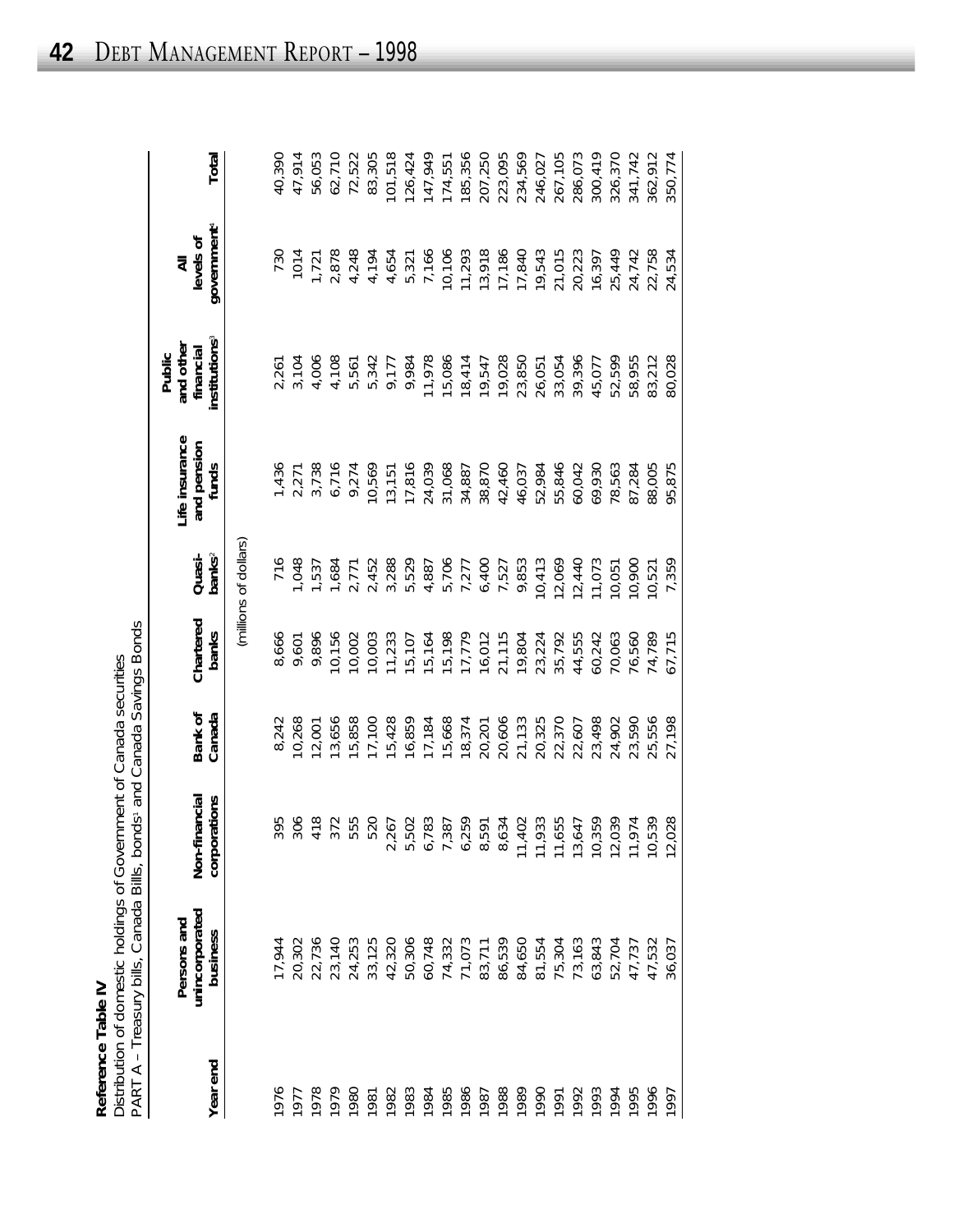Distribution of domestic holdings of Government of Canada securities *Distribution of domestic holdings of Government of Canada securities* Reference Table IV (cont'd) **Reference Table IV** *(cont'd)*

Total<sup>\*</sup> 00.00  $00.00$  $00.00$  $00.00$  $00.00$ 100.00 100.00 100.00 100.00 100.00 100.00 100.00 100.00 100.00 100.00  $00.00$ 100.00 100.00 100.00  $00.00$ 100.00 **Year end business corporations Canada banks banks**2 **funds institutions**3 **government**4 **Total\*** 100.00 1976 44.43 0.98 20.41 21.46 1.77 3.56 5.60 1.81 100.00 1977 42.37 0.64 21.43 20.04 2.19 4.74 6.48 2.12 100.00 1978 40.56 0.75 21.41 17.65 2.74 6.67 7.15 3.07 100.00 1979 36.90 0.59 21.78 16.20 2.69 10.71 6.55 4.59 100.00 1980 33.44 0.77 21.87 13.79 3.82 12.79 7.67 5.86 100.00 1981 39.76 0.62 20.53 12.01 2.94 12.69 6.41 5.03 100.00 1982 41.69 2.23 15.20 11.07 3.24 12.95 9.04 4.58 100.00 1983 39.79 4.35 4.34 11.95 11.95 4.37 4.21 14.09 7.90 7.91 100.00 1984 41.06 4.58 11.61 10.25 3.30 16.25 8.10 4.84 100.00 1985 42.58 4.23 8.98 8.71 3.27 17.80 8.64 5.79 100.00 1986 38.34 3.38 9.91 9.59 3.93 18.82 9.93 6.09 100.00 1987 40.39 4.15 9.75 7.73 3.09 18.76 9.43 6.72 100.00 1988 38.79 38.79 3.87 9.46 9.474 9.37 3.37 3.37 3.87 3.87 8.53 8.53 8.53 3.879 1989 36.09 36.09 4.86 4.86 4.86 4.86 4.86 4.86 4.86 10.17 10.17 10.17 10.17 1990 33.15 4.85 4.85 8.26 4.23 4.23 21.54 10.59 7.94 7.94 10.59 10.59 1991 28.19 4.36 8.37 13.40 4.52 20.91 12.37 7.87 100.00 1992 25.57 4.77 7.90 15.57 4.35 20.99 13.77 7.07 100.00 1993 21.25 3.45 7.82 20.05 3.69 23.28 15.00 5.46 100.00 1994 16.15 3.69 7.63 21.47 3.08 24.07 16.12 7.80 100.00 1995 13.97 3.50 6.90 22.40 3.19 25.54 17.25 7.24 100.00 1996 13.10 2.90 7.04 20.61 2.90 24.25 22.93 6.27 100.00 1997 10.27 3.43 7.75 19.30 2.10 27.33 22.81 6.99 100.00 government<sup>4</sup> levels of **b** and the matricular interest of  $\alpha$  and  $\alpha$  and  $\alpha$  is a consequent of  $\alpha$  is a consequent of  $\alpha$  is a consequent of  $\alpha$  is a consequent of  $\alpha$  is  $\alpha$  of  $\alpha$  is  $\alpha$  of  $\alpha$  is  $\alpha$  of  $\alpha$  is  $\alpha$  of  $\alpha$  is  $2.12$ 5.79 6.09 6.72 7.70 7.61<br>7.87<br>7.87<br>7.07 5.46 7.80 7.24 6.27  $1.81$ ₹ **Persons and Life insurance and other All** institutions<sup>3</sup> and other financial **Public** 5.60 6.48 7.15 6.55 7.67  $6.41$ 9.04 7.90  $8.10$ 8.64 9.93 9.43 8.53  $10.17$ 10.59 12.37 13.77 15.00 16.12 17.25 22.93 22.81 Life insurance and pension 3.56 6.67 12.79 12.69 12.95 14.09 16.25 17.80 18.82 18.76 19.03 19.63 21.54 20.99 23.28 24.07 25.54 24.25 4.74  $10.71$ 20.91 27.33 funds Quasi-<br>banks<sup>2</sup> 2.69 3.93 3.09  $4.23$ <br> $4.52$ 4.35 3.69  $3.19$ 2.19 2.74 3.82 2.94 3.24 4.37 3.30 3.27 3.37 4.20 3.08 2.90 2.10  $1.77$ (per cent) Chartered PART B - Treasury bills, Canada Bills, bonds<sup>1</sup> and Canada Savings Bonds PART B – Treasury bills, Canada Bills, bonds1 and Canada Savings Bonds banks 11.95 9.59 7.73 9.46 21.47 21.46 20.04 17.65 16.20 13.79  $12.01$ 11.07 10.25 8.71 8.44 9.44 13.40 15.57 20.05 22.40 20.61 19.30 Bank of<br>Canada  $20.41$  $21.43$ 21.78 20.53 15.20 13.34  $11.61$ 8.98 9.91 9.75 9.24 9.01 8.37 7.90 7.82 7.63 6.90 7.04 7.75  $21.41$ 21.87 Non-financial corporations 0.98 0.75 0.59  $0.62$ 2.23 4.35 4.58 4.23 3.38 4.15 3.87 4.86 4.85 4.36 4.77 3.45 3.69 3.50  $0.64$ 0.77 2.90 3.43 Persons and<br>unincorporated business 44.43 42.37 40.56 36.90 33.44 39.76 41.69 39.79 41.06 42.58 38.34 40.39 38.79 36.09 33.15 28.19 25.57 21.25 16.15 13.97 13.10 10.27 Year end 1978 1979 1983 1985 1986 1987 1988 1989 1990 1992 1993 995 1980 1982 1984 1991 1994 966 1976 1977 1981 1997

May not add due to rounding. \* May not add due to rounding.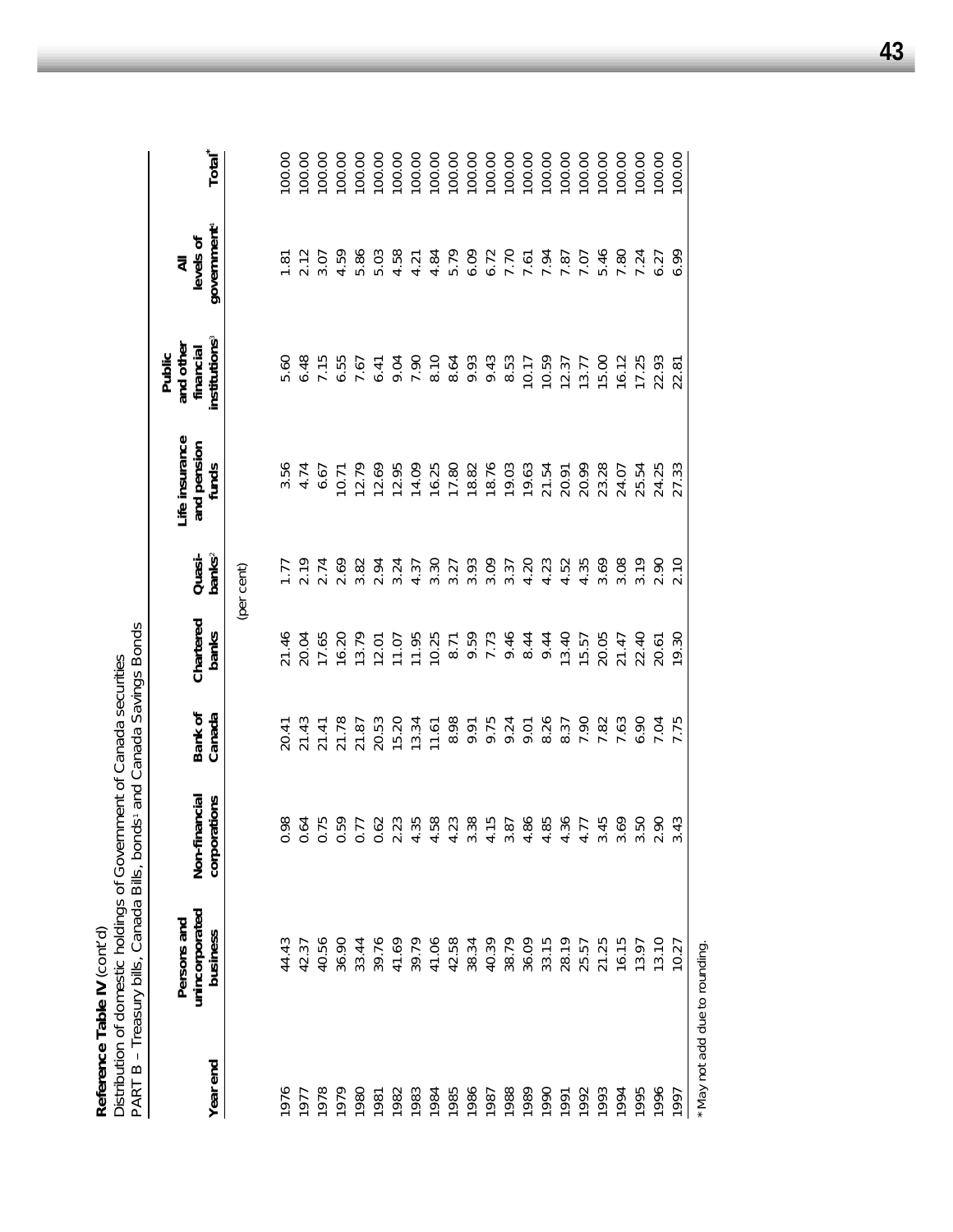| Reference Table IV (cont'd)                                          |
|----------------------------------------------------------------------|
| Distribution of domestic holdings of Government of Canada securities |
| PART C - Treasury bills and Canada Bills                             |

| Year end     | unincorporated<br>Persons and<br>business                                                                                                                                                                                                                                                   | Non-financial<br>corporations | Canada<br>Bank of | Chartered<br>banks | banks <sup>2</sup><br>Quasi- | Life insurance<br>and pension<br>funds | institutions <sup>3</sup><br>and other<br>financial<br>Public | government <sup>4</sup><br>levels of<br>₹ | Total   |
|--------------|---------------------------------------------------------------------------------------------------------------------------------------------------------------------------------------------------------------------------------------------------------------------------------------------|-------------------------------|-------------------|--------------------|------------------------------|----------------------------------------|---------------------------------------------------------------|-------------------------------------------|---------|
|              |                                                                                                                                                                                                                                                                                             |                               |                   |                    | (millions of dollars)        |                                        |                                                               |                                           |         |
| 976          |                                                                                                                                                                                                                                                                                             |                               | 1,964             | 4,219              | 52                           |                                        | 500                                                           | 193                                       | 7,283   |
| 1977         |                                                                                                                                                                                                                                                                                             | 25<br>21                      | 2,461             | 4,949              | 143                          | 98                                     | 1,016                                                         | 311                                       | 9,512   |
| 1978         | 186<br>413<br>570<br>797                                                                                                                                                                                                                                                                    | $\frac{213}{163}$             | 3,567             | 5,517              | 193                          | 261                                    | 1,545                                                         | 519                                       | 12,385  |
| 1979         |                                                                                                                                                                                                                                                                                             |                               | 4,345             | 6,690              | 65                           | 245                                    | 1,540                                                         | 843                                       | 14,688  |
| 1980<br>1981 | 1,493                                                                                                                                                                                                                                                                                       | 288                           | 5,317             | 7,500              | 619                          | 460                                    | 2,431                                                         | 1,512                                     | 19,620  |
|              |                                                                                                                                                                                                                                                                                             | 369                           | 5,431             | 8,597              | 343                          | 560                                    | 2,187                                                         | 1,082                                     | 19,588  |
| 1982         | $\begin{array}{l} 1.019 \\ 1.237 \\ 1.454 \\ 1.31340 \\ 1.4540 \\ 1.5340 \\ 1.5340 \\ 1.5340 \\ 1.5340 \\ 1.5340 \\ 1.5340 \\ 1.5340 \\ 1.5340 \\ 1.5358 \\ 1.5358 \\ 1.5358 \\ 1.5358 \\ 1.5358 \\ 1.5358 \\ 1.5358 \\ 1.5358 \\ 1.5358 \\ 1.5358 \\ 1.5358 \\ 1.5358 \\ 1.5358 \\ 1.5358$ | 1,930                         | 2,483             | 10,034             | 1,357                        | 1,244                                  | 5,008                                                         | 1,199                                     | 24,492  |
|              |                                                                                                                                                                                                                                                                                             |                               | 2,595             | 12,879             | 3,158                        | 2,587                                  | 5,376                                                         | 1,286                                     | 36,793  |
| 1984<br>1984 |                                                                                                                                                                                                                                                                                             |                               | 3,515             | 12,997             | 2,792                        | 3,876                                  | 6,544                                                         | 2,498                                     | 45,951  |
| 1985         |                                                                                                                                                                                                                                                                                             |                               | 3,985             | 12,629             | 3,651                        | 3,924                                  | 8,129                                                         | 4,136                                     | 56,311  |
| 1986         |                                                                                                                                                                                                                                                                                             |                               | 7,967             | 15,161             |                              | 1,592<br>S                             | 10,164                                                        | 3,416                                     | 66,042  |
| 1987         |                                                                                                                                                                                                                                                                                             |                               | 9,682             | 11,498             | 4,709<br>3,725               | 4,806                                  | 9,589                                                         | 5,002                                     | 69,246  |
| 1988         |                                                                                                                                                                                                                                                                                             |                               | 9,945             | 15,224             | 5,624                        | 7,648                                  | 9,133                                                         | 7,726                                     | 82,900  |
| 1989         |                                                                                                                                                                                                                                                                                             |                               | 11,124            | 16,410             | 8,115                        | 7,664                                  | 12,408                                                        | 9,251                                     | 107,279 |
| 1990         |                                                                                                                                                                                                                                                                                             |                               | 10,574            | 16,841             | 8,929                        | 11,737                                 | 12,998                                                        | 9,388                                     | 119,013 |
| 1991         |                                                                                                                                                                                                                                                                                             |                               | 13,093            | 24,382             | 9,080                        | 10,386                                 | 17,636                                                        | 10,417                                    | 127,798 |
|              |                                                                                                                                                                                                                                                                                             |                               | 14,634            | 27,989             | 9,661                        | 11,639                                 | 19,907                                                        | 8,726                                     | 138,635 |
| 1993<br>1993 |                                                                                                                                                                                                                                                                                             |                               | 16,876            | 29,901             | 9,097                        | 17,050                                 | 22,336                                                        | 5,151                                     | 139,629 |
| 1994         |                                                                                                                                                                                                                                                                                             |                               | 18,973            | 30,415             | 6,898                        | 14,402                                 | 22,021                                                        | 10,713                                    | 129,279 |
| 1995         | 14,306                                                                                                                                                                                                                                                                                      | 8,499<br>9,204                | 18,298            | 30,865             | 7,645                        | 15,422                                 | 25,183                                                        | 10,078                                    | 131,007 |
| 1996         | 13,034                                                                                                                                                                                                                                                                                      | .89<br>8,289<br>8,535         | 17,593            | 23,470             | 5,366                        | 11,385                                 | 32,657                                                        | 4,859                                     | 116,653 |
| 1997         | 39                                                                                                                                                                                                                                                                                          |                               | 14,233            | 19,448             | 3,261                        | 9,557                                  | 33,402                                                        | 4,388                                     | 92,863  |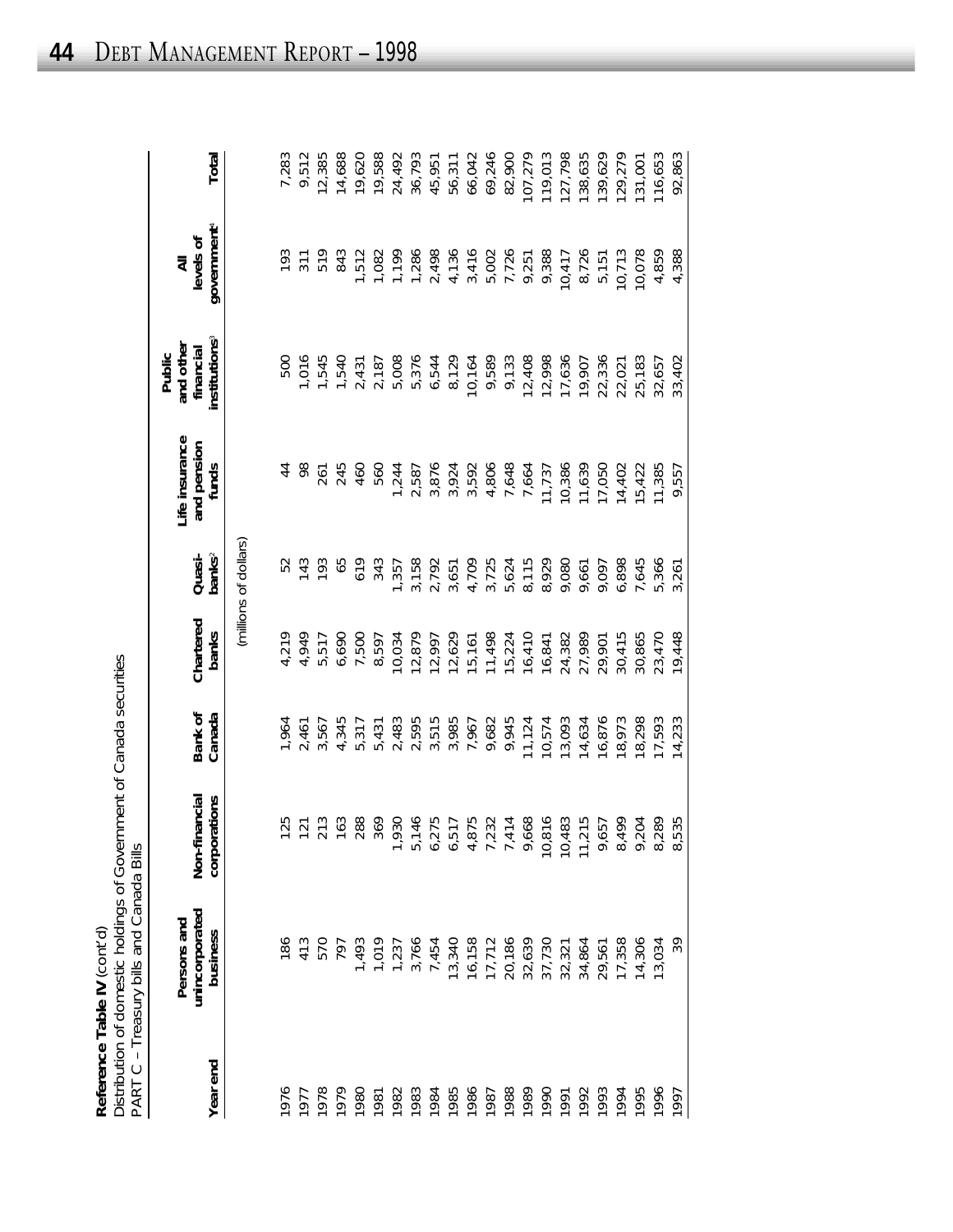Reference Table IV (cont'd)<br>Distribution of domestic holdings of Government of Canada securities<br>PART D - Treasury bills and Canada Bills *Distribution of domestic holdings of Government of Canada securities* PART D – Treasury bills and Canada Bills **Reference Table IV** *(cont'd)*

| Year end | unincorporated<br>Persons and<br>business | Non-financial<br>corporations  | Bank of<br>Canada | Chartered<br>banks | banks <sup>2</sup><br>Quasi-         | Life insurance<br>and pension<br>funds | institutions <sup>3</sup><br>and other<br>financial<br>Public | government <sup>4</sup><br>levels of<br>₹       | Total <sup>*</sup> |
|----------|-------------------------------------------|--------------------------------|-------------------|--------------------|--------------------------------------|----------------------------------------|---------------------------------------------------------------|-------------------------------------------------|--------------------|
|          |                                           |                                |                   |                    | (per cent)                           |                                        |                                                               |                                                 |                    |
|          |                                           |                                | 26.97             | 57.93              | 0.71                                 | 0.60                                   | 6.87                                                          | 2.65                                            | 100.00             |
|          |                                           |                                | 25.87             | 52.03              |                                      |                                        | 10.68                                                         | 3.27                                            | 100.00             |
|          | 2.55<br>4.34<br>4.60                      | 5 5 5 5<br>5 7 7 5             | 28.80             | 44.55              | $1.\overline{56}$                    | $1.03$<br>2.11                         | 12.47                                                         | 4.19                                            | 100.00             |
|          | 5.43                                      |                                | 29.58             | 45.55              | 0.44                                 | 1.67                                   | 10.48                                                         | 5.74                                            | 100.00             |
|          |                                           | 47                             | 27.10             | 38.23              |                                      | 2.34                                   | 12.39                                                         | 7.71                                            | 100.00             |
|          | 7.61<br>5.20<br>5.05                      | 88                             | 27.73             | 43.89              | $3.15$<br>$1.75$                     | 2.86                                   | 11.16                                                         | 5.52<br>4.90                                    | 100.00             |
|          |                                           | 88.                            | 10.14             | 40.97              | 5.54                                 | 5.08                                   | 20.45                                                         |                                                 | 100.00             |
|          | 10.24                                     | 99<br>$\stackrel{\text{C}}{=}$ | 7.05              | 35.00              | 8.58                                 | 7.03                                   | 14.61                                                         | 3.50                                            | 100.00             |
|          |                                           | 66.<br>$\mathbf{r}$            | 7.65              | 28.28              | 6.08                                 | 8.44                                   | 14.24                                                         | 5.44                                            | 100.00             |
|          |                                           | 57                             | 7.08              | 22.43              | 6.48                                 | 6.97                                   | 14.44                                                         |                                                 | 100.00             |
|          |                                           | 38                             | 12.06             | 22.96              |                                      | 5.44                                   | 15.39                                                         |                                                 | 100.00             |
|          |                                           | $\overline{4}$                 | 13.98             | 16.60              | $7.38$<br>$5.38$<br>$5.50$<br>$7.50$ | 6.94                                   | 13.85                                                         | 7 34<br>5 7 7 3 9 9<br>7 7 9 9 9 9<br>6 9 9 9 1 | 100.00             |
|          |                                           | $6\overline{2}$                | 12.00             | 18.36              |                                      | 9.23                                   | 11.02                                                         |                                                 | 100.00             |
|          |                                           | $\overline{5}$                 | 10.37             | 15.30              |                                      | 7.14                                   | 11.57                                                         |                                                 | 100.00             |
|          |                                           | SO.                            | 8.88              | 14.15              |                                      | 9.86                                   | 10.92                                                         |                                                 | 100.00             |
|          |                                           | 20                             | 10.25             | 19.08              | 7.10                                 | 8.13                                   | 13.80                                                         | 7.89<br>8.15<br>6.29                            | 100.00             |
|          |                                           | 3.09                           | 10.56             | 20.19              |                                      | 8.40                                   | 14.36                                                         |                                                 | 100.00             |
|          |                                           | 92                             | 12.09             | 21.41              | 6.52                                 | 12.21                                  | 16.00                                                         | 3.69                                            | 100.00             |
|          | 13.43                                     | 57                             | 14.68             | 23.53              | 5.34                                 | 11.14                                  | 17.03                                                         | 8.29                                            | 100.00             |
|          | 10.92                                     | $\ddot{\circ}$                 | 13.97             | 23.56              | 5.84                                 | 11.77                                  | 19.22                                                         | 7.69                                            | 100.00             |
|          | 11.17                                     | $\overleftarrow{\cdot}$        | 15.08             | 20.12              | 4.60                                 | 9.76                                   | 27.99                                                         | 4.17                                            | 100.00             |
| 1997     | 0.04                                      | 61.1                           | 15.33             | 20.94              | 3.51                                 | 10.29                                  | 35.97                                                         | 4.73                                            | 100.00             |
|          |                                           |                                |                   |                    |                                      |                                        |                                                               |                                                 |                    |

\* May not add due to rounding. \* May not add due to rounding.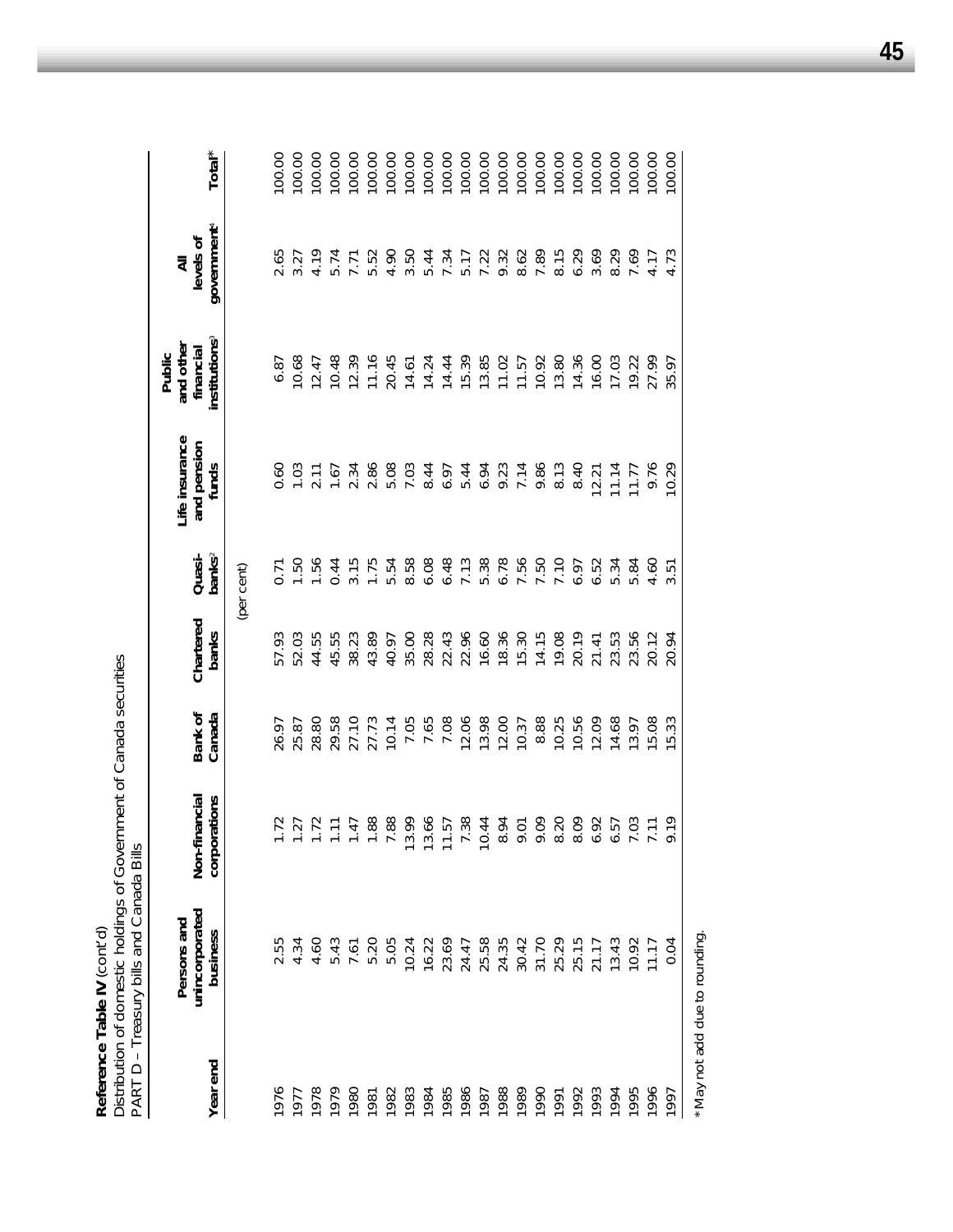| Reference Table IV (cont'd)                                         |
|---------------------------------------------------------------------|
| Distribution of domestic holdings of Government of Canada securitie |
| PART E – Bonds                                                      |

| Year end | unincorporated<br>Persons and<br>business                                                                                                                                                                                                                                                                                    | Non-financial<br>corporations                                                             | Bank of<br>Canada | Chartered<br>banks | banks <sup>2</sup><br>Quasi-                                                                                                                                                                                                                                                                                                                                                                                                                                                                                                                                              | Life insurance<br>and pension<br>funds | institutions <sup>3</sup><br>and other<br>financial<br>Public | government <sup>4</sup><br>levels of | Total   |
|----------|------------------------------------------------------------------------------------------------------------------------------------------------------------------------------------------------------------------------------------------------------------------------------------------------------------------------------|-------------------------------------------------------------------------------------------|-------------------|--------------------|---------------------------------------------------------------------------------------------------------------------------------------------------------------------------------------------------------------------------------------------------------------------------------------------------------------------------------------------------------------------------------------------------------------------------------------------------------------------------------------------------------------------------------------------------------------------------|----------------------------------------|---------------------------------------------------------------|--------------------------------------|---------|
|          |                                                                                                                                                                                                                                                                                                                              |                                                                                           |                   |                    | (millions of dollars)                                                                                                                                                                                                                                                                                                                                                                                                                                                                                                                                                     |                                        |                                                               |                                      |         |
|          |                                                                                                                                                                                                                                                                                                                              |                                                                                           | 6,278             | 4,447              | 664                                                                                                                                                                                                                                                                                                                                                                                                                                                                                                                                                                       |                                        | 1,761                                                         | 537                                  | 16,623  |
|          |                                                                                                                                                                                                                                                                                                                              |                                                                                           | 7,807             | 4,652              | 905                                                                                                                                                                                                                                                                                                                                                                                                                                                                                                                                                                       | 1,392<br>2,173                         | 2,088                                                         | 703                                  | 20,209  |
|          | 11123467696<br>1260769769696<br>126076977896                                                                                                                                                                                                                                                                                 | 270<br>185<br>205                                                                         | 8,434             | 4,379              | 1,344                                                                                                                                                                                                                                                                                                                                                                                                                                                                                                                                                                     | 3,477                                  | 2,461                                                         | 1,202                                | 23,433  |
|          |                                                                                                                                                                                                                                                                                                                              | 209                                                                                       | 9,311             | 3,466              | $\begin{array}{l} \bullet \text{ C. } \bullet \text{ C. } \bullet \text{ C. } \bullet \text{ C. } \bullet \text{ C. } \bullet \text{ C. } \bullet \text{ C. } \bullet \text{ C. } \bullet \text{ C. } \bullet \text{ C. } \bullet \text{ C. } \bullet \text{ C. } \bullet \text{ C. } \bullet \text{ C. } \bullet \text{ C. } \bullet \text{ C. } \bullet \text{ C. } \bullet \text{ C. } \bullet \text{ C. } \bullet \text{ C. } \bullet \text{ C. } \bullet \text{ C. } \bullet \text{ C. } \bullet \text{ C. } \bullet \text{ C. } \bullet \text{ C. } \bullet \text{$ |                                        | 2,568                                                         | 2,035                                | 29,400  |
|          |                                                                                                                                                                                                                                                                                                                              | 267                                                                                       | 10,541            | 2,502              |                                                                                                                                                                                                                                                                                                                                                                                                                                                                                                                                                                           | $6,471$<br>8.814                       | 3,130                                                         | 2,736                                | 35,032  |
|          |                                                                                                                                                                                                                                                                                                                              |                                                                                           | 11,669            | 1,406              |                                                                                                                                                                                                                                                                                                                                                                                                                                                                                                                                                                           | 10,009                                 | 3,155                                                         |                                      | 38,370  |
|          |                                                                                                                                                                                                                                                                                                                              | $151$<br>337                                                                              | 12,945            | 1,199              |                                                                                                                                                                                                                                                                                                                                                                                                                                                                                                                                                                           | 11,907                                 | 4,169                                                         | $3,112$<br>$3,455$                   | 43,317  |
|          |                                                                                                                                                                                                                                                                                                                              | 356                                                                                       | 14,264            | 2,228              |                                                                                                                                                                                                                                                                                                                                                                                                                                                                                                                                                                           | 15,229                                 | 4,608                                                         | 4,035                                | 49,904  |
|          |                                                                                                                                                                                                                                                                                                                              | 508                                                                                       | 13,669            | 2,167              |                                                                                                                                                                                                                                                                                                                                                                                                                                                                                                                                                                           | 20,163                                 | 5,434                                                         | 4,668                                | 58,610  |
|          |                                                                                                                                                                                                                                                                                                                              | 870<br>1,384                                                                              | 11,683            | 2,569              |                                                                                                                                                                                                                                                                                                                                                                                                                                                                                                                                                                           |                                        | 6,957                                                         |                                      | 68,731  |
|          |                                                                                                                                                                                                                                                                                                                              |                                                                                           | 10,407            | 2,618              |                                                                                                                                                                                                                                                                                                                                                                                                                                                                                                                                                                           | 27,144<br>31,295                       | 8,250                                                         | 5,970<br>7,877                       | 74,226  |
|          |                                                                                                                                                                                                                                                                                                                              |                                                                                           | 10,519            | 4,514              |                                                                                                                                                                                                                                                                                                                                                                                                                                                                                                                                                                           | 34,064                                 | 9,958                                                         | 8,916                                | 82,964  |
|          |                                                                                                                                                                                                                                                                                                                              |                                                                                           | 10,661            | 5,891              |                                                                                                                                                                                                                                                                                                                                                                                                                                                                                                                                                                           |                                        | 9,895                                                         | 9,460                                | 85,318  |
|          |                                                                                                                                                                                                                                                                                                                              |                                                                                           | 10,009            | 3,394              |                                                                                                                                                                                                                                                                                                                                                                                                                                                                                                                                                                           | 34,812<br>38,373                       | 11,442                                                        | 8,589                                | 83,592  |
|          | $\begin{array}{l} \n 11.483 \\  9.827 \\  9.674 \\  14.76 \\  15.313 \\  16.50 \\  10.67 \\  10.72 \\  10.72 \\  10.72 \\  10.72 \\  10.72 \\  10.72 \\  10.834 \\  10.72 \\  10.834 \\  10.72 \\  10.834 \\  10.72 \\  10.834 \\  10.72 \\  10.834 \\  10.72 \\  10.834 \\  10.72 \\  10.834 \\  10.72 \\  10.834 \\  10.7$ | $\begin{array}{c} 1,3559 \\ 1,220 \\ 1,734 \\ 1,117 \\ 1,117 \\ 2,432 \\ 702 \end{array}$ | 9,751             | 6,383              |                                                                                                                                                                                                                                                                                                                                                                                                                                                                                                                                                                           | 41,247                                 | 13,053                                                        | 10,155                               | 91,496  |
|          |                                                                                                                                                                                                                                                                                                                              |                                                                                           | 9,277             | 11,410             |                                                                                                                                                                                                                                                                                                                                                                                                                                                                                                                                                                           | 45,460                                 | 15,418                                                        | 10,598                               | 102,000 |
|          |                                                                                                                                                                                                                                                                                                                              |                                                                                           | 7,973             | 16,566             |                                                                                                                                                                                                                                                                                                                                                                                                                                                                                                                                                                           | 48,403                                 | 19,489                                                        | 11,497                               | 111,556 |
|          |                                                                                                                                                                                                                                                                                                                              |                                                                                           | 6,622             | 30,341             |                                                                                                                                                                                                                                                                                                                                                                                                                                                                                                                                                                           | 52,880                                 | 22,741                                                        | 11,246                               | 128,167 |
|          |                                                                                                                                                                                                                                                                                                                              |                                                                                           | 5,929             | 39,648             |                                                                                                                                                                                                                                                                                                                                                                                                                                                                                                                                                                           | 64,161                                 | 30,578                                                        | 14,736                               | 163,579 |
|          |                                                                                                                                                                                                                                                                                                                              | 3,540<br>2,770<br>2,250                                                                   | 5,292             | 45,695             |                                                                                                                                                                                                                                                                                                                                                                                                                                                                                                                                                                           | 71,862                                 | 33,772                                                        | 14,664                               | 178,382 |
| 1996     |                                                                                                                                                                                                                                                                                                                              |                                                                                           | 7,963             | 51,319             | 5,155                                                                                                                                                                                                                                                                                                                                                                                                                                                                                                                                                                     | 76,620                                 | 50,555                                                        | 17,899                               | 211,869 |
| 1997     | 4,710                                                                                                                                                                                                                                                                                                                        | 493<br>$\infty$                                                                           | 12,965            | 48,267             | 4,098                                                                                                                                                                                                                                                                                                                                                                                                                                                                                                                                                                     | 86,318                                 | 46,626                                                        | 20,146                               | 226,623 |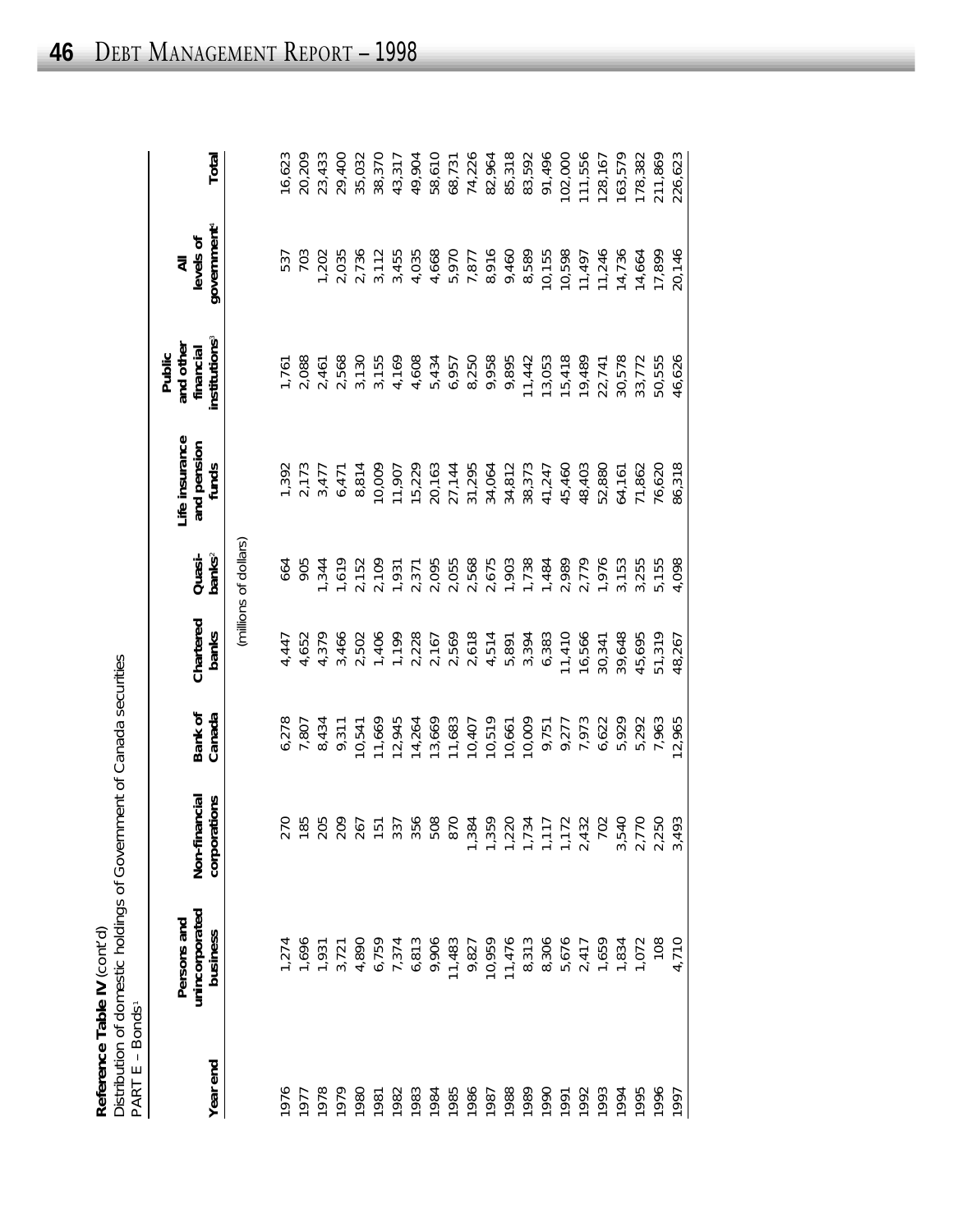Distribution of domestic holdings of Government of Canada securities *Distribution of domestic holdings of Government of Canada securities* Reference Table IV (cont'd) **Reference Table IV** *(cont'd)* PART F - Bonds PART F – Bonds1

Total<sup>\*</sup>  $00.00$ 00.00 00.00  $00.00$ 100.00 00.00 100.00 100.00 100.00 100.00 00.00 00.00 00.00  $00.00$  $00.00$  $00.00$  $00.00$ 100.00  $00.00$ 00.00 100.00 **Year end business corporations Canada banks banks**2 **funds institutions**3 **government**4 **Total**\* 00.00 1976 7.66 1.62 37.77 26.75 3.99 8.37 10.59 3.23 100.00 1977 8.39 0.92 38.63 23.02 4.48 10.75 10.33 3.48 100.00 1978 8.24 8.24 0.87 3.5.99 14.84 14.84 14.84 14.84 14.84 14.84 14.84 14.84 14.84 15.73 1979 12.66 0.71 31.67 11.79 5.51 22.01 8.73 6.92 100.00 1980 13.96 0.76 30.09 7.14 6.14 25.16 8.93 7.81 100.00 1981 17.62 0.39 30.41 3.66 5.50 26.09 8.22 8.11 100.00 1982 17.02 0.78 29.88 2.77 4.46 27.49 9.62 7.98 100.00 1983 13.65 0.71 28.58 4.46 4.75 30.52 9.23 8.09 100.00 1984 16.90 0.87 23.32 3.70 3.57 34.40 9.27 7.96 100.00 1985 16.71 1.27 17.00 3.74 2.99 39.49 10.12 8.69 100.00 1986 13.24 1.86 14.02 3.53 3.46 42.16 11.11 10.61 100.00 1987 13.21 1.64 12.68 5.44 3.22 41.06 12.00 10.75 100.00 1988 13.45 1.43 12.50 6.90 2.23 40.80 11.60 11.09 100.00 1989 1989 1989 1980 1981 1982 1982 1984 1986 1987 1988 1989 1989 1989 1989 1989 1 1990 9.08 1.22 1.0.66 6.98 1.62 1.62 1.62 1.63 1.4.27 1.1.20 100.00 1991 5.56 1.15 9.10 11.19 2.93 44.57 15.12 10.39 100.00 1992 2.17 2.18 7.15 14.85 2.49 43.39 17.47 10.31 100.00 1993 1.29 0.55 5.17 23.67 1.54 41.26 17.74 8.77 100.00 1994 1.12 2.16 3.62 24.24 1.93 39.22 18.69 9.01 100.00 1995 0.60 1.55 2.97 25.62 1.82 40.29 18.93 8.22 100.00 1996 0.05 1.06 3.76 24.22 2.43 36.16 23.86 8.45 100.00 1997 2.08 1.54 5.72 1.54 5.72 1.81 38.09 20.57 8.89 8.99 3.08 100.00 Note: Because of timing and valuation differences, the National Balance Sheet data contained in this table are not necessarily on the same basis as other data elsewhere Note: Because of timing and valuation differences, the *National Balance Sheet* data contained in this table are not necessarily on the same basis as other data elsewhere government<sup>4</sup> levels of **b** and the matricular interest of  $\alpha$  and  $\alpha$  and  $\alpha$  is a consequent of  $\alpha$  is a consequent of  $\alpha$  is a consequent of  $\alpha$  is a consequent of  $\alpha$  is  $\alpha$  of  $\alpha$  is  $\alpha$  of  $\alpha$  is  $\alpha$  of  $\alpha$  is  $\alpha$  of  $\alpha$  is 3.48 5.13 8.69 6.92 7.81  $8.11$ 7.98 8.09 7.96 10.75 11.09 10.27 11.10 10.39 8.77 9.01 8.22 8.45 8.89 23  $10.61$ 10.31 ₹ **Persons and Life insurance and other All** institutions<sup>3</sup> and other financial **Public** 10.33 10.50 8.73 8.93 8.22 9.62 9.23 9.27 12.00  $11.60$ 13.69 15.12 17.47 18.69 18.93 23.86 10.59 10.12 11.11 14.27 17.74 20.57 Life insurance and pension 10.75 25.16 26.09 27.49 30.52 34.40 39.49 42.16 41.06 40.80 45.08 44.57 43.39 41.26 39.22 40.29 36.16 8.37 14.84 45.91 38.09 funds 22.01 Quasi-4.75 2.99 3.46 2.23 2.08 2.93 2.49 banks<sup>2</sup> 3.99 5.74  $6.14$ 5.50 4.46 3.57 3.22  $1.62$ 1.93 2.43 4.48 5.51 1.54 1.82  $1.81$ (per cent) Chartered 4.46 3.74 3.53 6.90 4.06 6.98  $1.19$ banks 26.75 23.02 18.69 11.79  $7.14$ 3.66 2.77 3.70 5.44 14.85 23.67 24.24 25.62 24.22 21.30 Bank of Canada 38.63 35.99 30.09  $30.41$ 29.88 28.58 23.32 17.00 14.02  $12.68$ 12.50 11.97 10.66 9.10 7.15 5.17  $3.62$ 2.97 3.76 5.72 37.77 31.67 Non-financial corporations  $0.76$ 0.39 0.78 1.86 1.64 1.43 2.07 1.22  $1.15$  $2.18$ 0.55  $2.16$ 1.55 0.92 0.87  $0.71$  $0.71$ 0.87  $1.27$ 1.06 1.54  $1.62$ unincorporated Persons and business 8.24 12.66 13.96 17.02 13.65 16.90 13.24 13.45 9.94 9.08 5.56 2.17 1.29  $1.12$  $0.60$ 0.05 2.08 39  $17.62$  $16.71$ 13.21  $66$  $\infty$ Year end 1985 1986 1987 1988 1989 0661 1993 1995 1996 1978 1979 1982 1983 1984 1992 1994 1997 1980 1981 1991  $1976$ 1977

in this publication (most of the data in this report is on a par value basis – that is, outstanding securities are valued at par). For this reason, although the two sets of data<br>yield very similar information, the data in in this publication (most of the data in this report is on a par value basis – that is, outstanding securities are valued at par). For this reason, although the two sets of data yield very similar information, the data in this table are not strictly comparable with other data in this publication.

Includes bonds denominated in foreign currencies. Includes bonds denominated in foreign currencies.

 $\overline{ }$ 

<sup>2</sup> Includes Quebec savings banks, credit unions and caisses populaires, trust companies, and mortgage loan companies. Includes Quebec savings banks, credit unions and caisses populaires, trust companies, and mortgage loan companies. Includes investment dealers, mutual funds, fire and casualty insurance companies, sales, finance and consumer loan companies, accident and sickness branches of life Includes investment dealers, mutual funds, fire and casualty insurance companies, sales, finance and consumer loan companies, accident and sickness branches of life insurance companies, other private financial institutions (not elsewhere included), federal public financial institutions, and provincial financial institutions. insurance companies, other private financial institutions (not elsewhere included), federal public financial institutions, and provincial financial institutions. ო

<sup>4</sup> Includes federal government holdings of its own debt, as well as provincial, municipal and hospital holdings, and holdings of the Canada Pension Plan and the Quebec Includes federal government holdings of its own debt, as well as provincial, municipal and hospital holdings, and holdings of the Canada Pension Plan and the Quebec Pension Plan. Pension Plan.

May not add due to rounding \* May not add due to rounding. Source: Statistics Canada, The National Balance Sheet Accounts Source: Statistics Canada, *The National Balance Sheet Accounts*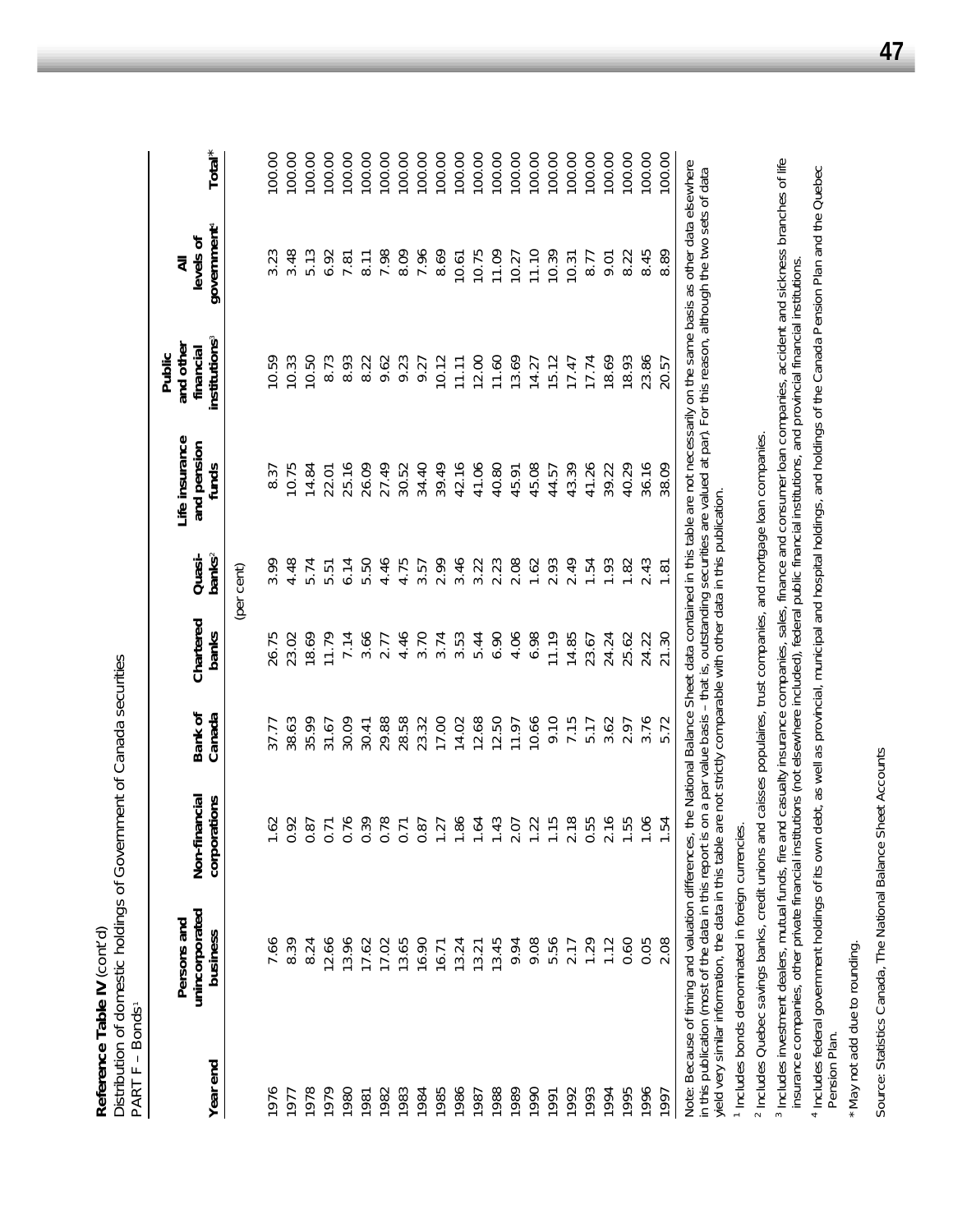| ;<br>2<br>5 | خ<br>ح<br>1<br>Non-resident holdings of Government of Canada | Reference Table V |
|-------------|--------------------------------------------------------------|-------------------|
|-------------|--------------------------------------------------------------|-------------------|

| As at March 31 | Marketable bonds1                                   | Treasury bills and<br>Canada bills | Total                            | total market debt<br>as per cent of<br>Total                                               |
|----------------|-----------------------------------------------------|------------------------------------|----------------------------------|--------------------------------------------------------------------------------------------|
|                |                                                     | (billions of Canadian dollars)     |                                  |                                                                                            |
| 1979           | 5.0                                                 |                                    | 5.9                              |                                                                                            |
| 1980           | 5.6                                                 |                                    |                                  |                                                                                            |
| 1981           | 6.8                                                 | OOTTTOOOOTOTO<br>OOTTTOOOOTOTO     |                                  | 8 9 9 0 1 1 2 3 4 5 6 7 8 7 8 7 8 7 8 7 8 7<br>8 9 9 9 1 2 3 4 5 6 7 8 7 8 7 8 7 8 7 8 7 8 |
| 1982           | 8.8                                                 |                                    |                                  |                                                                                            |
| 1983           | 10.0                                                |                                    |                                  |                                                                                            |
| 1984           | 10.3                                                |                                    |                                  |                                                                                            |
| 1985           |                                                     |                                    |                                  |                                                                                            |
| 1986           | $14.5$<br>22.1                                      |                                    |                                  |                                                                                            |
| 1987           |                                                     |                                    |                                  |                                                                                            |
| 1988           |                                                     |                                    |                                  |                                                                                            |
| 1989           | $30.399000000000$ $30.39000000$                     |                                    |                                  |                                                                                            |
| 1990           |                                                     |                                    |                                  |                                                                                            |
| 1991           |                                                     |                                    |                                  |                                                                                            |
| 1992           |                                                     | 11080217778322                     |                                  |                                                                                            |
| 1993           |                                                     |                                    |                                  |                                                                                            |
| 1994           | 80.9<br>79.3                                        |                                    |                                  |                                                                                            |
| 1995           | 73.6                                                |                                    |                                  |                                                                                            |
| 1996           | 84.1                                                |                                    | 105.7<br>113.3<br>112.8<br>120.4 |                                                                                            |
| 1997           | 91.3                                                |                                    |                                  |                                                                                            |
| 1998           | 92.3                                                |                                    | 114.4                            | 24.7                                                                                       |
|                | 1 Includes bonds denominated in foreign currencies. |                                    |                                  |                                                                                            |

Source: Statistics Canada, *Canada's International Transactions in Securities*

Source: Statistics Canada, Canada's International Transactions in Securities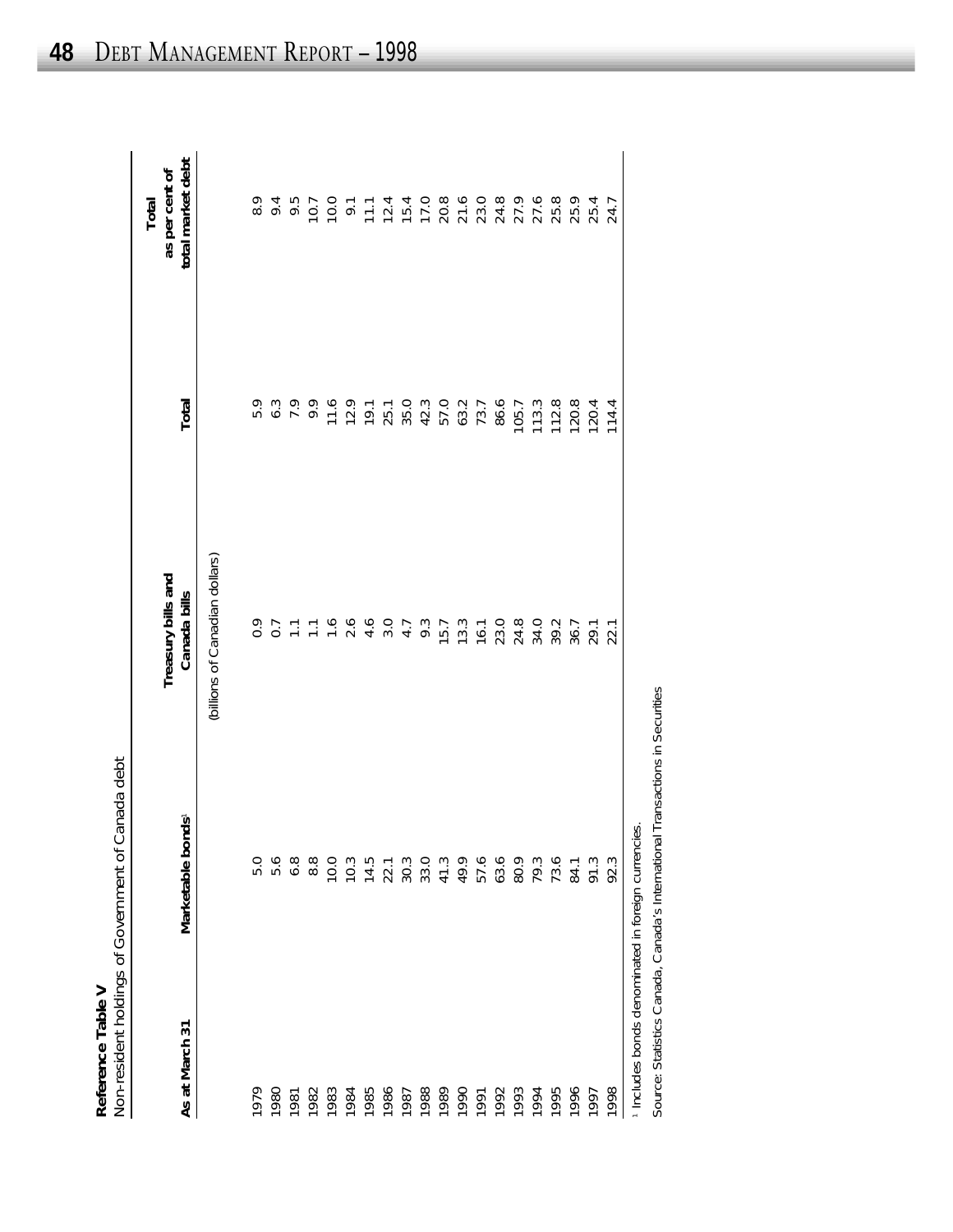Reference Table VI<br>Fiscal 1997-98 Treasury bill program *Fiscal 1997-98 Treasury bill program*  **Reference Table VI**

|                 |         |                | Maturing |         |       |         |                | New issues            |                  |         |                   | Net increment          |               |      |                                        | Average tender yields |                 |
|-----------------|---------|----------------|----------|---------|-------|---------|----------------|-----------------------|------------------|---------|-------------------|------------------------|---------------|------|----------------------------------------|-----------------------|-----------------|
| Date            | CMB     | mo<br>Ω        | g<br>∘   | Ĕ<br>2  | Total | CMB     | mo<br>$\infty$ | $6 \text{ mo}$        | $12 \text{ mo}$  | Total   | Total             | Cumulative             | $\frac{2}{5}$ | CMB  | $3 \text{ mo}$                         | $6 \text{ mO}$        | $12 \text{ mo}$ |
|                 |         |                |          |         |       |         |                | (millions of dollars) |                  |         |                   |                        |               |      | (per cent)                             |                       |                 |
| $3 - A$ pr-97   | 3,000   | 2,300          |          | 2,700   | 8,000 |         | 2,900          | ,300                  | 1,200            | 5,400   | $-2,600$          | $-2,600$               | 800<br>132,   |      | 3.28                                   |                       | 4.22            |
| $10 - Apr - 9$  |         |                | 2,900    |         | 5,400 |         | 2,400          | .300                  | 001              | 4,800   | $-600$            | $-3,200$               | 132,200       |      | 3.06                                   | $3.63$<br>$2.48$      | 4.36            |
| $17 - Apr - 97$ |         | 2,500<br>2,400 |          | 2,500   | 4,900 |         | 2,400          | ,200                  | 1,200            | 4,800   | $-100$            | $-3,300$               | 132,100       |      | 3.20                                   | 3.30                  | 4.33            |
| 24-Apr-97       |         | 2,400          | 2,800    |         | 5,200 |         | 2,400          | ,300                  | 1,100            | 4,800   | $-400$            | $-3,700$               | 31,700        |      | 3.20                                   | 3.63                  | 4.23            |
| 1-May-97        | 1,500   | 2,600          | $\circ$  | 2,500   | 6,600 |         | 2,300          | 200                   | 200              | 4,700   | $-1,900$          | $-5,600$               | 129,800       |      | 3.14                                   | 3.59                  | 4.23            |
| 8-May-97        |         | 2,600          | 2,800    |         | 5,400 |         | 2,300          | 200                   | 000              | 4,500   | <b>006-</b>       | $-6,500$               | 28,900        |      | 3.00                                   | 3.36                  | 3.96            |
| 15-May-97       |         | 2,600          | $\circ$  | 2,500   | 5,100 |         | 200            | 000                   | 100              | 4,300   | $-800$            | $-7,200$               | 128,100       |      | 3.06                                   | 3.43                  | 3.97            |
| 22-May-9        |         | 2,700          | 2,600    |         | 5,300 |         | 2,000          | 100                   | 000 <sub>1</sub> | 4,100   | $-1,200$          | $-8,500$               | 26,900        |      | 3.11                                   | 3.46                  | 3.89            |
| 29-May-9        |         | 3,000          | $\circ$  | 2,500   | 5,500 |         | 2,200          | .100                  | 100              | 400     | $-1,100$          | $-9,600$               | 125,800       |      | 3.01                                   | 3.39                  | 3.87            |
| 5-Jun-97        |         | 3,200          | 2,800    |         | 5,800 |         | 2,200          | ,200                  | 000              | 4,400   | $-1,400$          | $-11,000$              | 124,400       |      | 2.98                                   | 3.31                  | 3.79            |
| $12 - Jun-9$    |         | 3,300          | $\circ$  | 2,300   | 5,600 |         | 2,200          | 001                   | 00L'             | 4,400   | $-1,200$          | $-12,200$              | 123,200       |      | 2.90                                   | 3.33                  | 3.81            |
| 19-Jun-97       |         | 3,400          | 2,500    |         | 5,900 |         | 2,200          | 100                   | 000              | 4,300   | $-1,600$          | $-13,800$              | 121,600       |      | 2.86                                   | 3.19                  | 3.60            |
| $24 - Jun - 9$  |         | 3,500          | $\circ$  | 2,200   | 5,700 | O       | 2,300          | .100                  | 100              | 4,500   | $-1,200$          | $-15,000$              | 20,400        |      | 2.86                                   | 3.18                  | 3.67            |
| $3 - Jul - 97$  |         | 2,900          | 2,400    |         | 5,300 | 3,000   | 2,400          | .200                  | 100              | 7,700   | 2,400             | $-12,600$              | 122,800       | 3.19 | 3.17                                   | 3.52                  | 4.01            |
| $10 - Jul - 9$  |         | 2,400          | $\circ$  | 2,200   | 4,600 |         | 2,400          | 100                   | 100              | 4,600   | $\circ$           | $-12,600$              | 22,800        |      | 3.06                                   | 3.40                  | 3.90            |
| $17 - Jul - 9$  |         | 2,400          | 2,600    |         | 5,000 |         | 2,400          | <b>200</b>            | 000              | 4,600   | -400              | $-13,000$              | 22,400        |      | $3.\overline{21}$<br>$3.\overline{38}$ | 3.55                  | 4.16            |
| $24 - Jul - 9$  |         | 2,400<br>2,300 | $\circ$  | 2,400   | 4,800 |         | 2,500          | 200                   | 100              | 4,800   | $\circ$           | $-13,000$              | 22,400        |      |                                        | 3.77                  | 4.26            |
| $31 - Jul - 9$  |         |                | 2,600    | $\circ$ | 4,900 | $\circ$ | 2,400          | .200                  | 000              | 4,600   | $-300$            | $-13,300$              | 122,100       |      | 3.32                                   | 3.73                  | 4.26            |
| 7-Aug-97        | 3,000   | 2,300          | P        | 2,600   | 7,900 |         | 2,300          | .100                  | 000'l            | 4,400   | $-3,500$          | $-16,800$              | 18,600        |      | 3.32                                   | 3.71                  | 4.19            |
| 14-Aug-9        |         | 2,200          | 2,800    |         | 4,800 | 500     | 2,200          | .100                  | 000              | 4,800   | C                 | $-16,800$              | 18,600        | 3.81 | 3.14                                   | 3.69                  | 3.89            |
| 21-Aug-97       |         | 2,000          | $\circ$  | 2,600   | 4,600 |         | 2,100          | .100                  | 000, 1           | 4,200   | $-400$            | $-17,200$              | 118,200       |      | 2.99                                   | 3.57                  | 4.05            |
| 28-Aug-97       |         | 2,200          | 2,700    | $\circ$ | 4,900 |         | 2,100          | .100                  | 1,000            | 4,200   | $-700$            | $-17,900$              | 117,500       |      | 3.13                                   | 3.71                  | 4.21            |
| 4-Sep-97        |         | 2,200          | $\circ$  | 2,600   | 4,800 |         | 2,100          | .100                  | 000 <sub>1</sub> | 4,200   | $-800$            | $-18,500$              | 116,900       |      | 3.08                                   | 3.65                  | 4.13            |
| $11-5ep-9$      |         | 2,200          | 3,000    |         | 5,200 | 0       | 2,100          | .800                  | 000              | 4,900   | $-300$            | $-18,800$              | 16,600        |      | 2.99                                   | 3.59                  | 4.18            |
| 18-Sep-9        |         | 2,200          | $\circ$  | 2,400   | 4,600 | $\circ$ | 3,700          | 2,000                 | 1,800            | 7,500   | 2,900             | $-15,900$              | 119,500       |      |                                        | 3.56                  | 4.17            |
| 25-Sep-9        |         | 2,300          | 2,900    | $\circ$ | 5,200 | 1,000   | $\circ$        | $\circ$               | $\circ$          | 1,000   | $-4,200$          | $-20,100$              | 115,300       | 3.04 |                                        |                       |                 |
| 2-Oct-97        | 1,000   | 2,400          |          | 2,200   | 5,600 |         | 4,300          | 2,100                 | 1,900            | 8,300   | 2,700             | $-17,400$              | 118,000       |      | 3.10                                   | 3.62                  | 4.17            |
| 9-Oct-97        |         | 2,400          | 2,500    | $\circ$ | 4,900 | 3,000   |                | $\circ$               | O                | 3,000   | $-1,900$          | $-19,300$<br>$-15,900$ | 16,100        | 3.25 |                                        |                       |                 |
| $16 - Oct - 97$ |         | 2,400          | $\circ$  | 2,200   | 4,600 |         | 4,100          | 2,000                 | 1,900            | 8,000   | 3,400             |                        | 119,500       |      | 3.30                                   | 3.69                  | 4.20            |
| 23-Oct-97       |         | 2,500          | 2,500    | $\circ$ | 5,000 | 2,000   | $\circ$        | $\circ$               | 0                | 2,000   | $-3,000$          | $-18,900$              | 16,500        | 3.51 |                                        |                       |                 |
| $30 - Oct - 97$ |         | 2,400          |          | 2,200   | 4,600 |         | 4,100          | 2,000                 | 1,900            | 8,000   | 3,400             | $-15,500$              | 119,900       |      | 3.63                                   | 3.00                  | 4.20            |
| 8-Nov-97        |         | 2,300<br>2,200 | 2,200    | $\circ$ | 4,500 |         | $\circ$        | $\circ$               | O                | $\circ$ | $-4,500$          | $-20,000$              | 15,400        |      |                                        |                       |                 |
| $13-Nov-9$      | 2,000   |                | $\circ$  | 2,200   | 6,400 |         | 4,000          | 2,100                 | 1,900            | 8,000   | 1,600             | $-18,400$              | 17,000        |      | 3.63                                   | 3.93                  | 4.25            |
| 20-Nov-9        | 0       | 2,100          | 2,200    |         | 4,300 |         | 0              |                       |                  | $\circ$ | $-4,300$<br>3,700 | $-22,700$              | 12,700        |      |                                        |                       |                 |
| 27-Nov-9        | $\circ$ | 2,100          | $\circ$  | 2,200   | 4,300 |         | 4,000          | 2,100                 | 1,900            | 8,000   |                   | $-19,000$              | 16,400        |      | 3.57                                   | 3.93                  | 4.25            |
| 4-Dec-97        | 3,000   | 2,100          | 2,300    |         | 7,400 |         | $\circ$        |                       |                  | $\circ$ | $-7,400$          | $-26,400$              | 109,000       |      |                                        |                       |                 |
| $11-Dec-9$      |         | 2,100          |          | 2.200   | 4,300 |         | 3.800          | 2.000                 | 1.800            | 7,600   | 3,300             | $-23,100$              | 112,300       |      | 3.80                                   | 4.25                  | 4.60            |

**49**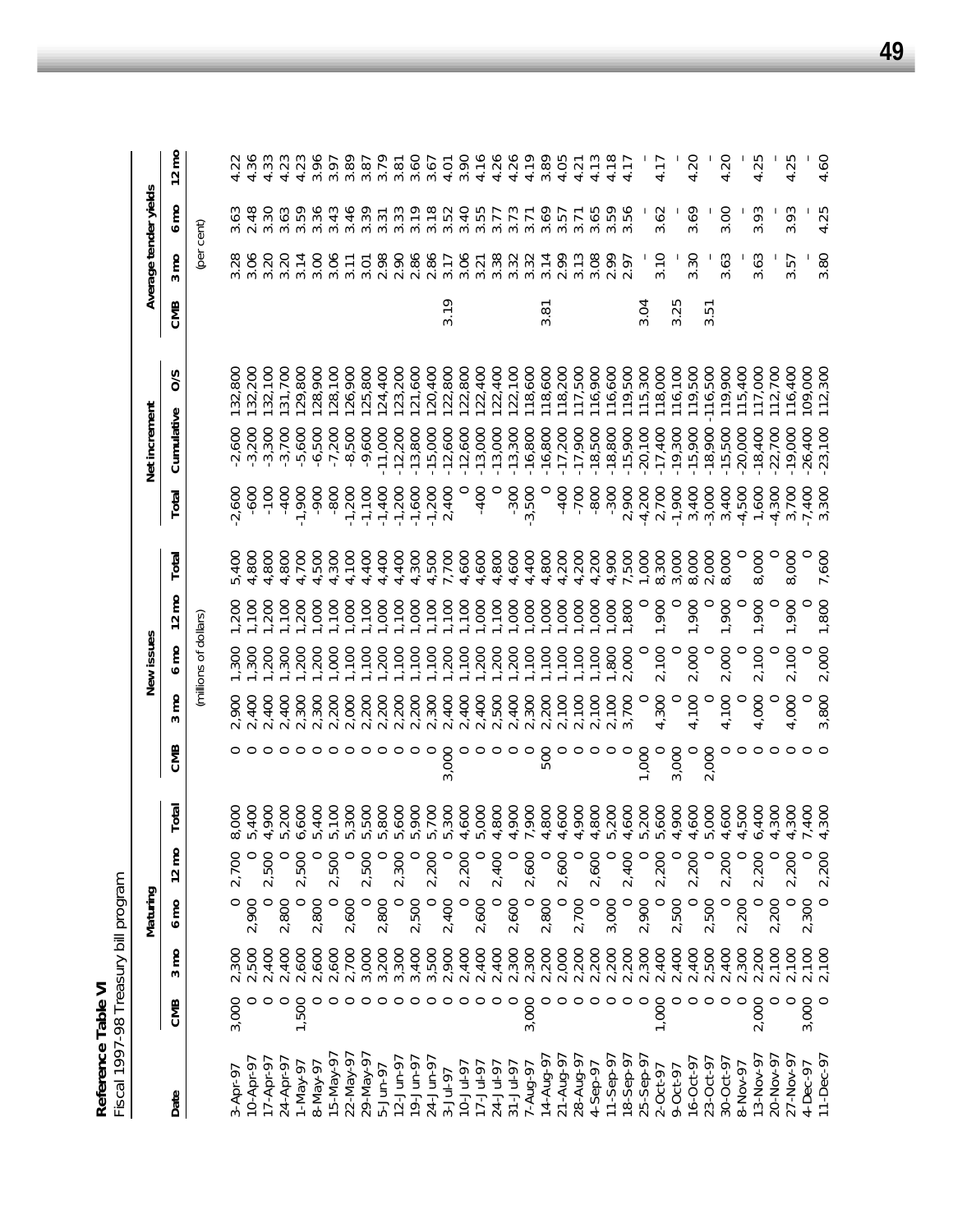| $i$ COpt $i$<br>۱.                             | -98 Treasury bill program |
|------------------------------------------------|---------------------------|
| $\frac{2}{3}$<br>ے امام<br>keterence<br>م<br>م | $1997 -$                  |

| Fiscal 1997-98 Treasury bill program<br>Reference Table VI (cont'd) |     |                                          |                |                               |                                                          |                        |                |                       |                 |                         |            |                                     |                    |      |                |                       |                 |
|---------------------------------------------------------------------|-----|------------------------------------------|----------------|-------------------------------|----------------------------------------------------------|------------------------|----------------|-----------------------|-----------------|-------------------------|------------|-------------------------------------|--------------------|------|----------------|-----------------------|-----------------|
|                                                                     |     |                                          | Maturing       |                               |                                                          |                        |                | New issues            |                 |                         |            | Net increment                       |                    |      |                | Average tender yields |                 |
| Date                                                                | CMB | $3 \text{ mo}$                           | $6 \text{ mo}$ | $12 \text{ mO}$               | Total                                                    | CMB                    | $3 \text{ mo}$ | $6 \text{ mo}$        | $12 \text{ mo}$ | Total                   | Total      | Cumulative                          | SO                 | CMB  | $3 \text{ mo}$ | $6 \text{ mo}$        | $12 \text{ mo}$ |
|                                                                     |     |                                          |                |                               |                                                          |                        |                | (millions of dollars) |                 |                         |            |                                     |                    |      |                | (per cent)            |                 |
| 18-Dec-97                                                           |     |                                          | 2,200          |                               |                                                          |                        |                |                       |                 |                         | $-2,200$   | $-25,300$                           | 10,100             |      |                |                       |                 |
| 23-Dec-97                                                           |     | 3,700                                    |                | 2,100                         | 2,200<br>5,800                                           |                        | 3,400          | 1,800                 | 1,600           | 6,800                   | 1,000      | $-24,300$                           | 11,100             |      | 4.46           | 4.88                  | 5.20            |
| 30-Dec-97                                                           |     |                                          | 2,300          |                               | 2,300                                                    | $\circ$                |                |                       |                 |                         | $-2,30C$   | 600<br>.26, 6                       | 08,800             |      |                |                       |                 |
| 8-Jan-98                                                            |     |                                          |                | 2,100                         | 6,400                                                    | $\circ$                | 4,000          | 2,100                 | 1,900           | 8,000                   | 1,60C      | $-25,000$                           | 10,400             |      | 4.17           | 4.69                  | <b>5.01</b>     |
| 15-Jan-98                                                           |     |                                          |                |                               |                                                          | $\circ$                |                |                       |                 |                         |            | $-27,300$                           | 108,000            |      |                |                       |                 |
| 22-Jan-98                                                           |     | $4,300$<br>$4,700$<br>$4,700$<br>$4,700$ |                | $2,200$<br>$2,300$<br>$2,300$ | 2,400<br>6,300                                           |                        | 4,000          | 2,100<br>0            | 1,900           | 8,000                   |            | $-25,700$<br>$-28,000$              | 109,700            |      | 4.18           | 4.60                  | 4.91            |
| 29-Jan-98                                                           |     |                                          |                |                               | 2,300                                                    |                        |                |                       |                 |                         |            |                                     |                    |      |                |                       |                 |
| 5-Feb-98                                                            |     |                                          |                |                               |                                                          | $\circ\circ\circ\circ$ | 4,200          | 2,200                 | 1,900           | 8,300                   |            | $-26,100$<br>$-28,300$<br>$-26,500$ | 107,400<br>109,300 |      | 4.52           | 4.94                  | 5.07            |
| $12 - Feb - 98$                                                     |     |                                          |                |                               |                                                          |                        |                |                       |                 |                         |            |                                     | 107,100            |      |                |                       |                 |
| 19-Feb-98                                                           |     | 4,000                                    |                | 2,200                         | 8<br>8<br>8<br>8<br>9<br>8<br>9<br>8<br>8<br>8<br>8<br>8 |                        | 4,000          | 2,100                 | 1,900           | 8,000                   | 80C        |                                     | 108,900            |      | 4.57           | 4.89                  | 5.09            |
| 26-Feb-98                                                           |     |                                          | 2,200          | $\circ$                       |                                                          | 2,500                  |                |                       |                 |                         | 30C        | $-26,200$                           | 109,200            | 4.56 |                |                       |                 |
| 5-Mar-98                                                            |     | 4,000                                    |                | 2,300                         | 6,300                                                    |                        | 4,200          | 2,100                 | 1,900           | 2,500<br>8,200<br>2,500 | 90C        | $-24,300$                           | 11,100             |      | 4.65           | 4.08                  | $\frac{0}{2}$   |
| 12-Mar-98<br>19-Mar-98                                              |     |                                          |                | $\circ$                       |                                                          | 2,500                  |                |                       |                 |                         |            | $-23,600$                           | 11,800             |      |                |                       |                 |
|                                                                     |     | 3,800                                    | 1,800<br>4,100 | 2,300                         | 1,800<br>10,200                                          | 2,500                  | 4,200          | 2,100                 | 1,900           | 10,700                  | 500<br>500 | $-23,100$                           | 12,300             | 4.67 | 4.58           | 4.75                  | 4.96            |
| 26-Mar-98                                                           |     |                                          |                |                               |                                                          |                        |                |                       |                 |                         |            | $-23,100$                           | 12,300             |      |                |                       |                 |
| Total                                                               |     | 13,500 119,500                           | 66,600         | 60,700                        |                                                          | 260,300 17,000 111,000 |                | 57,200                | 51,600          | 236,900                 | $-23,500$  | ı                                   | 112,300            |      | ı              | ı                     | ı               |
|                                                                     |     |                                          |                |                               |                                                          |                        |                |                       |                 |                         |            |                                     |                    |      |                |                       |                 |

Source: Bank of Canada. Source: Bank of Canada.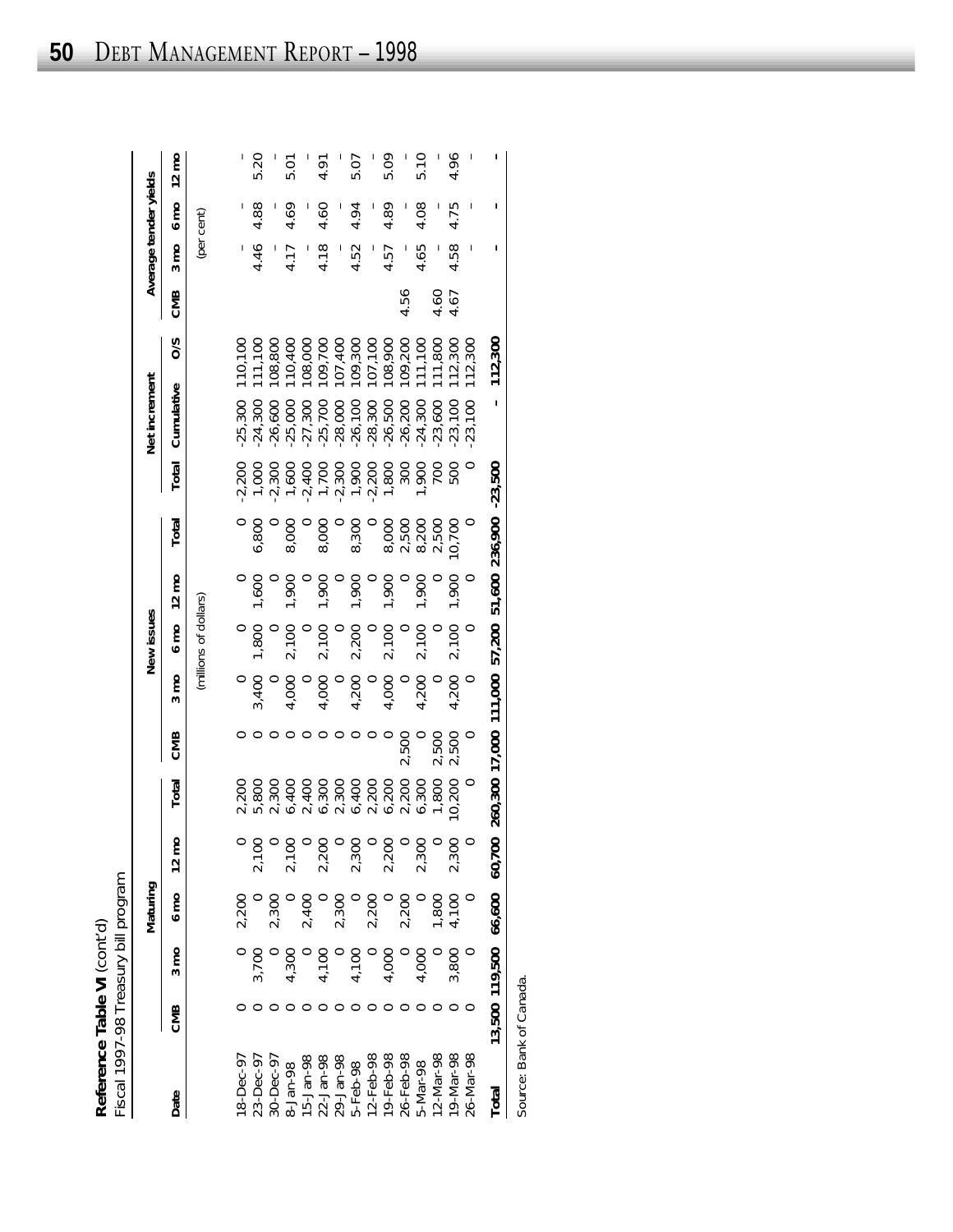| Reference Table VII       | Fiscal 1997-98 Canadian dollar marketable bond program |                     |                       |         |          |
|---------------------------|--------------------------------------------------------|---------------------|-----------------------|---------|----------|
| Offering date             | Delivery date                                          | Maturity date       | Maturing              | Gross   | Net      |
|                           |                                                        |                     | (millions of dollars) |         |          |
| Fixed-coupon bonds        |                                                        |                     |                       |         |          |
| 1997                      | 1997                                                   |                     |                       |         |          |
| April 23                  | May 1                                                  | June 1, 2027        |                       | 1,300   | 1,300    |
| Nay 7                     | May 15                                                 | June 1, 2007        | 876                   | 2,400   | 1,524    |
| May 28                    | June 2                                                 | September 1, 2002   |                       | 2,600   | 2,600    |
| June 11                   | June 16                                                | September 15, 1999  |                       | 3,500   | 3,500    |
|                           | July $2^*$                                             |                     | 4,200                 | $\circ$ | $-4,200$ |
| July 23                   | August 1                                               | June 1, 2027        |                       | 1,300   | 1,300    |
| August 6                  | August 15                                              | June 1, 2008        |                       | 2,300   | 2,300    |
| August 27                 | September 2                                            | September 1, 2002   |                       | 2,500   | 2,500    |
| September 10              | September 15                                           | September 15, 1999  | 5,400                 | 3,500   | $-1,900$ |
|                           | October 1*                                             |                     | 2,775                 | $\circ$ | $-2,775$ |
| October 29                | November 3                                             | June1, 2027         |                       | 1,200   | 1,200    |
| November 5                | November 17                                            | June 1, 2008        |                       | 2,300   | 2,300    |
| November 26               | December 1                                             | September 1, 2002   |                       | 2,400   | 2,400    |
| December 10               | December 15                                            | March 15, 2000      |                       | 3,500   | 3,500    |
| 1998                      | 1998                                                   |                     |                       |         |          |
| January 28                | February 2                                             | June 1, 2029        | 6,600                 | 1,200   | $-5,400$ |
| February 11               | February 16                                            | June 1, 2008        |                       | 2,300   | 2,300    |
| February 18               | March <sub>2</sub>                                     | September 1, 2003   |                       | 2,400   | 2,400    |
| March 11                  | March 16                                               | March 15, 2000      | 8,122                 | 3,500   | $-4,622$ |
| Real Return Bonds         |                                                        |                     |                       |         |          |
| 1997                      | 1997                                                   |                     |                       |         |          |
| June 4                    | June 9                                                 | December 1, 2026    |                       | 500     | 500      |
| September 3               | September 8                                            | December 1, 2026    |                       | 400     | 400      |
| S<br>December             | December 8                                             | 2026<br>December 1, |                       | 400     | 400      |
| 1998                      | 1998                                                   |                     |                       |         |          |
| March 4                   | March <sub>9</sub>                                     | December 1, 2026    |                       | 400     | 400      |
| Total fiscal year 1997-98 |                                                        |                     | 27,973                | 39,900  | 11,927   |
| * Maturing date           |                                                        |                     |                       |         |          |

**51**

\* Maturing date<br>Source: Bank of Canada Source: Bank of Canada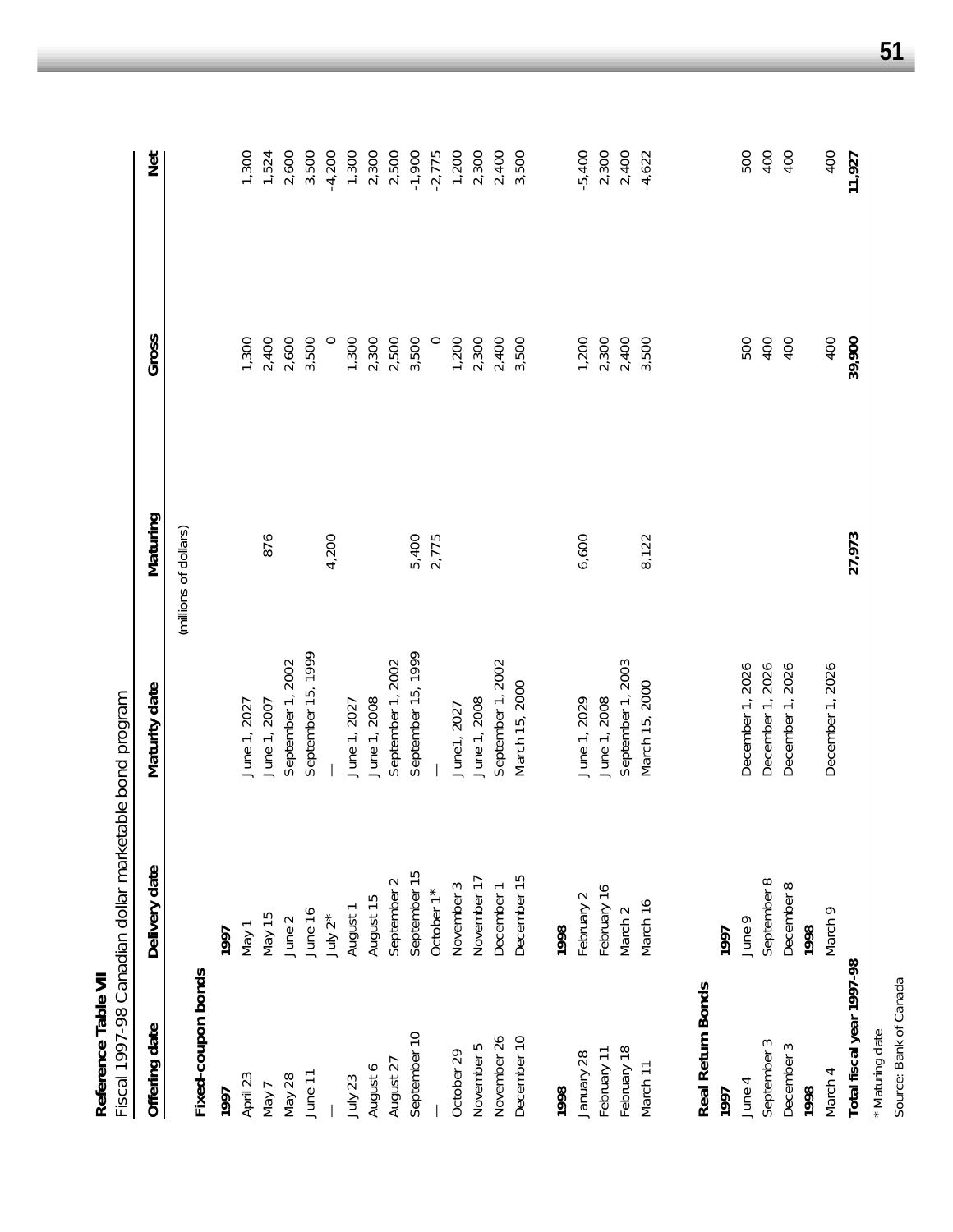|                                       | Out to downloads of the store Capacity allow which washes a below and a control of the control of the control of the control of the control of the control of the control of the control of the control of the control of the |
|---------------------------------------|-------------------------------------------------------------------------------------------------------------------------------------------------------------------------------------------------------------------------------|
|                                       |                                                                                                                                                                                                                               |
|                                       |                                                                                                                                                                                                                               |
|                                       |                                                                                                                                                                                                                               |
|                                       |                                                                                                                                                                                                                               |
|                                       |                                                                                                                                                                                                                               |
|                                       |                                                                                                                                                                                                                               |
|                                       | )<br>)<br>)<br>)                                                                                                                                                                                                              |
|                                       |                                                                                                                                                                                                                               |
|                                       |                                                                                                                                                                                                                               |
|                                       |                                                                                                                                                                                                                               |
|                                       | <u>המשטועות</u>                                                                                                                                                                                                               |
|                                       |                                                                                                                                                                                                                               |
|                                       | -<br>5<br>5<br>5<br>5<br>5<br>5                                                                                                                                                                                               |
|                                       |                                                                                                                                                                                                                               |
|                                       |                                                                                                                                                                                                                               |
|                                       |                                                                                                                                                                                                                               |
|                                       |                                                                                                                                                                                                                               |
|                                       |                                                                                                                                                                                                                               |
|                                       |                                                                                                                                                                                                                               |
|                                       |                                                                                                                                                                                                                               |
|                                       |                                                                                                                                                                                                                               |
|                                       | 1                                                                                                                                                                                                                             |
| ミンレ                                   |                                                                                                                                                                                                                               |
|                                       |                                                                                                                                                                                                                               |
|                                       |                                                                                                                                                                                                                               |
| Doforono Tablo IIII<br>יטוש בי<br>אוש | ソソ フーフ・ファン                                                                                                                                                                                                                    |
|                                       |                                                                                                                                                                                                                               |
|                                       |                                                                                                                                                                                                                               |
|                                       | )<br>)                                                                                                                                                                                                                        |

| Maturity date     | Amount                | Coupon rate | Maturity date     | Amount                | Coupon rate |
|-------------------|-----------------------|-------------|-------------------|-----------------------|-------------|
| Fixed-coupon      | (millions of dollars) | (per cent)  |                   | (millions of dollars) | (per cent)  |
| $01 - Sep - 1998$ | 6,800.0               | 6.50        | 01-Feb-2002       | 213.0                 | 8.75        |
| 15-Sep-1998       | 6,000.0               | 6.25        | 15-Mar-2002       | 350.0                 | 15.50       |
| 01-Oct-1998       | 3,100.0               | 9.50        | 01-Apr-2002       | 5,450.0               | 8.50        |
| 01-Nov-1998       | 5,100.0               | 8.00        | 01-May-2002       | 1,850.0               | 10.00       |
| 01-Dec-1998       | 2,275.0               | 10.25       | $01 -$ Sep-2002   | 10,200.0              | 5.50        |
| 01-Mar-1999       | 6,700.0               | 5.75        | 15-Dec-2002       | 1,625.0               | 11.25       |
| 15-Mar-1999       | 6,000.0               | 4.00        | 01-Feb-2003       | 2,700.0               | 11.75       |
| 01-Aug-1999       | 5,600.0               | 6.50        | 01-Jun-2003       | 6,900.0               | 7.25        |
| $01 -$ Sep-1999   | 8,500.0               | 7.75        | $01 -$ Sep-2003   | 2,400.0               | 5.25        |
| 15-Sep-1999       | 7,000.0               | 4.75        | 01-Oct-2003       | 670.5                 | 9.50        |
| 15-Oct-1999       | 527.5                 | 9.00        | 01-Dec-2003       | 8,800.0               | 7.50        |
| 01-Dec-1999       | 2,825.0               | 9.25        | 01-Feb-2004       | 2,200.0               | 10.25       |
| 01-Dec-1999       | 400.0                 | 13.50       | 01-Jun-2004       | 7,900.0               | 6.50        |
| 01-Feb-2000       | 5,500.0               | 5.50        | 01-Jun-2004       | 550.0                 | 13.50       |
| 01-Mar-2000       | 6,500.0               | 8.50        | 01-Oct-2004       | 875.0                 | 10.50       |
| 15-Mar-2000       | 7,000.0               | 5.00        | 01-Dec-2004       | 7,700.0               | 9.00        |
| 15-Mar-2000       | 1,050.0               | 13.75       | 01-Mar-2005       | 1,775.0               | 12.00       |
| 01-May-2000       | 1,575.0               | 9.75        | $01 -$ Sep-2005   | 1,375.0               | 12.25       |
| $01 - Jul - 2000$ | 2,900.0               | 10.50       | 01-Dec-2005       | 8,000.0               | 8.75        |
| 01-Jul-2000       | 175.0                 | 15.00       | 01-Mar-2006       | 975.0                 | 12.50       |
| $01 -$ Sep-2000   | 7,600.0               | 7.50        | 01-Oct-2006       | 1,025.0               | 14.00       |
| $01 -$ Sep-2000   | 1,200.0               | 11.50       | 01-Dec-2006       | 9,100.0               | 7.00        |
| 15-Dec-2000       | 500.0                 | 9.75        | 01-Mar-2007       | 325.0                 | 13.75       |
| 01-Feb-2001       | 425.0                 | 15.75       | $01 - Jun - 2007$ | 9,500.0               | 7.25        |
| 01-Mar-2001       | 9,400.0               | 7.50        | 01-Oct-2007       | 700.0                 | 13.00       |
| 01-Mar-2001       | 3,175.0               | 10.50       | 01-Mar-2008       | 750.0                 | 12.75       |
| 01-May-200        | 1,325.0               | 13.00       | 01-Jun-2008       | 6,900.0               | 6.00        |
| 01-Jun-2001       | 3,550.0               | 9.75        | 01-Jun-2008       | 3,450.0               | 10.00       |
| $01 -$ Sep-2001   | 10,600.0              | 7.00        | 01-Oct-2008       | 725.0                 | 11.75       |
| 01-Oct-2001       | 1,232.8               | 9.50        | 01-Mar-2009       | 400.0                 | 11.50       |
| 01-Dec-2001       | 3,850.0               | 9.75        |                   |                       |             |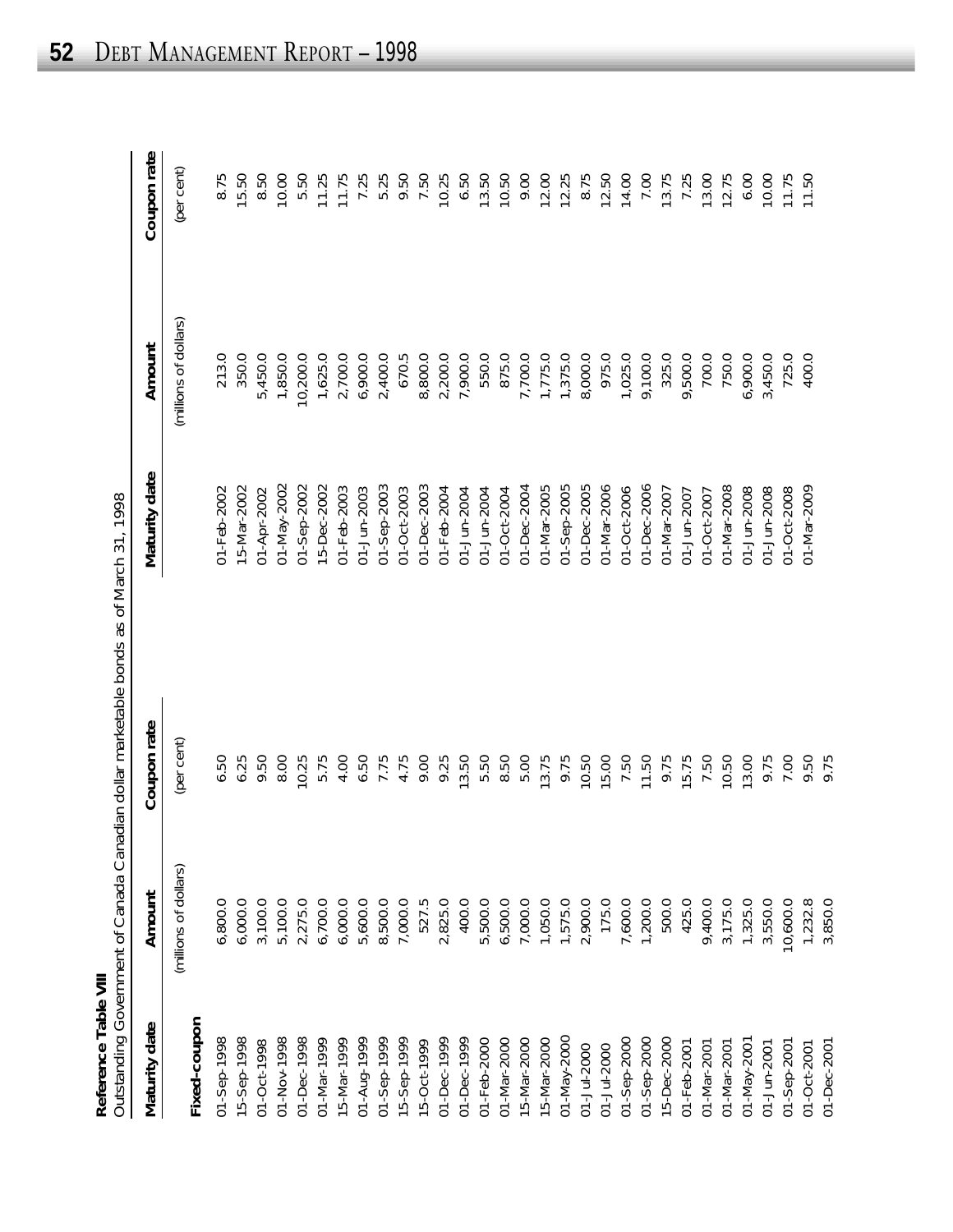| Reference Table VIII (cont'd) | Outstanding Government of Canada |             | Canadian dollar marketable bonds as at March 31, 1998 |                       |             |
|-------------------------------|----------------------------------|-------------|-------------------------------------------------------|-----------------------|-------------|
| Maturity date                 | Amount                           | Coupon rate | Maturity date                                         | Amount                | Coupon rate |
|                               | (millions of dollars)            | (per cent)  |                                                       | (millions of dollars) | (per cent)  |
| Fixed-coupon                  |                                  |             | Real Return Bonds                                     |                       |             |
| 01-Jun-2009                   | 925.0                            | 11.00       | 01-Dec-2021                                           | 5,175.0               | 4.25        |
| 01-Oct-2009                   | 1,300.0                          | 10.75       | 01-Dec-2026                                           | 4,050.0               | 4.25        |
| 01-Mar-2010                   | 325.0                            | 9.75        |                                                       |                       |             |
| 01-Jun-2010                   | 2,975.0                          | 9.50        | Total <sup>1</sup>                                    | 9,225.0               |             |
| 01-Oct-2010                   | 325.0                            | 8.75        |                                                       |                       |             |
| 01-Mar-2011                   | 1,975.0                          | 9.00        |                                                       |                       |             |
| 01-Jun-2011                   | 750.0                            | 8.50        |                                                       |                       |             |
| 5-Mar-2014                    | 3,150.0                          | 10.25       |                                                       |                       |             |
| $5 - Jun - 2015$              | 2,350.0                          | 11.25       |                                                       |                       |             |
| 5-Mar-2021                    | 1,800.0                          | 10.50       |                                                       |                       |             |
| $01 - Jun - 2021$             | 4,650.0                          | 9.75        |                                                       |                       |             |
| 01-Jun-2022                   | 2,550.0                          | 9.25        |                                                       |                       |             |
| 01-Jun-2023                   | 8,200.0                          | 8.00        |                                                       |                       |             |
| 01-Jun-2025                   | 8,900.0                          | 9.00        |                                                       |                       |             |
| 01-Jun-2027                   | 9,600.0                          | 8.00        |                                                       |                       |             |
| 01-Jun-2029                   | 1,200.0                          | 5.75        |                                                       |                       |             |
| Total                         | 284.7                            |             |                                                       |                       |             |

<sup>1</sup> Real Return Bond figures show gross issue amount only – the CPI adjustment is not shown here.<br>Source: Bank of Canada Real Return Bond figures show gross issue amount only – the CPI adjustment is not shown here.

Source: Bank of Canada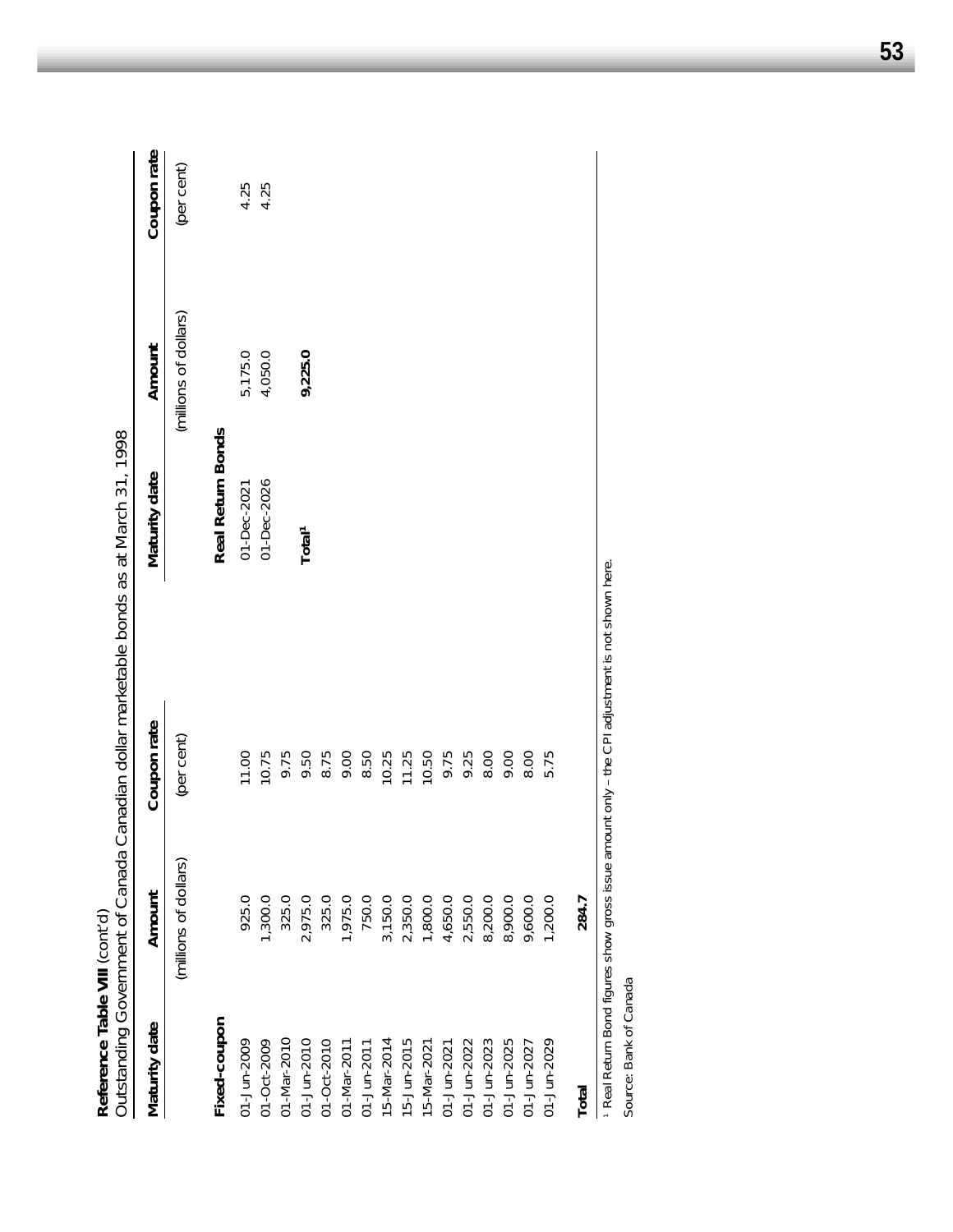|            | $\frac{1}{2}$                         |
|------------|---------------------------------------|
|            |                                       |
|            |                                       |
|            |                                       |
|            |                                       |
|            |                                       |
|            |                                       |
|            |                                       |
|            |                                       |
|            |                                       |
|            |                                       |
|            |                                       |
|            |                                       |
|            |                                       |
|            | t Canada swaps outstanding as at Marc |
|            |                                       |
|            |                                       |
|            |                                       |
|            |                                       |
|            |                                       |
|            |                                       |
|            |                                       |
|            |                                       |
|            |                                       |
|            |                                       |
|            |                                       |
|            |                                       |
|            |                                       |
|            |                                       |
| l əpplələ: | -Nuarnmant of I                       |
|            |                                       |
|            |                                       |
|            |                                       |
|            |                                       |

| Reference Table IX  |                                       | Government of Canada swaps outstanding as at March 31, 1998 |                      |                            |
|---------------------|---------------------------------------|-------------------------------------------------------------|----------------------|----------------------------|
|                     | Domestic interest rate                | swaps                                                       |                      | Cross-currency swaps       |
| Vlaturity date      | Coupon <sup>1</sup>                   | Notional amount                                             | Maturity date        | Notional amount            |
|                     | (per cent)                            | (millions of dollars)                                       |                      | (millions of U.S. dollars) |
| 05-Sep-98           | 6.50                                  | 001                                                         | $01 - \text{Mar-OO}$ | 286                        |
| $1 - Oct - 98$      | 9.50                                  | 150                                                         | 0-dep-bc             | 000                        |
| $J1-Dec-98$         |                                       | $\overline{100}$                                            | $21 - 5ep - 02$      | ,250                       |
| J1-Mar-99           | 10.25<br>5.75<br>5.75<br>9.75<br>9.75 | ,000                                                        | 15-Dec-02            |                            |
| $1 - \text{Sep-99}$ |                                       | $\overline{00}$                                             | 01-Mar-05            |                            |
| 00-MAP-00           |                                       | $^{40}$                                                     | $01 - Dec -05$       |                            |
| $1 - Jun - 01$      |                                       | 250                                                         | $51 - Jun - 07$      |                            |
| $J1 - Feb - 04$     | 10.25                                 |                                                             | 01-Mar-08            | 200                        |
|                     |                                       |                                                             | $21 - Jun-08$        | 250                        |
| <b>Total</b>        |                                       | 2,150                                                       | Total                | 5,336                      |
|                     |                                       |                                                             |                      |                            |

1 Refers to the coupon of the underlying bond that was swapped. Refers to the coupon of the underlying bond that was swapped.

Source: Bank of Canada Source: Bank of Canada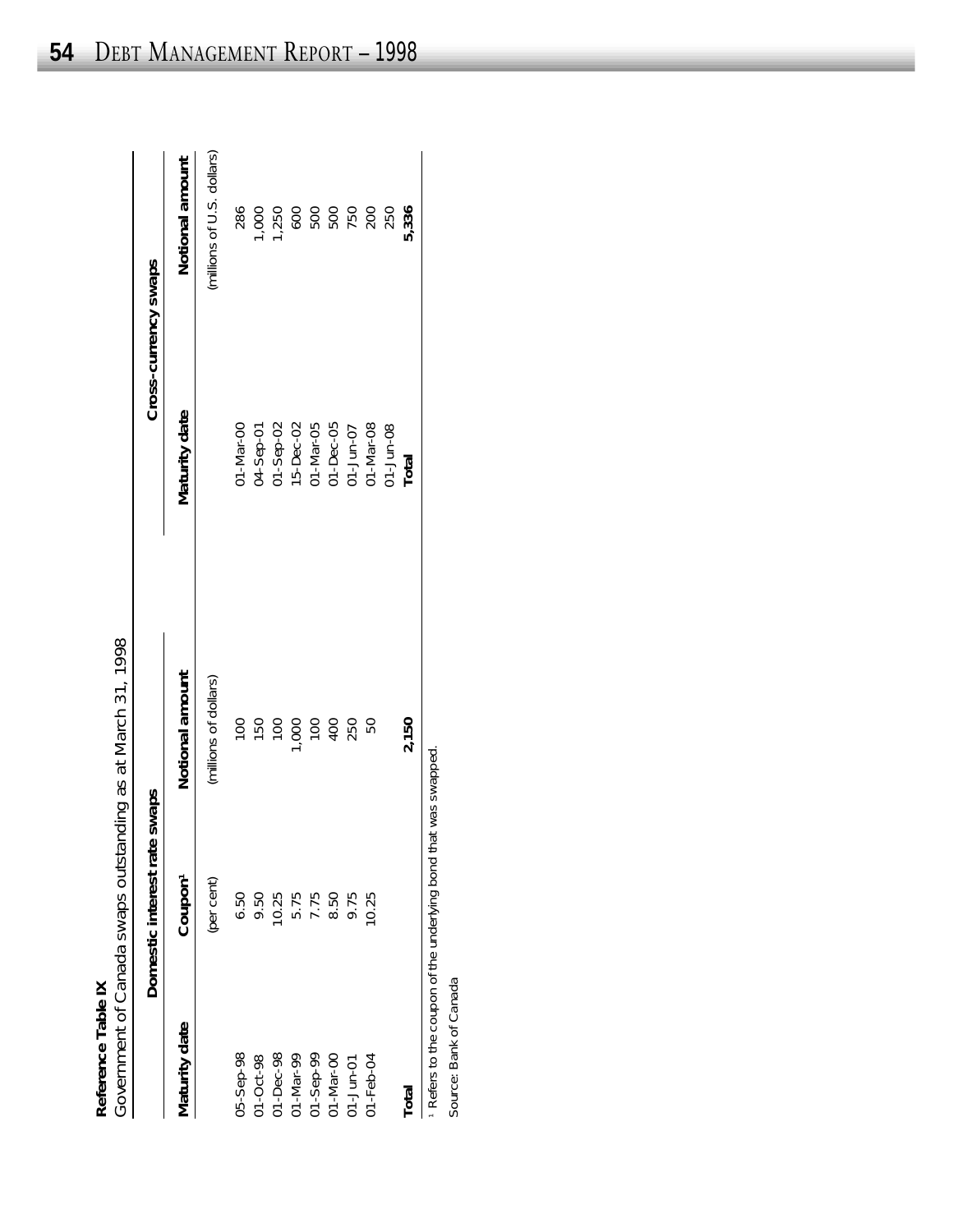| Reference Table X                          | Canada Savings Bonds, fiscal 1982-83 to fiscal 1997-98 |                                                                                                    |                                                |
|--------------------------------------------|--------------------------------------------------------|----------------------------------------------------------------------------------------------------|------------------------------------------------|
| Fiscal year                                | during campaign<br>Gross sales                         | during campaign <sup>1</sup><br>Net sales                                                          | at fiscal year end <sup>2</sup><br>Outstanding |
|                                            |                                                        | (millions of dollars)                                                                              |                                                |
| 1982-83                                    | 1,229                                                  | 9,567                                                                                              | 32,753                                         |
| 1983-84                                    | 11,584                                                 | 8,761                                                                                              | 38,403                                         |
| 1984-85                                    | 12,743                                                 | 9,768                                                                                              | 42,167                                         |
| 1985-86                                    | 15,107                                                 | 10,157                                                                                             | 44,607                                         |
| 1986-87                                    | 9,191                                                  | 5,177                                                                                              | 43,854                                         |
| 1987-88                                    | 17,450                                                 | 14,913                                                                                             | 52,558                                         |
| 1988-89                                    | 14,962                                                 | 6,454                                                                                              | 47,048                                         |
| 1989-90                                    | 9,338                                                  | 3,121                                                                                              | 40,207                                         |
| 1990-91                                    | 6,720                                                  | 1,660                                                                                              | 33,781                                         |
| 1991-92                                    | 9,588                                                  | 4,733                                                                                              | 35,031                                         |
| 1992-93                                    | 9,235                                                  | 3,275                                                                                              | 33,884                                         |
| 1993-94                                    | 5,364                                                  | 842                                                                                                | 30,866                                         |
| 1994-95                                    | ,506                                                   | 5,709                                                                                              | 30,756                                         |
| 1995-96                                    | 4,612                                                  | 3,352                                                                                              | 30,801                                         |
| 1996-97                                    | 5,710                                                  | 4,730                                                                                              | 32,911                                         |
| 1997-98                                    | 4,885                                                  | <b>701</b>                                                                                         | 30,302                                         |
| The figures shown are for the CSB campaign |                                                        | period, not the entire fiscal period; net sales are gross sales less redemptions during the period |                                                |

 The figures shown are for the CSB campaign period, not the entire fiscal period; net sales are gross sales less redemptions during the period. The ugares in accordance with Bank of Canada reports, which may vary slightly from public accounts categories due to differences in classification methods.<br><sup>2</sup> Figures in accordance with Bank of Canada reports, which may v Figures in accordance with Bank of Canada reports, which may vary slightly from public accounts categories due to differences in classification methods.

Sources: Department of Finance, Bank of Canada Review Sources: Department of Finance, *Bank of Canada Review*

**55**